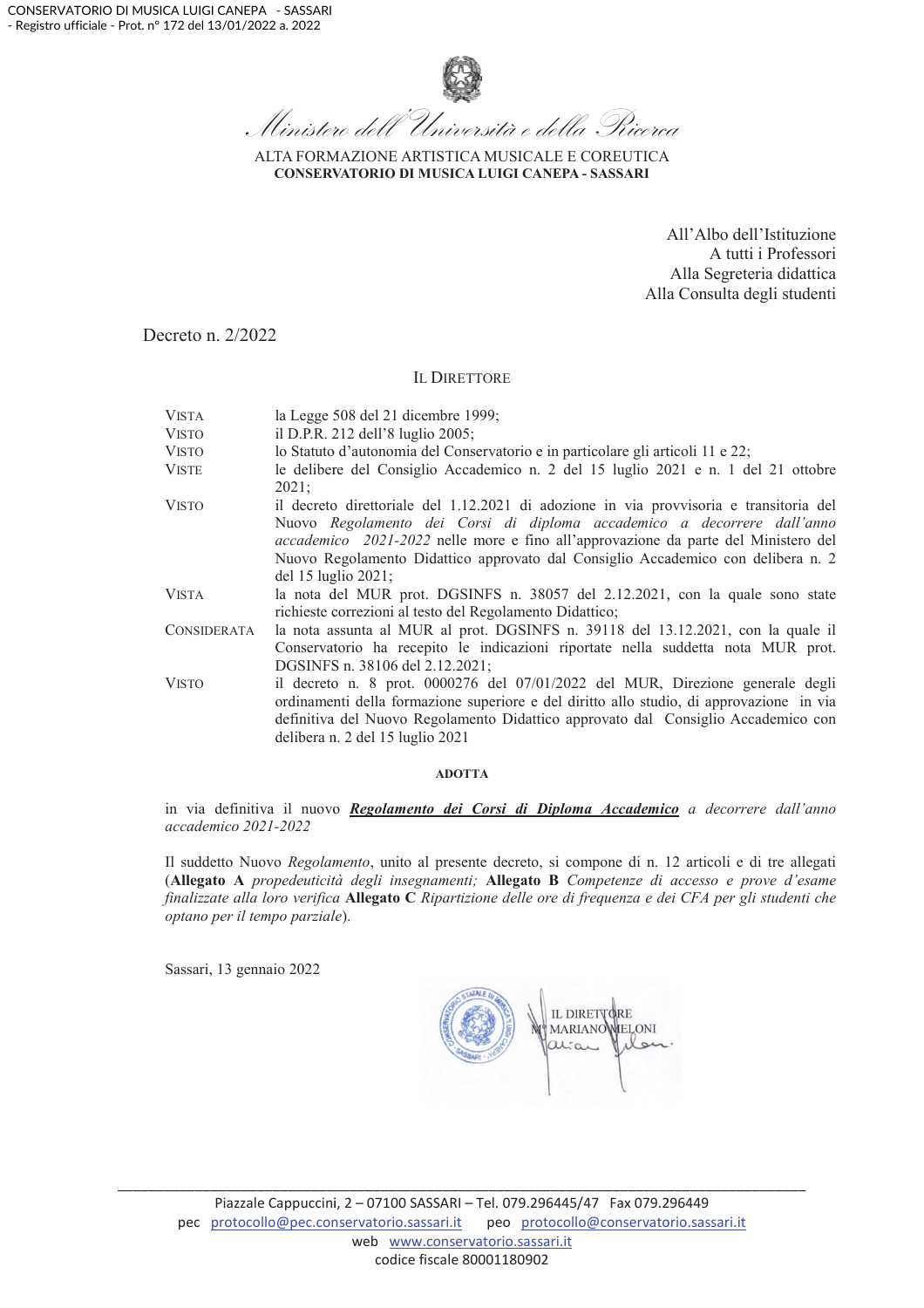

**CONSERVATORIO DI MUSICA "LUIGI CANEPA" - SASSARI** 

# **REGOLAMENTO**

## **DEI CORSI DI DIPLOMA ACCADEMICO**

APPROVATO DAL CONSIGLIO ACCADEMICO CON DELIBERA N. 1 DEL 21 OTTOBRE 2021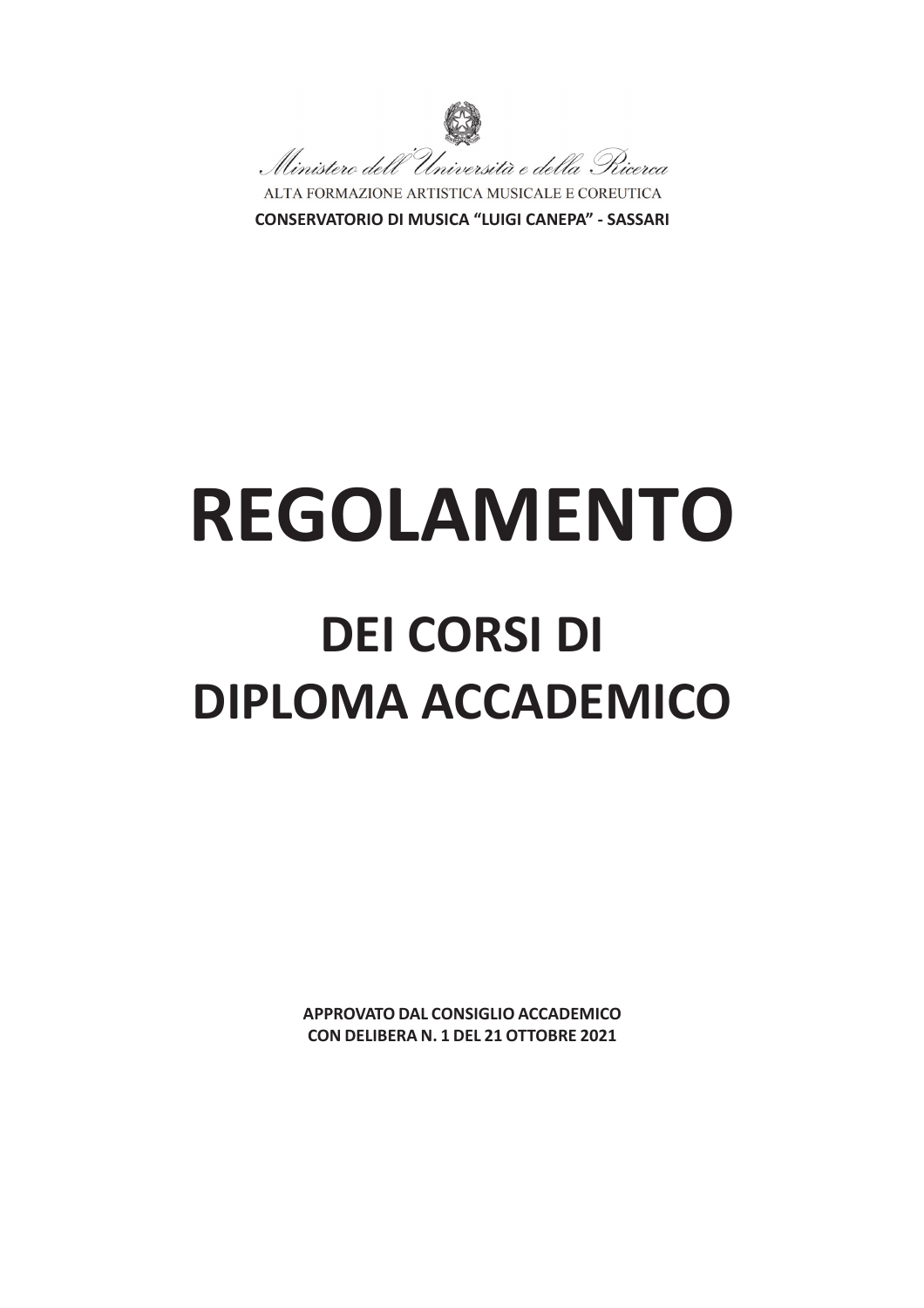#### **INDICE**

| Art. 4 Comunicazioni delle attività formative a scelta e opzionali, riconoscimento di CF                 |  |
|----------------------------------------------------------------------------------------------------------|--|
|                                                                                                          |  |
|                                                                                                          |  |
|                                                                                                          |  |
|                                                                                                          |  |
|                                                                                                          |  |
|                                                                                                          |  |
|                                                                                                          |  |
|                                                                                                          |  |
|                                                                                                          |  |
| Art.12 Frequenza anticipata di attività formative da parte di studenti iscritti ai corsi propedeutici 13 |  |

#### **ALLEGATI**

#### **Allegato A**

Propedeuticità degli insegnamenti

#### **Allegato B**

Competenze di accesso e prove d'esame finalizzate alla loro verifica

#### **Allegato C**

Ripartizione delle ore di frequenza e dei CFA per gli studenti che optano per il tempo parziale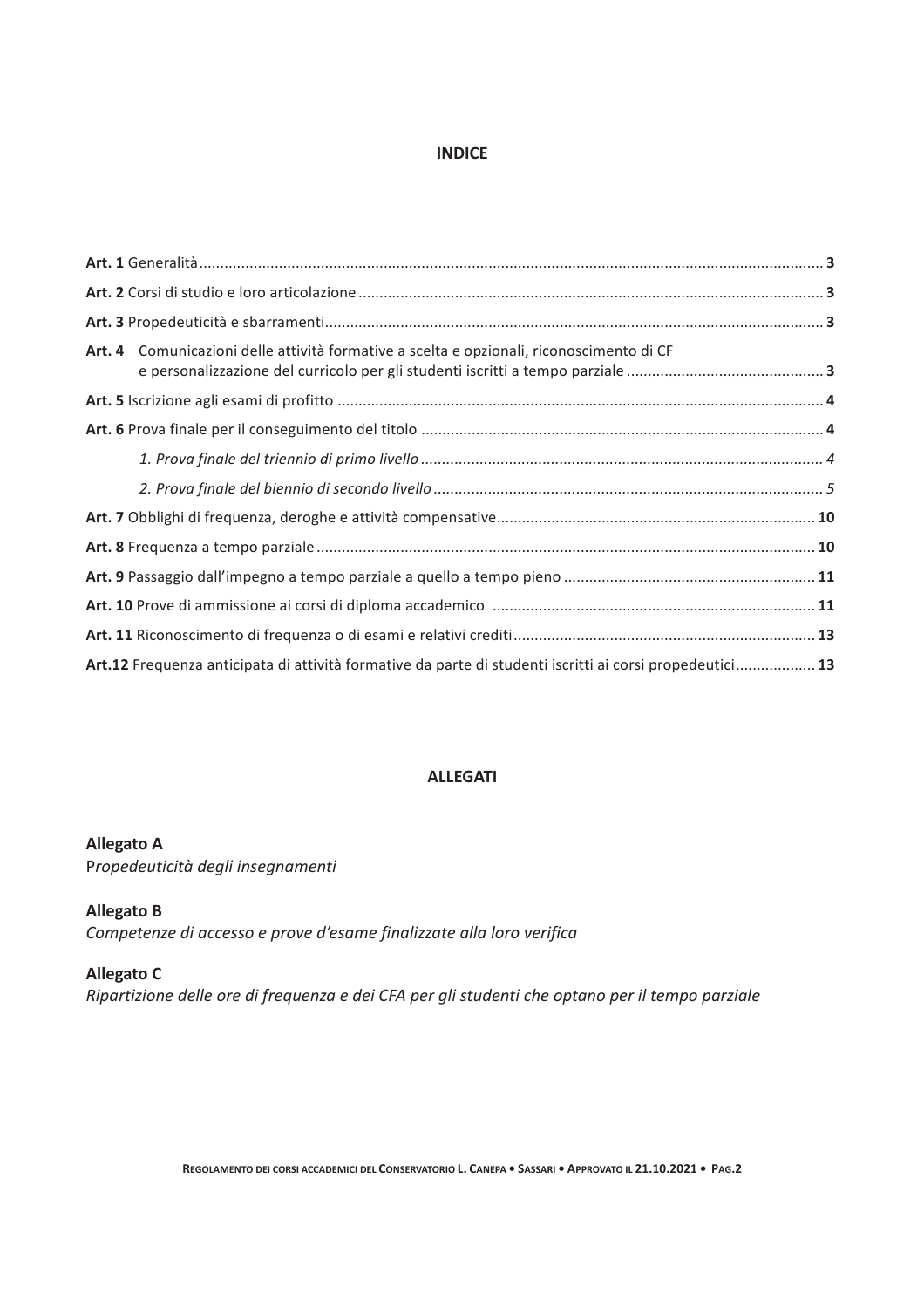#### Art. 1

#### (Generalità)

1. Il presente Regolamento dei Corsi di studio è redatto in conformità all'articolo 16 del Regolamento didattico del Conservatorio di Sassari, approvato dal Ministero dell'Istruzione, dell'Università e della Ricerca

#### **Art. 2**

#### (Corsi di studio e loro articolazione)

1. I corsi di insegnamento sono riportati negli ordinamenti didattici approvati dal Ministero e pubblicati sul sito istituzionale. Le propedeuticità dei corsi di studio sono invece indicate nell'Allegato A unito al presente Regolamento.

2. In base a specifiche esigenze didattico-organizzative i corsi di insegnamento possono essere articolati in più moduli, secondo quanto proposto dalle strutture didattiche.

3. Tra le attività formative possono essere comprese, se ne presentano i requisiti, le attività dipartimentali e ulteriori iniziative programmate dall'Istituzione (anche in collaborazione con enti esterni) e deliberate dal Consiglio Accademico.

#### **Art. 3**

#### (Propedeuticità e sbarramenti)

1. Per i corsi d'insegnamento che la prevedono, la propedeuticità è specificata nell'Allegato A.

2. Ai sensi dell'art. 20 c. 2 del Regolamento Didattico, la frequenza ai corsi che prevedono una propedeuticità è regolata come segue: se un'attività formativa prevede come tipologia di verifica un'idoneità, il suo conseguimento è indispensabile per essere ammessi all'attività formativa alla quale è propedeutica. Se un'attività formativa prevede invece come tipologia di verifica un esame di profitto, anche senza averlo sostenuto è possibile frequentare l'attività formativa alla quale è propedeutica. Non si possono tuttavia sostenere nella medesima sessione esami di corsi d'insegnamento propedeutici l'uno all'altro.

#### Art. 4

(Comunicazioni delle attività formative a scelta e opzionali, riconoscimento di CF e personalizzazione del curricolo per gli studenti iscritti a tempo parziale)

1. Entro e non oltre il mese di ottobre vengono rese note le modalità e i termini entro i quali gli studenti devono comunicare alla Segreteria le attività formative a scelta e/o quelle opzionali, l'eventuale richiesta di riconoscimento di crediti già acquisiti e le attività che si intende frequentare quando si opta per la frequenza a tempo parziale.

2. È consentito anticipare o posticipare la frequenza di corsi d'insegnamento e attività formative previste negli ordinamenti didattici (e di sostenerne gli eventuali esami di profitto), nel rispetto delle propedeuticità e previa approvazione delle modifiche richieste dallo studente secondo le modalità e nei termini resi noti ogni anno entro e non oltre il mese di ottobre.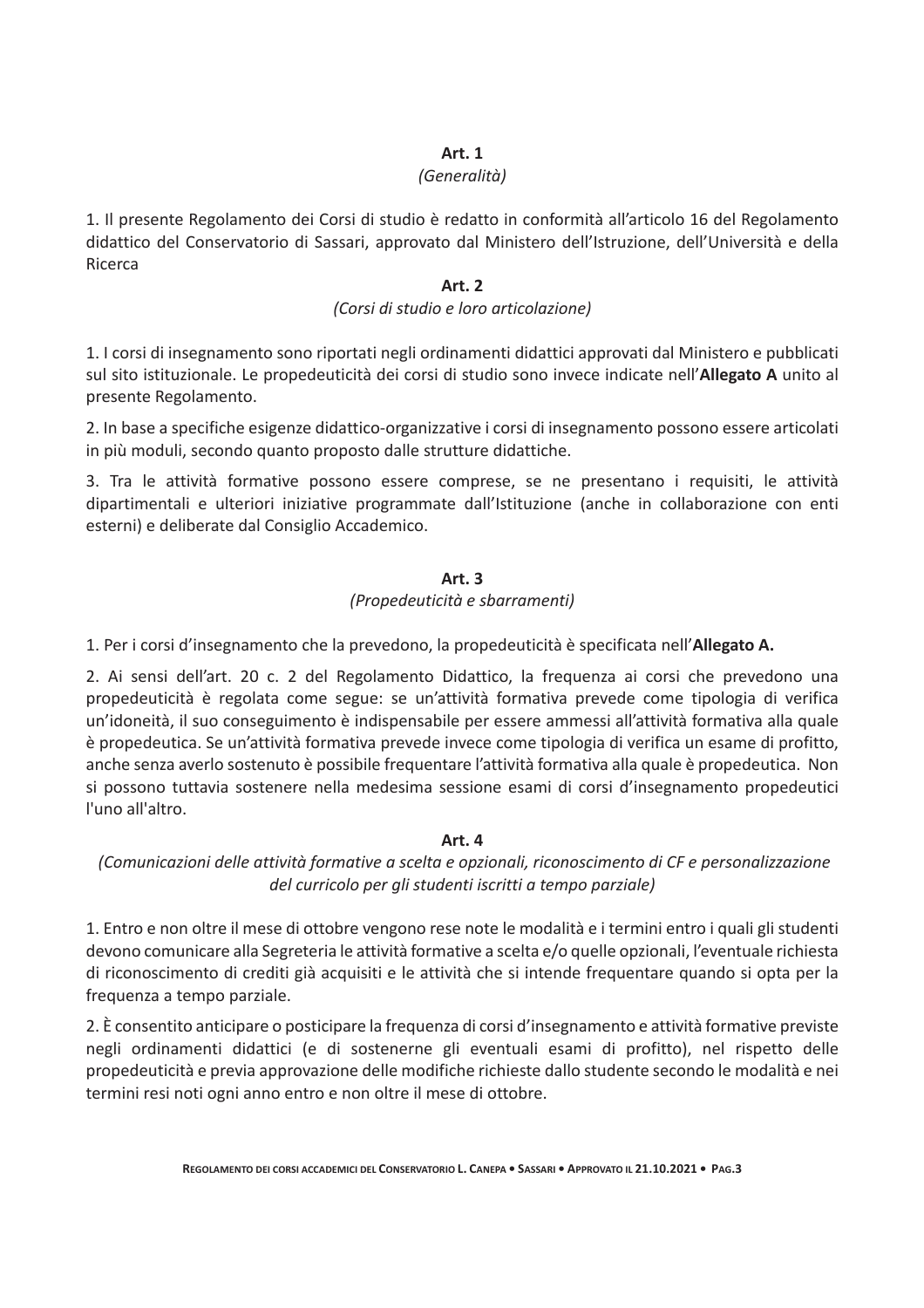#### **Art. 5**

#### (Iscrizione agli esami di profitto)

1. Oltre a quanto disposto nell'articolo 21 del Regolamento didattico, lo studente è tenuto a iscriversi agli esami di profitto con procedura telematica entro e non oltre cinque giorni dalla data dell'appello.

#### Art. 6

#### (Prova finale per il conseguimento del titolo)

#### 1. Prova finale del triennio di primo livello

a). Corsi a indirizzo interpretativo (compreso Musica elettronica: indirizzo regia e tecnologia del suono, Direzione di coro e composizione corale e Strumentazione per orchestra di fiati)

- Esecuzione di uno o più brani (a seconda del corso di studi: come solista o componente di un ensemble vocale e/o strumentale, direttore di coro o di ensemble di fiati, regista del suono) non eseguiti in precedenti prove d'esame e di difficoltà adeguata al livello del corso, concordati dal candidato con il proprio relatore in base a una specifica tematica di tipo storico, formale, tecnico-interpretativo ecc., della durata complessiva non inferiore a 20 minuti per gli strumenti a fiato, canto, direzione di coro e direzione di ensemble di fiati e 30 minuti per tutti gli altri strumenti. Per i corsi di Direzione di coro e composizione corale e di Strumentazione per orchestra di fiati l'esecuzione dovrà comprendere almeno un brano composto/strumentato dal candidato per l'occasione.
- Redazione e discussione (in un tempo massimo di 15 minuti) di un elaborato originale esplicativo (in termini storici, critici, analitici ecc.) dell'esecuzione di almeno 30.000 caratteri e comprensivo di note e bibliografia.

Il relatore della prova finale sarà, di norma, il docente titolare del corso d'insegnamento al quale, nel piano di studio del candidato, corrisponde il maggior numero di crediti formativi.

In caso di comprovata necessità per lo svolgimento della prova finale e/o per la redazione dell'elaborato può essere individuato un secondo relatore anche esterno all'Istituzione.

Valutazione: alla prova finale, nel complesso, possono essere attribuiti al massimo 7 punti, di cui, nella fattispecie in questione, al massimo 5 per la prova di esecuzione e al massimo 2 per l'elaborato e la sua discussione. Tale valutazione può essere integrata di punteggi aggiuntivi secondo quanto specificato nel c. 3 del presente art.

b). Corsi a indirizzo compositivo (compreso Musica elettronica: indirizzo compositivo; Direzione di coro e composizione corale; Strumentazione per orchestra di fiati)

Elaborazione di una o più composizioni (anche di tipo acusmatico, multimediale ovvero  $\bullet$ concepite come installazioni sonore d'arte) di ragionevole durata e consistenza adeguata al livello del corso, inedite, ineseguite e non presentate in precedenti prove d'esame. Tali opere potranno essere presentate dal candidato con esempi al pianoforte o con l'ausilio di strumenti informatici e multimediali ovvero, nei limiti delle disponibilità dell'istituto,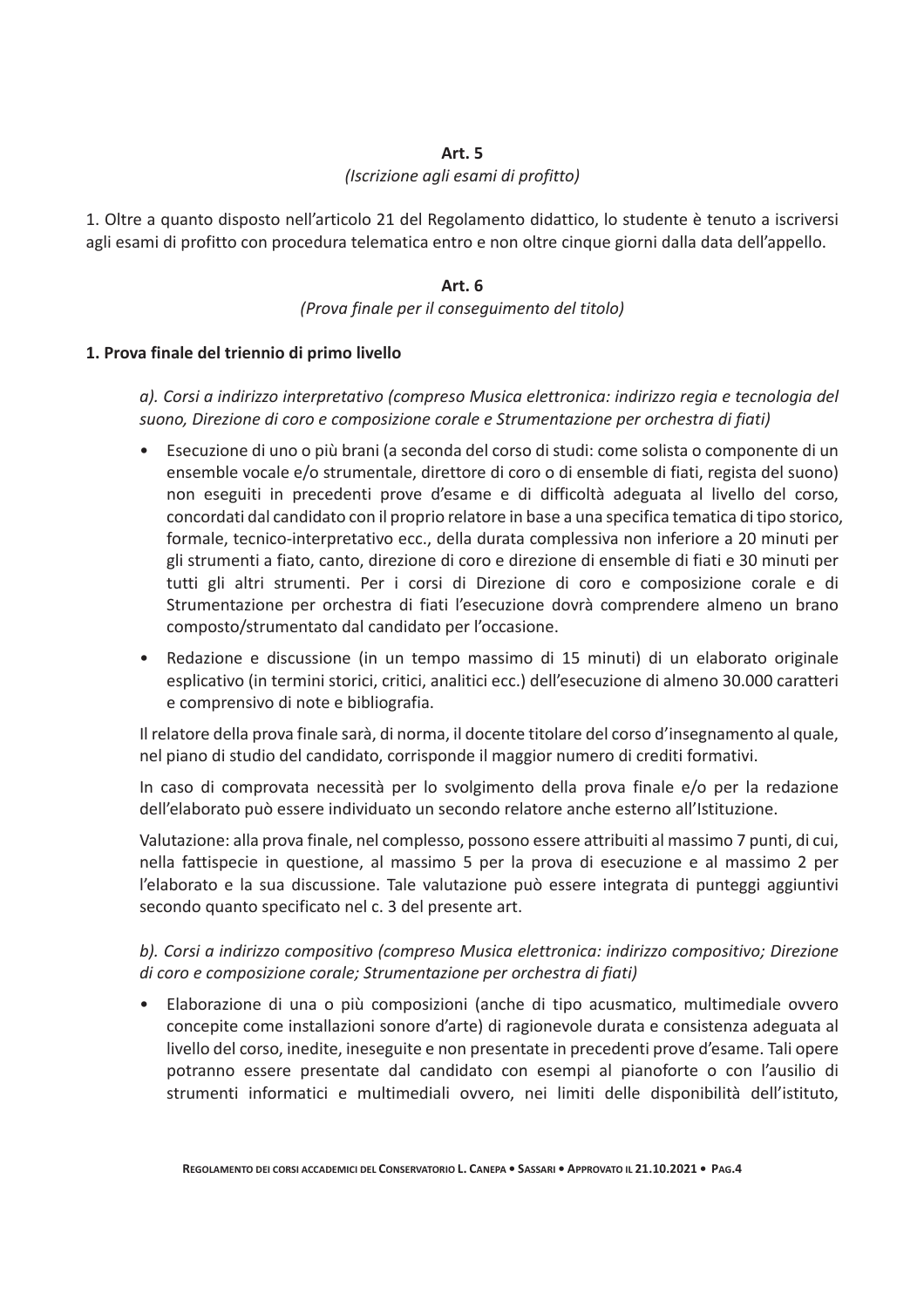eseguite da voci e/o strumenti, acustici ed elettronici e mezzi informatici. Per il corso di Direzione di coro e composizione corale è comunque obbligatorio dirigere almeno una parte delle composizioni presentate.

• Redazione e discussione (in un tempo massimo di 15 minuti) di un elaborato originale esplicativo (in termini storici, critici, teorici, analitici ecc.) del lavoro proposto di almeno 30.000 caratteri e comprensivo di note e bibliografia.

Il relatore della prova finale sarà, di norma, il docente titolare del corso d'insegnamento al quale, nel piano di studio del candidato, corrisponde il maggior numero di crediti formativi. In caso di comprovata necessità per lo svolgimento della prova finale e/o per la redazione dell'elaborato può essere individuato un secondo relatore anche esterno all'Istituzione.

Valutazione: alla prova finale, nel complesso, possono essere attribuiti al massimo 7 punti, di cui, nella fattispecie in questione, al massimo 5 per la composizione o l'installazione e al massimo 2 per l'elaborato e la sua discussione. Tale valutazione può essere integrata di punteggi aggiuntivi secondo quanto specificato nel c. 3 del presente art.

#### c). Corsi di Didattica della musica

· Elaborazione e discussione di una attività didattica, dettagliata e articolata in più unità di apprendimento, concepita per alunni del primo ciclo di istruzione di ragionevole consistenza. L'elaborato conterrà altresì una parte introduttiva, nella quale il candidato darà prova di conoscere i fondamenti storici, teorici, estetici ecc. dell'argomento proposto, e una parte dedicata alla discussione delle problematiche metodologico-didattiche del progetto. Farà parte integrante dell'elaborato una dispensa, concepita come supporto dell'attività di

apprendimento, ad uso dei destinatari del progetto.

I testi prodotti, nel complesso, dovranno avere un'ampiezza minima di 120.000 caratteri. La presentazione non dovrà superare i 30 minuti e si potranno utilizzare anche mezzi informatici e audiovisivi e strumenti musicali.

Il relatore della prova finale sarà, di norma, qualsiasi docente dell'area didattica (settore CODD). In caso di comprovata necessità per lo svolgimento della prova finale e/o per la redazione dell'elaborato può essere individuato un secondo relatore anche esterno all'Istituzione.

Valutazione: alla prova finale, nel complesso, possono essere attribuiti al massimo 7 punti. Tale valutazione può essere integrata di punteggi aggiuntivi secondo quanto specificato nel c. 3 del presente art.

#### 2. Prova finale del biennio di secondo livello

a). Corsi a indirizzo interpretativo (compreso Musica elettronica e Direzione di coro e composizione corale)

Per garantire la possibilità di mettere in luce competenze e abilità conseguite nel corso di studi, gli studenti potranno optare, a seconda delle loro capacità e inclinazioni, per una delle due seguenti opzioni.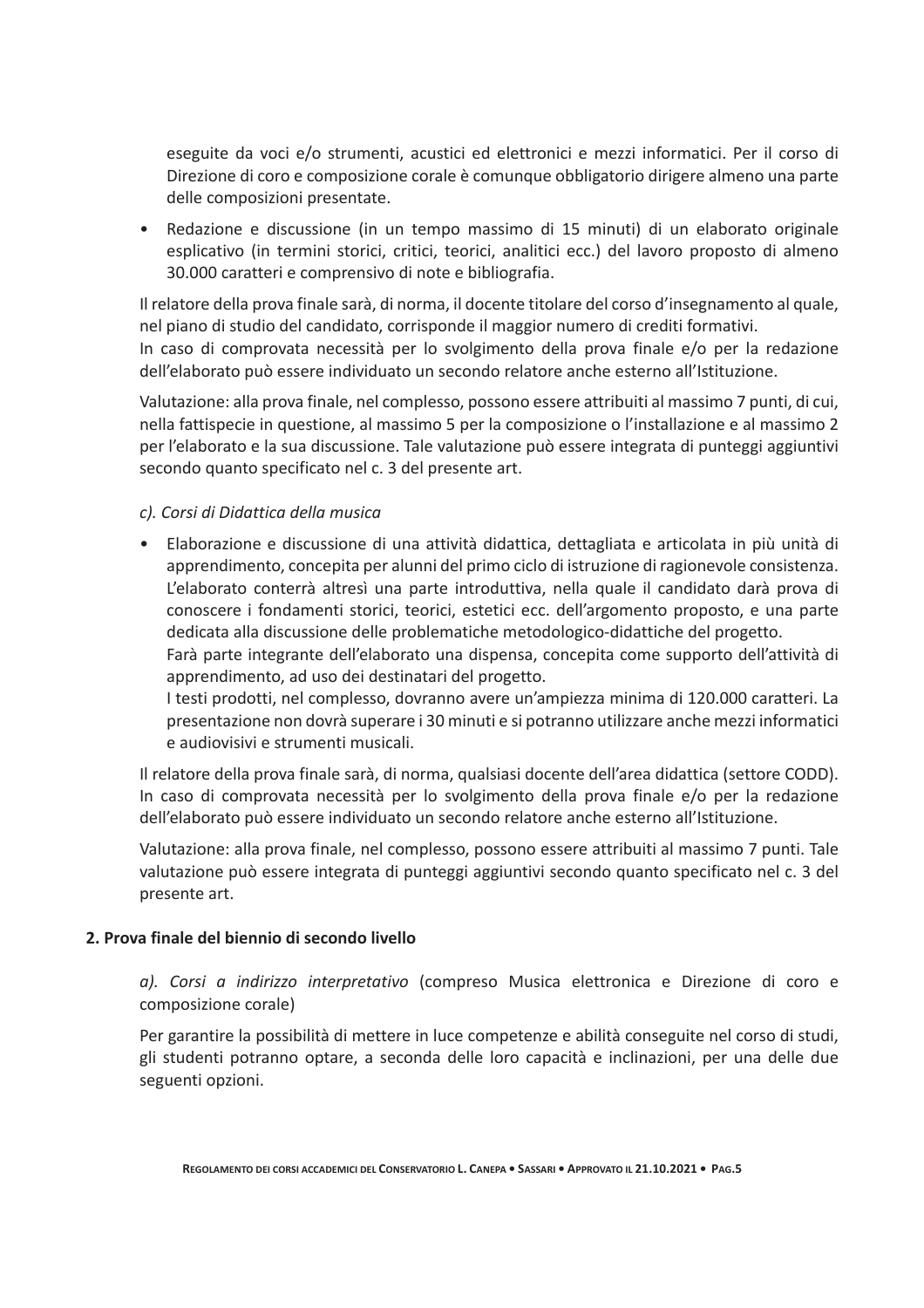I). PROVA MIRANTE A VALORIZZARE, PREVALENTEMENTE, LE QUALITÀ TECNICO-ESECUTIVE E INTERPRETATIVE DEL CANDIDATO.

- o Esecuzione di uno o più brani (a seconda del corso di studi: come solista o componente di un ensemble vocale e/o strumentale, direttore di coro, regista del suono) di difficoltà adeguata al livello del corso, concordati dal candidato con il proprio relatore in base a una specifica tematica di tipo storico, formale, tecnicointerpretativo ecc., della durata complessiva, anche in base alla tipologia di strumento o corso di studi, di 30-40 minuti. I brani proposti non devono essere stati eseguiti in precedenti prove d'esame.
- Redazione e discussione (in un tempo massimo di 15 minuti) di un elaborato originale esplicativo (in termini storici, critici, analitici ecc.) dell'esecuzione di almeno 30.000 caratteri e comprensivo di note e bibliografia.

Il relatore della prova finale sarà, di norma, il docente titolare del corso d'insegnamento al quale, nel piano di studio del candidato, corrisponde il maggior numero di crediti formativi. In caso di comprovata necessità per lo svolgimento della prova finale e/o per la redazione dell'elaborato può essere individuato un secondo relatore anche esterno all'Istituzione.

Valutazione: alla prova finale, nel complesso, possono essere attribuiti al massimo 7 punti, di cui, nella fattispecie in questione, al massimo 5 per la prova di esecuzione e al massimo 2 per l'elaborato e la sua discussione. Tale valutazione può essere integrata di punteggi aggiuntivi secondo quanto specificato nel c. 3 del presente art.

II). PROVA MIRANTE A VALORIZZARE, PREVALENTEMENTE, LE QUALITÀ DI RICERCA IN AMBITO STORICO-MUSICOLOGICO, ESTETICO, DI PRASSI INTERPRETATIVE, RIFLESSIONE TEORICO-ANALITICA ECC. DEL CANDIDATO (anche in prospettiva di una prosecuzione degli studi nel 3° livello di formazione alla ricerca).

- Redazione e discussione (in un tempo massimo di 30-40 minuti) di una tesi originale  $\circ$ di indirizzo, storico, critico, analitico, filologico ecc. la cui tematica è collegata, in qualche modo, al corso di studio frequentato, dell'ampiezza di almeno 120.000 caratteri (60.000 se la tesi comprende anche, in misura consistente e prevalente, trascrizioni, edizioni, revisioni ecc. di opere del passato effettuate dal candidato).
- $\circ$  Esecuzione, anche con finalità esemplificative (anche nel corso della discussione della tesi) di brani, anche non completi (in base al corso frequentato, in qualità di solista o componente di un ensemble vocale e/o strumentale, direttore di coro, regista del suono) della durata complessiva di 15 minuti circa.

Il relatore della prova finale potrà essere un docente interno all'Istituzione con specifiche competenze nella materia e negli argomenti trattati nella tesi. In caso di comprovata necessità per lo svolgimento della prova finale e/o per la redazione dell'elaborato, può essere individuato un secondo relatore anche esterno all'Istituzione.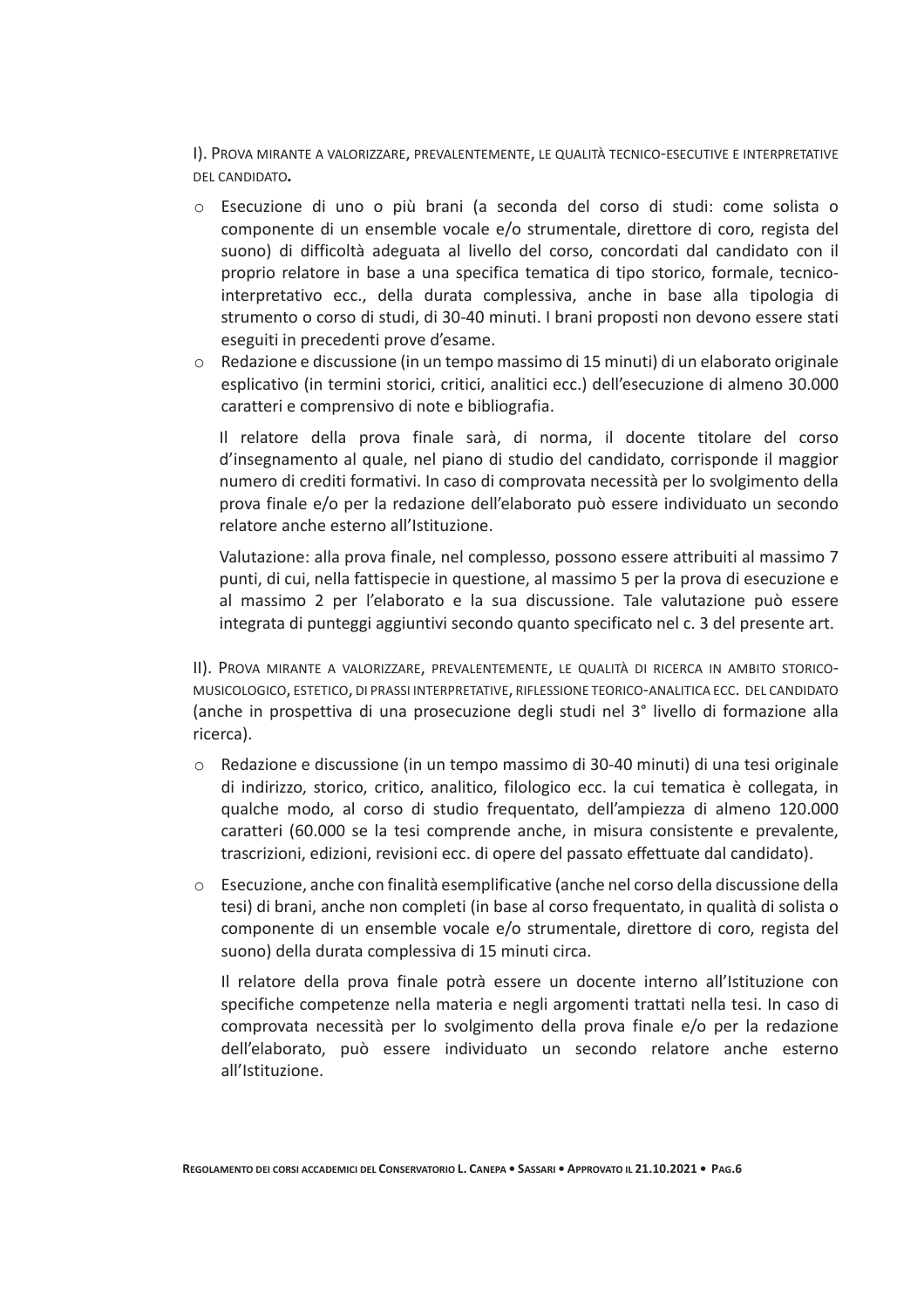Valutazione: alla prova finale, nel complesso, possono essere attribuiti al massimo 7 punti, di cui, nella fattispecie in questione, al massimo 5 per la tesi e al massimo 2 per la capacità di esemplificare adeguatamente, con il proprio strumento, repertori e/o esemplificazioni musicali oggetto della ricerca e/o ad essa attinenti. Tale valutazione può essere integrata di punteggi aggiuntivi secondo quanto specificato nel c. 3 del presente art.

#### b). Corsi a indirizzo compositivo (compreso Musica elettronica e Direzione di coro e composizione corale)

Per garantire la possibilità di mettere in luce competenze e abilità conseguite nel corso di studi, gli studenti potranno optare, a seconda delle loro capacità e inclinazioni, per una delle due seguenti opzioni.

I). PROVA MIRANTE A VALORIZZARE, PREVALENTEMENTE, LE QUALITÀ DEL CANDIDATO NELL'AMBITO DELLA COMPOSIZIONE (ANCHE ELETTRONICA E MULTIMEDIALE) E DELLA PROGETTAZIONE/REALIZZAZIONE DI ALLESTIMENTI SONORI D'ARTE.

- o Elaborazione di una o più composizioni (anche di tipo acusmatico, multimediale ovvero concepite come installazioni sonore d'arte) di ragionevole durata e consistenza adeguata al livello del corso, inedite, ineseguite e non presentate in precedenti prove d'esame. Tali opere potranno essere presentate dal candidato con esempi al pianoforte o con l'ausilio di strumenti informatici e multimediali ovvero, nei limiti delle disponibilità dell'istituto, eseguite da voci e/o strumenti, acustici ed elettronici e mezzi informatici.
- Redazione e discussione (in un tempo massimo di 15 minuti) di un elaborato originale esplicativo (in termini storici, critici, teorici, analitici ecc.) del lavoro proposto di almeno 30.000 caratteri e comprensivo di note e bibliografia.

Il relatore della prova finale sarà, di norma, il docente titolare del corso d'insegnamento al quale, nel piano di studio del candidato, corrisponde il maggior numero di crediti formativi. In caso di comprovata necessità per lo svolgimento della prova finale e/o per la redazione dell'elaborato può essere individuato un secondo relatore anche esterno all'Istituzione.

Valutazione: alla prova finale, nel complesso, possono essere attribuiti al massimo 7 punti, di cui, nella fattispecie in questione, al massimo 5 per la/le composizione/i o l'installazione e al massimo 2 per l'elaborato e la sua discussione. Tale valutazione può essere integrata di punteggi aggiuntivi secondo quanto specificato nel c. 3 del presente art.

II). PROVA MIRANTE A VALORIZZARE, PREVALENTEMENTE, LE QUALITÀ DI RICERCA IN AMBITO STORICO-MUSICOLOGICO, ESTETICO, ANALITICO, TEORICO-COMPOSITIVO, TEORICO-DIDATTICO ECC. DEL CANDIDATO (anche in prospettiva di una prosecuzione degli studi nel 3° livello di formazione alla ricerca).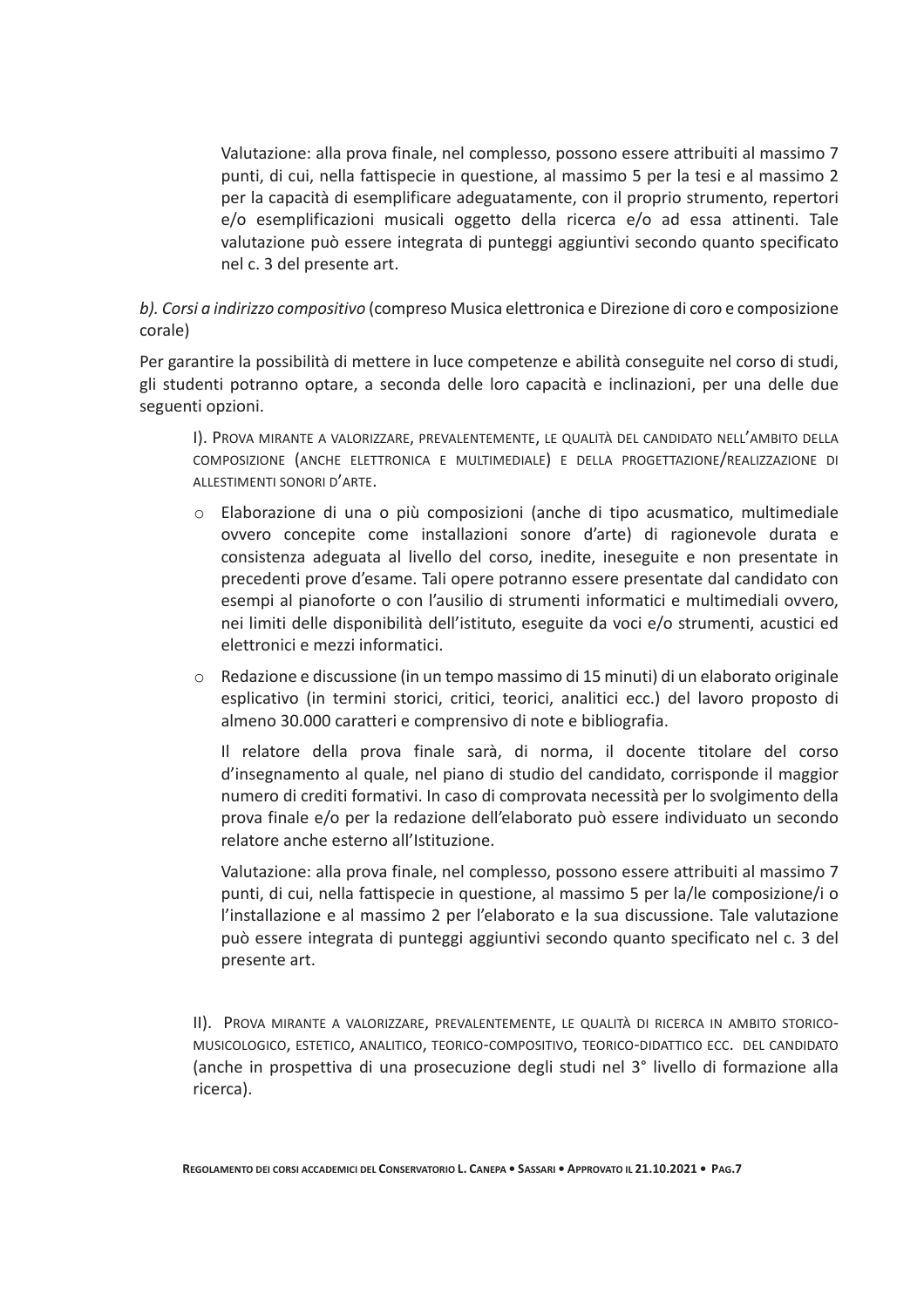○ Redazione e discussione (in un tempo massimo di 30-40 minuti) di una tesi originale di indirizzo storico-musicologico, estetico, analitico, teorico-compositivo, teoricodidattico ecc. la cui tematica è collegata, in qualche modo, al corso di studio frequentato, dell'ampiezza di almeno 180.000 caratteri (120.000 nel caso in cui l'elaborato comprenda l'edizione o il commento di preesistenti lavori di interesse teorico-compositivo, analitico ecc.).

Il relatore della prova finale potrà essere un docente interno all'Istituzione con specifiche competenze nella materia e negli argomenti trattati nella tesi. In caso di comprovata necessità per lo svolgimento della prova finale e/o per la redazione dell'elaborato, può essere individuato un secondo relatore anche esterno all'Istituzione.

Valutazione: alla prova finale, nel complesso, possono essere attribuiti al massimo 7 punti. Tale valutazione può essere integrata di punteggi aggiuntivi secondo quanto specificato nel c. 3 del presente art.

#### c). Corsi a indirizzo didattico (Didattica della musica e Didattica dello strumento)

Per garantire la possibilità di mettere in luce competenze e abilità conseguite nel corso di studi, gli studenti potranno optare, a seconda delle loro capacità e inclinazioni, per una delle due seguenti opzioni.

I). PROVA MIRANTE A VALORIZZARE, PREVALENTEMENTE, LE QUALITÀ DEL CANDIDATO NELL'AMBITO DELL'IDEAZIONE E DELLA PROGRAMMAZIONE DI PERCORSI DIDATTICI (nella didattica di base e/o in quella dello strumento).

○ Redazione e discussione (in un tempo massimo di 30-40 minuti) di una tesi originale che, partendo da una concreta problematica o specifico argomento, elabori un progetto didattico (concepito come un modulo composto da più unità di apprendimento), dettagliato e completo di adeguati supporti ad uso dei destinatari dell'attività (dispense, quaderni di lavoro ecc.). Tale progetto didattico deve essere preceduto da un adeguato inquadramento storico-critico dell'argomento trattato e dall'illustrazione e discussione delle problematiche didattiche connesse allo svolgimento dell'attività stessa. Nel complesso la tesi (compresi gli eventuali allegati) deve avere un'ampiezza di almeno 180.000 caratteri.

Il relatore della prova finale sarà, di norma, qualsiasi docente dell'area didattica (SAD CODD).

Valutazione: alla prova finale, nel complesso, possono essere attribuiti al massimo 7 punti. Tale valutazione può essere integrata di punteggi aggiuntivi secondo quanto specificato nel c. 3 del presente art.

II). PROVA MIRANTE A VALORIZZARE, PREVALENTEMENTE, LE QUALITÀ DI RICERCA DEL CANDIDATO IN AMBITO DIDATTICO, SOCIOLOGICO, ANTROPOLOGICO, PSICOLOGICO, PEDAGOGICO ECC. (anche in prospettiva di una prosecuzione degli studi nel 3<sup>°</sup> livello di formazione alla ricerca).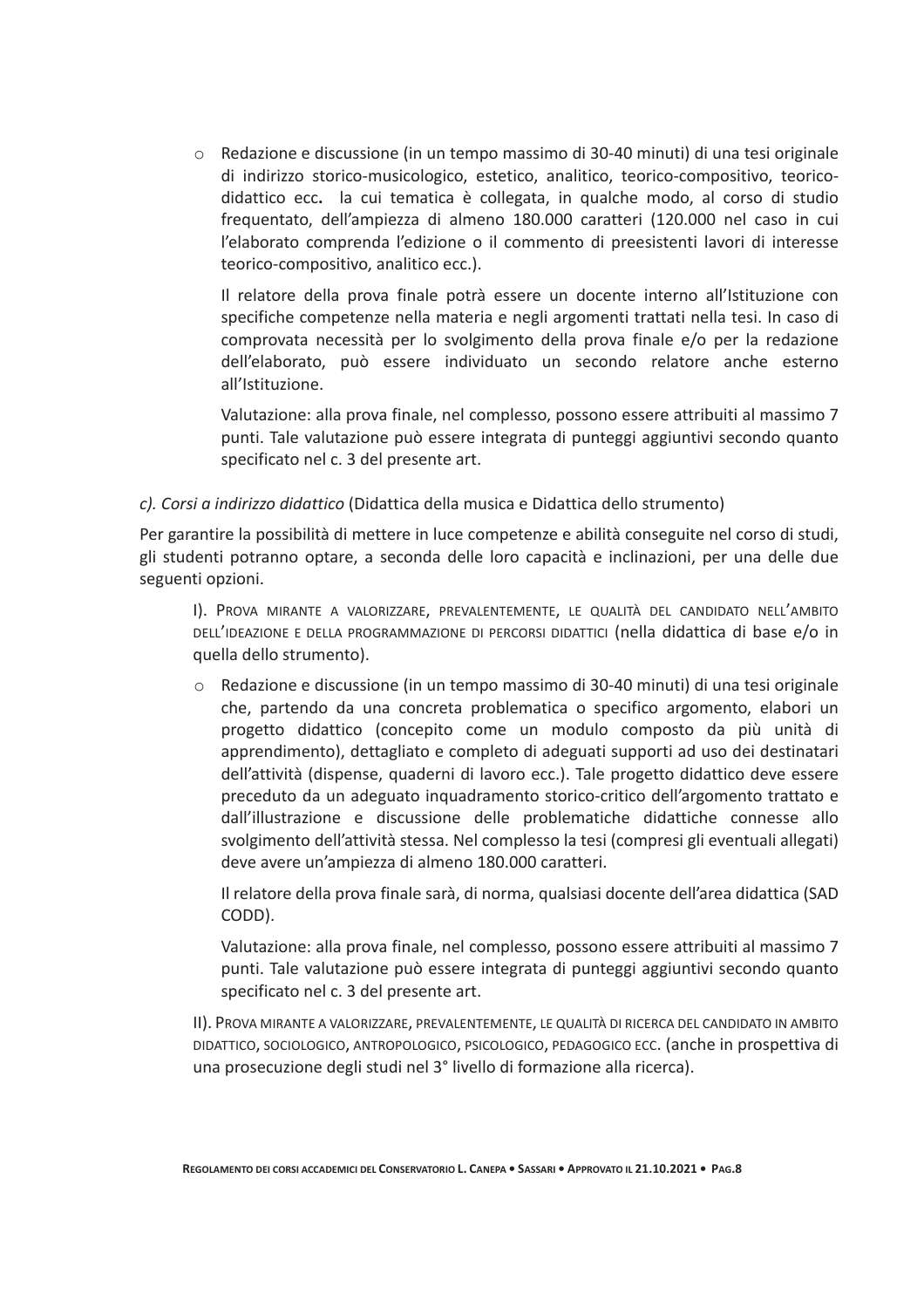○ Redazione e discussione (in un tempo massimo di 30-40 minuti) di una tesi originale incentrata su problematiche di tipo teorico e/o di ricerca sul campo di argomento pedagogico, didattico, psicologico, antropologico, sociologico ecc. di un'ampiezza di almeno 180.000 caratteri.

Il relatore della prova finale potrà essere un docente interno all'Istituzione con specifiche competenze nella materia e negli argomenti trattati nella tesi. In caso di comprovata necessità per lo svolgimento della prova finale e/o per la redazione dell'elaborato, può essere individuato un secondo relatore anche esterno all'Istituzione.

Valutazione: alla prova finale, nel complesso, possono essere attribuiti al massimo 7 punti. Tale valutazione può essere integrata di punteggi aggiuntivi secondo quanto specificato nel c. 3 del presente art.

3. La valutazione della prova può essere integrata con l'aggiunta di un punteggio massimo di tre punti per i seguenti motivi:

a) 1 punto per il conseguimento del diploma accademico in corso;

b) 1 punto per aver trascorso un periodo di studio fuori sede di almeno 6 mesi all'interno del programma Erasmus;

c) 1 punto per aver conseguito almeno 3 lodi negli esami di profitto.

4. La valutazione della prova finale sarà espressa in forma unitaria, ovvero senza specificazione, qualora previsto, del voto assegnato alla parte interpretativo-esecutiva o compositiva e quanto assegnato all'elaborato e alla discussione.

5. La Commissione, qualora il candidato abbia conseguito una media ponderata di almeno 101/110 e raggiunto il punteggio massimo di 110/110, all'unanimità potrà attribuire la lode, tenendo conto, oltre che della prova finale, anche della carriera accademica complessiva.

Esclusivamente agli studenti dei corsi accademici di secondo livello, per le eccezionali qualità artistiche o scientifiche dimostrate nello svolgimento della prova finale, in aggiunta alla lode la Commissione, all'unanimità, potrà attribuire la menzione d'onore.

6. La scelta della tipologia, dei contenuti e del titolo della prova finale va effettuata, mediante la presentazione dell'apposito modulo controfirmato dal relatore (o dai relatori), almeno quattro mesi prima della data d'inizio della sessione di diploma nella quale lo studente intende sostenere la prova finale.

7. La domanda di ammissione alla prova finale, redatta sull'apposito modulo e controfirmata dal relatore (o dai relatori), va presentata non oltre 45 giorni prima della data d'inizio della sessione d'esame nella quale lo studente intende sostenere la prova finale, a condizione che lo studente, al momento della presentazione della domanda, abbia conseguito almeno 120 CFA (Triennio) ovvero 60 CFA (Biennio).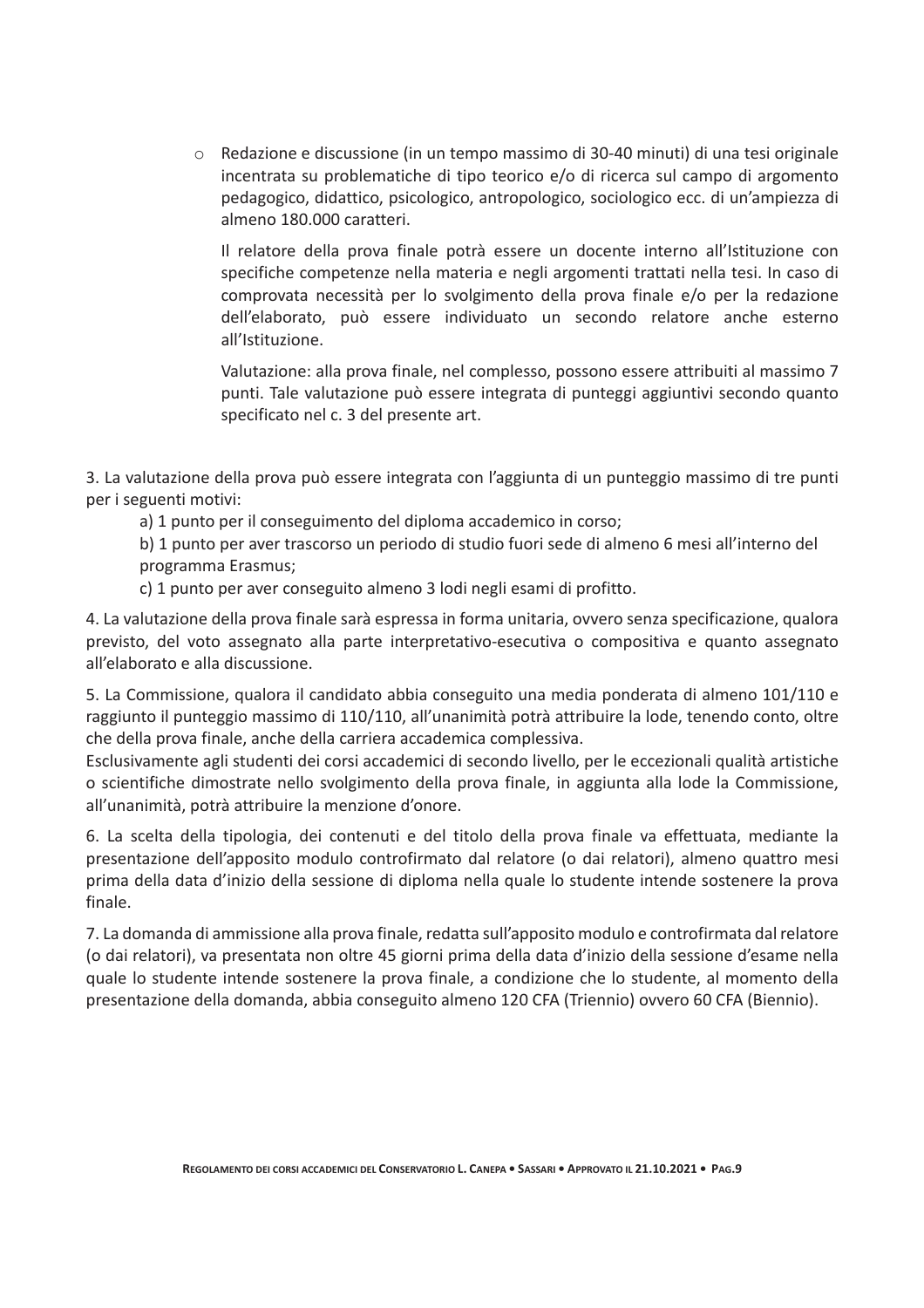#### Art. 7

#### (Obblighi di frequenza, deroghe e attività compensative)

1. Lo studente è tenuto a frequentare ciascun corso d'insegnamento in misura non inferiore a 2/3 delle ore di lezione previste (comprese quelle eventualmente seguite in teleconferenza o in forme alternative di didattica).

2. Si intende per frequenza la partecipazione attiva alle attività didattiche svolte in presenza o a distanza.

3. L'assenza superiore a 1/3 delle ore di lezione di una disciplina comporta la non ammissione al relativo esame o la mancata attribuzione di idoneità.

In questo caso, tuttavia, l'assolvimento degli obblighi di frequenza non è l'unico requisito per l'attribuzione dell'idoneità, che deve comunque tener conto, anche mediante apposite verifiche, di lavori individuali o di gruppo ecc., del raggiungimento degli obiettivi formativi.

4. In casi eccezionali e in base a comprovate e valide motivazioni, il docente può ammettere all'esame uno studente con un numero di assenze maggiore a 1/3 delle ore di lezione complessive (ma in ogni caso inferiore alla metà delle ore previste) a fronte di un adeguato programma di studio integrativo utile al conseguimento degli obiettivi formativi del corso d'insegnamento. Nel caso in cui sia prevista l'attribuzione di un'idoneità, oltre al programma di studio integrativo, dovrà verificare conoscenze e competenze acquisite dallo studente anche sulla base di apposite verifiche.

La deroga di cui sopra non è applicabile ai corsi d'insegnamento e alle attività di gruppo e/o laboratoriali nei quali l'apporto del singolo è fondamentale per l'efficacia dell'azione didattica.

5. Il docente, alla fine delle singole attività didattiche, è tenuto a comunicare, utilizzando l'apposita modulistica, il numero delle presenze registrate per ciascuno studente, la sua ammissione all'esame (anche in base alla deroga prevista nel c. 4 del presente art.) ovvero l'attribuzione dell'idoneità.

6. Nel caso in cui lo studente abbia ottenuto il parziale riconoscimento di crediti formativi in una disciplina, l'obbligo di frequenza è ridotto proporzionalmente.

#### **Art. 8**

#### (Frequenza a tempo parziale)

1. Lo studente all'atto dell'immatricolazione o dell'iscrizione ad anni successivi può richiedere, se si trova in una delle seguenti condizioni, la frequenza a tempo parziale dei corsi di studio:

a) concomitante iscrizione ad un corso di studi universitario (ex art. 29 c. 21 della L. 30.12.2010 n. 240);

b) concomitante iscrizione ad un istituto di istruzione secondaria di secondo grado;

c) studente impegnato in attività lavorative regolari e documentabili, autonome o dipendenti;

d) problemi di salute, con disabilità, con disturbi specifici di apprendimento;

e) studente impegnato non occasionalmente nella cura e nell'assistenza di parenti minori e/o non autosufficienti.

2. Gli studenti impegnati a tempo parziale dovranno rimodulare il piano di studi del proprio corso in modo da non superare 30 crediti formativi per anno. Dovranno infatti essere ripartiti in due annualità i corsi d'insegnamento previsti per ciascun anno del corso di studio.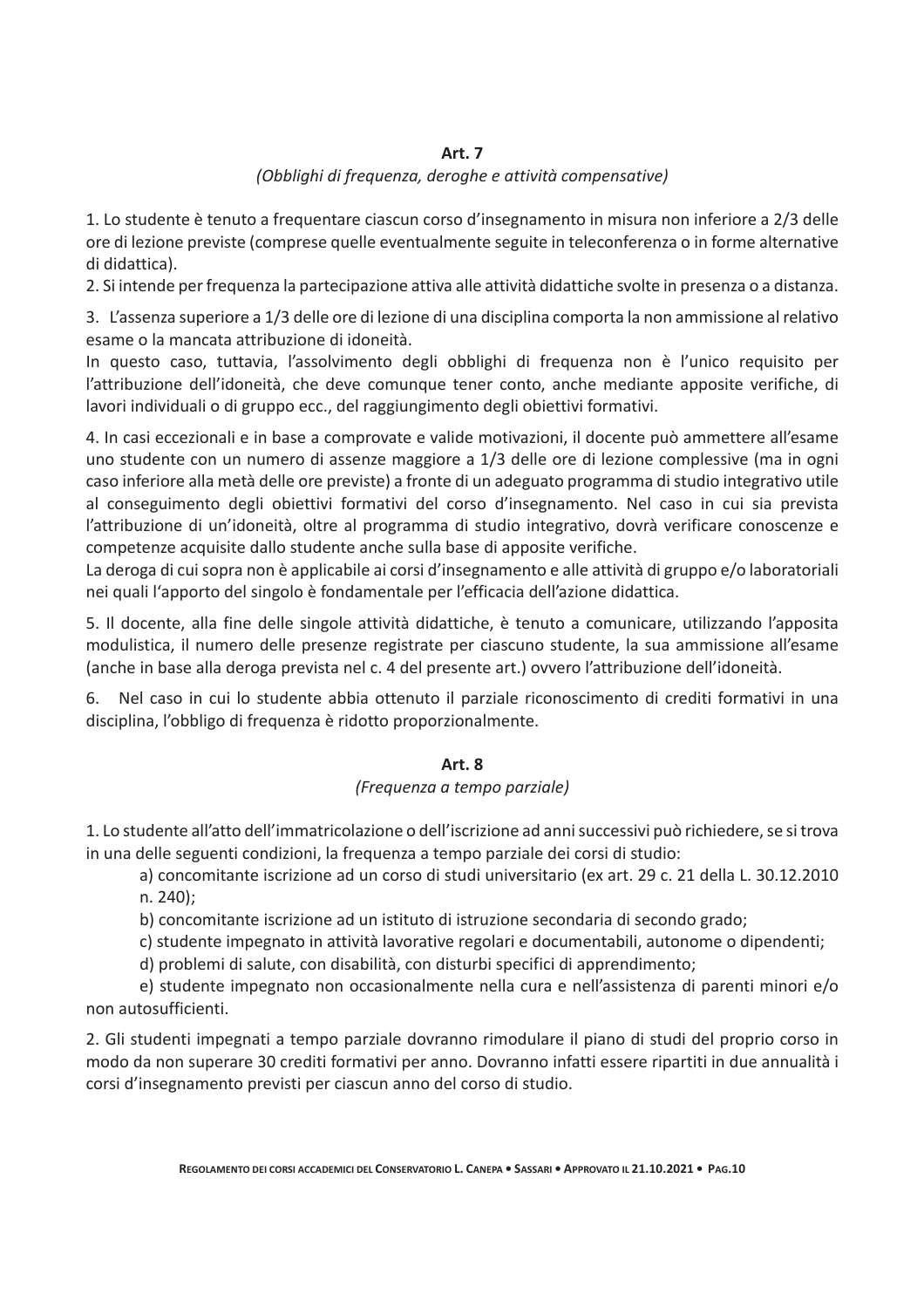Unicamente i corsi d'insegnamento con un numero di crediti formativi superiore a 18 dovranno essere disposti su due annualità differenti secondo quanto specificato nell'Allegato C del presente Regolamento. In questo caso l'esame va sostenuto al termine della seconda annualità, mentre il passaggio dalla prima alla seconda (e quindi l'attribuzione dei relativi crediti formativi) è stabilito sulla base dell'assolvimento degli obblighi di frequenza.

3. Ai fini del conteggio degli anni di frequenza, due annualità svolte in regime di tempo parziale equivalgono ad un anno di corso.

#### Art. 9

#### (Passaggio dall'impegno a tempo parziale a quello a tempo pieno)

1. Venendo meno le condizioni per la frequenza a tempo parziale stabilita nell'art. 8 c. 1, o non essendo interessato ad avvalersi di tale facoltà, lo studente può comunicare all'atto dell'iscrizione l'intenzione di frequentare il corso di studio a tempo pieno.

Se il rientro alla frequenza a tempo pieno avviene dopo aver concluso la seconda ripartizione annuale di un dato anno di corso, si potrà frequentare normalmente l'anno di corso successivo (es: se si è già frequentata la seconda annualità del secondo anno, si frequenterà a tempo pieno il terzo anno ecc.).

Se al contrario il rientro avviene senza aver frequentato la seconda ripartizione annuale di un dato anno di corso, i corsi d'insegnamento (e i relativi crediti) corrispondenti a tale periodo verranno frequentati in concomitanza con quelli previsti nell'anno successivo (es: se non è stata frequentata la seconda annualità del secondo anno, i corsi d'insegnamento stabiliti per quest'ultima andranno frequentati in aggiunta a quelli previsti nel terzo anno di corso).

#### Art. 10

#### (Prove di ammissione ai corsi di diploma accademico)

1. I programmi delle prove di ammissione ai corsi accademici, nonché le modalità di svolgimento, sono specificati nell'Allegato B del presente Regolamento.

2. La Commissione dell'esame di ammissione ad un dato corso di studio è formata, di norma, da tre docenti di cui almeno uno afferente al settore artistico disciplinare (ovvero all'area disciplinare) al quale il piano dell'offerta formativa attribuisce il maggior numero di crediti.

3. Se non certificato altrimenti, nelle prove di ammissione ai corsi di diploma di I livello l'accertamento delle competenze negli ambiti della teoria e lettura musicale, della pratica e lettura pianistica e della lettura della partitura viene svolto da apposite commissioni formate da docenti dei corrispondenti settori disciplinari.

Per gli studenti provenienti dai licei musicali, ai sensi del DM 382/2018, art. 6, c. 5, viene garantito il riconoscimento delle competenze acquisite negli ambiti della teoria e lettura musicale, della pratica e lettura pianistica, ferma restando la facoltà del Conservatorio di attribuire successivamente all'iscrizione eventuali debiti formativi. Ai sensi dell'art. 18 del Regolamento didattico, sono esonerati dall'accertamento delle competenze acquisite in detti ambiti gli studenti prevenienti da istituzioni convenzionate.

4. Lo studente che chiede l'ammissione ai corsi accademici di primo livello senza aver concluso il corso propedeutico o avendolo concluso parzialmente dovrà sostenere le prove e le verifiche relative ai corsi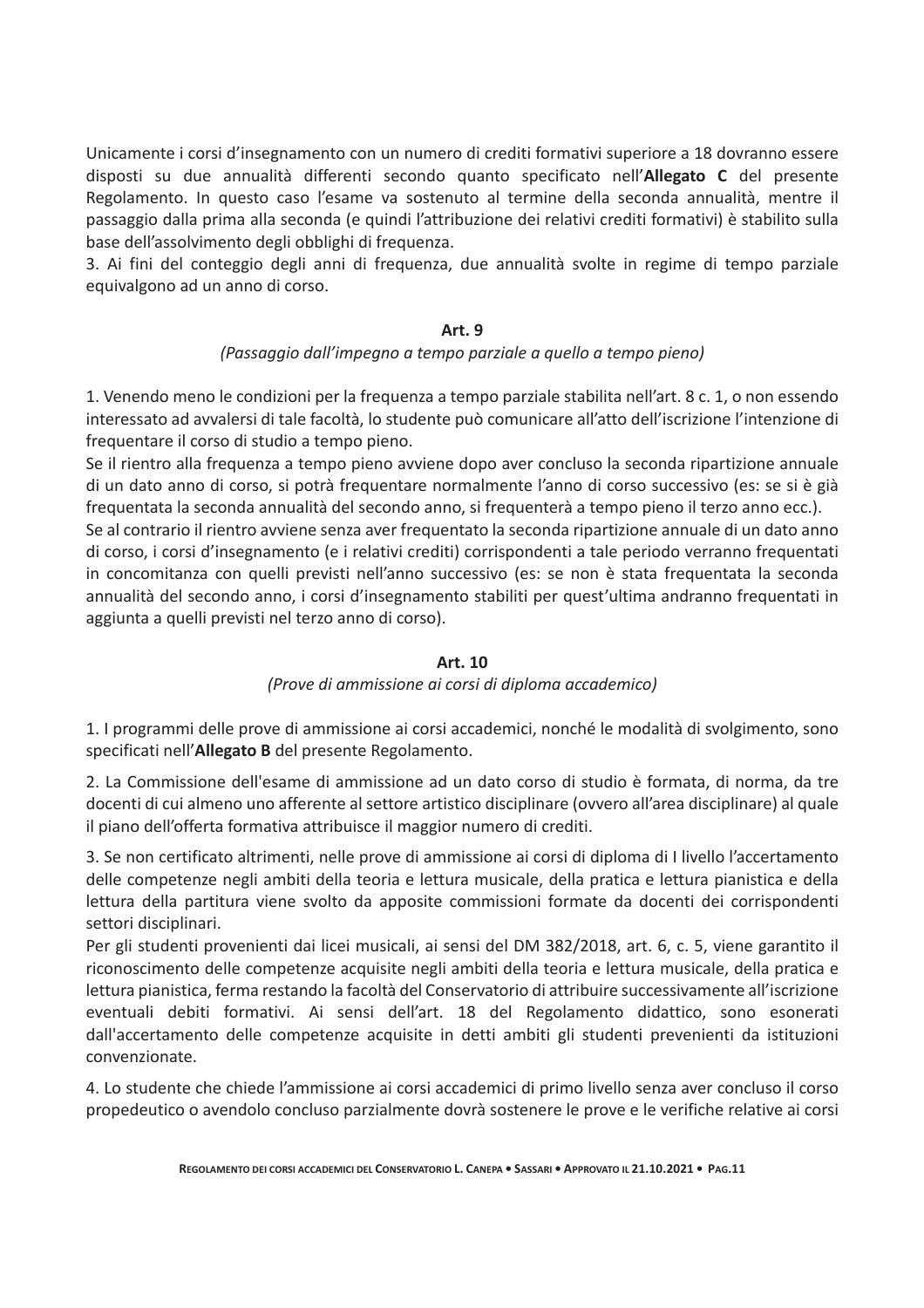di cui non și è sostenuto l'esame finale.

Nello specifico: se non è stato superato l'esame finale della materia d'indirizzo, il candidato dovrà sostenere la prova di esecuzione all'esame di ammissione; se non ha concluso il corso di Teoria musicale e formazione auditiva dovrà sostenere le verifiche previste per tale ambito disciplinare; se non ha sostenuto l'esame di Pratica e lettura pianistica o di Lettura della partitura, dovrà sostenere le prove relative a queste discipline ove previste.

5. Lo studente che, avendo frequentato un corso propedeutico attivato presso questa Istituzione, abbia superato l'esame finale della disciplina d'indirizzo e chiede l'ammissione, nello stesso anno solare, al corrispondente corso accademico di primo livello, verrà collocato nella relativa graduatoria di merito con la valutazione (convertita in trentesimi) riportata nel suddetto esame. Il candidato, se lo desidera, potrà sostenere nuovamente la prova durante l'esame di ammissione, rinunciando in tal caso, alla votazione conseguita nell'esame finale del propedeutico.

Quanti invece, avendo superato l'esame finale della disciplina d'indirizzo del corso propedeutico, chiederanno l'ammissione al corrispondente corso accademico in un anno solare successivo, dovranno comunque sostenere la prova prevista per il relativo esame d'ammissione.

6. Lo studente che ha concluso il corso di Teoria musicale e formazione auditiva e quello di Pratica e lettura pianistica o di Lettura della partitura, sarà esonerato dalle verifiche relative a tali ambiti disciplinari previste nell'esame di ammissione anche in anni successivi al conseguimento delle relative certificazioni. L'esonero vale anche per certificazioni (anche con denominazioni differenti) conseguite presso altre istituzioni AFAM, purché sia garantita la sostanziale equivalenza delle competenze acquisite. Le strutture didattiche competenti, su segnalazione della Segreteria, valuteranno se il tempo trascorso tra il conseguimento della certificazione e la richiesta d'ammissione al Corso accademico possa determinare l'obsolescenza delle competenze acquisite, disponendo, in questo caso, la verifica corrispondente in sede d'esame.

7. Coloro che chiedono l'ammissione a corsi di studio di secondo livello, vantando unicamente il conseguimento di diplomi accademici di primo livello o diplomi di laurea di base/magistrale non coerenti con il percorso prescelto, dovranno sostenere prove integrative (i cui contenuti e le modalità di svolgimento saranno preventivamente comunicati al candidato) utili a valutare il possesso dei prerequisiti per l'ammissione al corso.

8. Gli studenti di lingua madre estera devono garantire, al momento dell'ammissione, una conoscenza della lingua italiana corrispondente a un livello B2 certificato ovvero verificato da un'apposita commissione interna al Conservatorio.

9. Eventuali debiti formativi riscontrati in sede di esame d'ammissione dovranno essere colmati nel corso del primo anno accademico di freguenza, salvo deroghe motivate che non ostacolino la prosecuzione degli studi.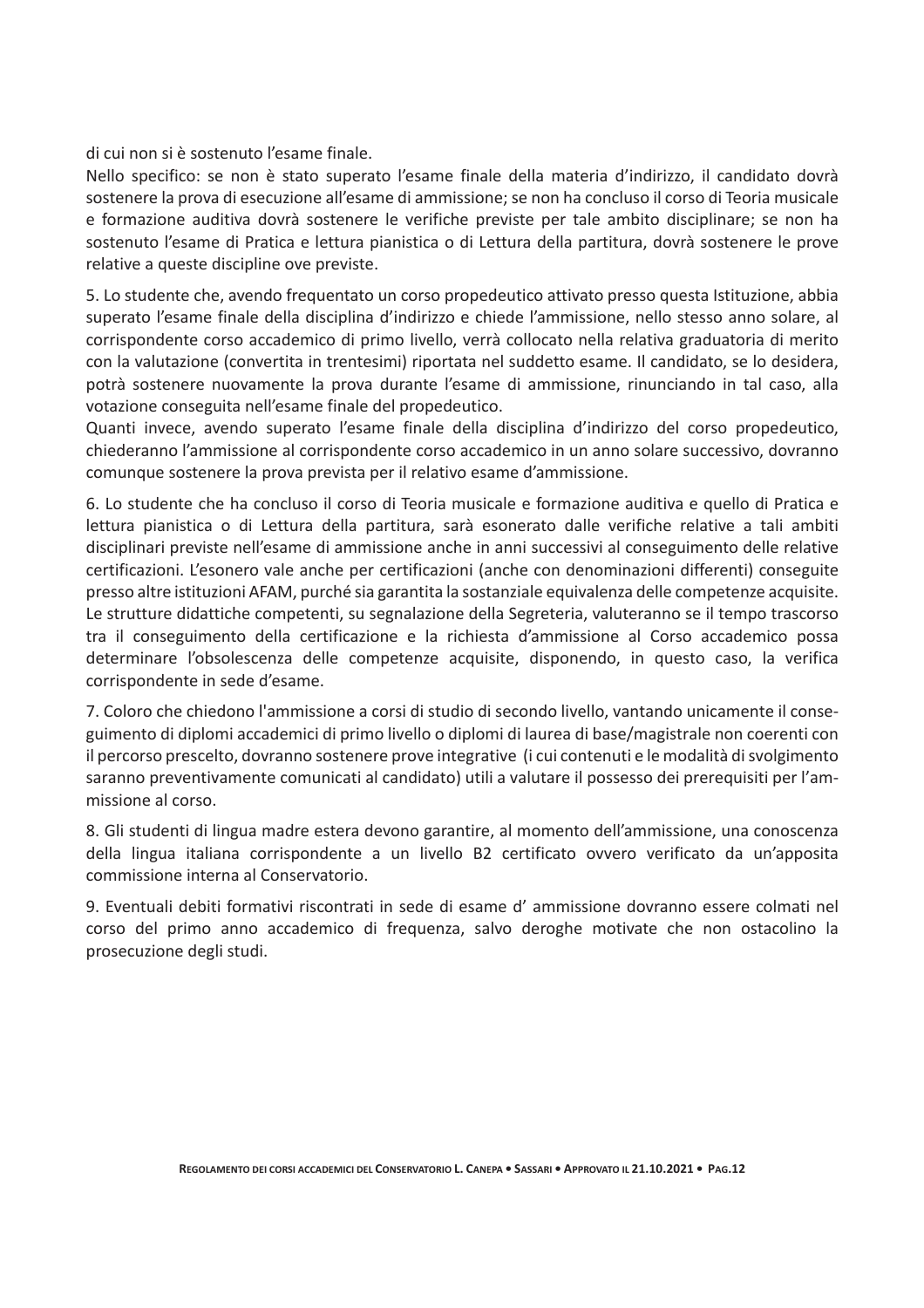#### Art. 11

#### (Riconoscimento di esami e relativi crediti)

1. Gli studenti possono richiedere, presentando la documentazione relativa, il riconoscimento di crediti acquisiti, ai sensi dell'ECTS, presso istituzioni accademiche di pari livello del corso frequentato o presso istituzioni operanti al di fuori dell'EU. In questo caso la verifica e la quantificazione dei crediti da riconoscere è stabilita da un'apposita commissione interna al Conservatorio.

2. In caso di riconoscimento parziale dei crediti precedentemente acquisiti, lo studente dovrà svolgere una o più attività formative integrative soggette a verifica da parte di una commissione d'esame. Nel curricolo dello studente figurerà in questo caso una votazione corrispondente alla media ponderata della valutazione relativa all'attività riconosciuta parzialmente e di quella dell'attività integrativa. Nel caso in cui l'integrazione riguardi un corso d'insegnamento che prevede un'idoneità, sarà lo stesso docente del corso a certificare l'acquisizione dei CFA mancanti.

#### **Art.12**

#### (Frequenza anticipata di attività formative da parte di studenti iscritti ai corsi propedeutici)

1. Gli iscritti ai corsi propedeutici possono chiedere di anticipare la frequenza a uno o più corsi d'insegnamento previsti nei corsi di Diploma accademico di primo livello tra le discipline di base della prima annualità (ad esclusione di Pratica e lettura pianistica) a condizione che abbiano concluso positivamente il corso di Teoria musicale e formazione auditiva.

Possono chiedere di anticipare la frequenza ai corsi di Pratica pianistica ed eventualmente, nel rispetto della propedeuticità, di Lettura del repertorio, previsti rispettivamente nel primo e nel secondo anno dei corsi accademici, gli studenti dei corsi propedeutici che abbiano superato gli esami finali del corso di Pratica e lettura pianistica.

Nel complesso, per i corsi d'insegnamento che si intende anticipare non può essere superato il numero massimo di 9 CFA.

L'esame relativo ai corsi accademici anticipati nei corsi propedeutici deve essere sostenuto entro la sessione straordinaria dell'anno accademico frequentato. In caso contrario dovrà ripetere la frequenza al corso.

Il superamento dell'esame di un corso accademico anticipato durante la frequenza al corso propedeutico verrà registrato nella carriera dello studente solo nel caso di successiva ammissione, presso questa istituzione, a un corso accademico di primo livello.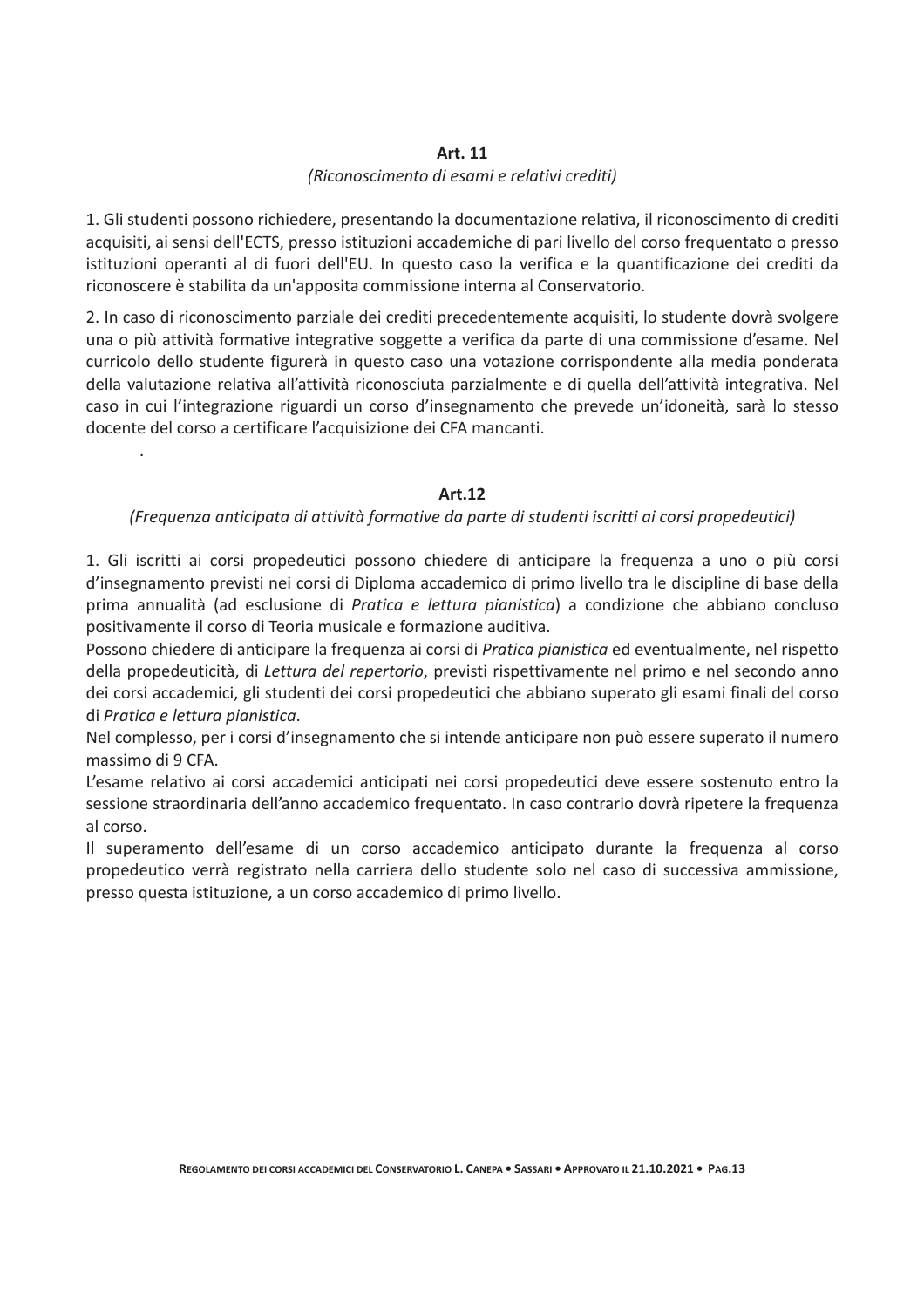## **ALLEGATO A**

AL REGOLAMENTO DEI CORSI ACCADEMICI DEL CONSERVATORIO L. CANEPA . SASSARI APPROVATO DAL CONSIGLIO ACCADEMICO IL 21.10.2021

## PROPEDEUTICITÀ DEGLI INSEGNAMENTI

#### 1. DIPLOMI ACCADEMICI DI PRIMO LIVELLO

| <b>CORSO D'INSEGNAMENTO CHE</b>                                  | <b>CORSO D'INSEGNAMENTO PROPEDEUTICO</b>                          |  |  |
|------------------------------------------------------------------|-------------------------------------------------------------------|--|--|
| RICHIEDE UNA PROPEDEUTICITÀ                                      |                                                                   |  |  |
| Acustica musicale (II)                                           | Acustica musicale (I)                                             |  |  |
| Acustica musicale (III)                                          | Acustica musicale (II)                                            |  |  |
| Analisi della musica elettroacustica (II)                        | Analisi della musica elettroacustica (I)                          |  |  |
| <b>Composizione (II)</b>                                         | Composizione (I)                                                  |  |  |
| <b>Composizione (III)</b>                                        | Composizione (II)                                                 |  |  |
| <b>Composizione corale (II)</b>                                  | Composizione corale (I)                                           |  |  |
| Composizione corale (III)                                        | Composizione corale (II)                                          |  |  |
| Composizione musicale elettroacustica (II)                       | Composizione musicale elettroacustica (I)                         |  |  |
| Composizione musicale elettroacustica (III)                      | Composizione musicale elettroacustica (II)                        |  |  |
| Composizione musicale informatica (II)                           | Composizione musicale informatica (I)                             |  |  |
| Concertazione e direzione di coro: prassi esecutive              | Concertazione e direzione di coro: prassi esecutive               |  |  |
| e repertori (II)                                                 | e repertori (I)                                                   |  |  |
| Concertazione e direzione di coro: prassi esecutive              | Concertazione e direzione di coro: prassi esecutive               |  |  |
| e repertori (III)                                                | e repertori (II)                                                  |  |  |
| Didattica della composizione                                     | Elementi di composizione e analisi per Didattica                  |  |  |
|                                                                  | della musica (II)                                                 |  |  |
| Didattica della storia della musica                              | Storia della musica per Didattica della musica (II)               |  |  |
| Direzione d'orchestra di fiati (II)                              | Direzione d'orchestra di fiati (I)                                |  |  |
| Direzione d'orchestra di fiati (III)                             | Direzione d'orchestra di fiati (II)                               |  |  |
| Direzione e concertazione di coro (II)                           | Direzione e concertazione di coro (I)                             |  |  |
| Ear training (II)                                                | Ear training (I)                                                  |  |  |
| Elementi di composizione e analisi per Didattica                 | Elementi di composizione e analisi per Didattica della musica (I) |  |  |
| della musica (II)                                                |                                                                   |  |  |
| Elettroacustica (II)                                             | Elettroacustica (I)                                               |  |  |
| Elettroacustica (III)                                            | Elettroacustica (II)                                              |  |  |
| Esecuzione ed interpretazione della musica elettroacustica (II)  | Esecuzione ed interpretazione della musica elettroacustica (I)    |  |  |
| Esecuzione ed interpretazione della musica elettroacustica (III) | Esecuzione ed interpretazione della musica elettroacustica (II)   |  |  |
| Etnomusicologia (II) [Per il Corso di Didattica della musica.    | Etnomusicologia (I) [Per il Corso di Didattica della musica.      |  |  |
| Indirizzo didattica delle musiche di tradizione orale)           | Indirizzo didattica delle musiche di tradizione orale)            |  |  |
| Fondamenti di composizione (II)                                  | Fondamenti di composizione (I)                                    |  |  |
| Improvvisazione allo strumento [Corso di Organo]                 | Sistemi armonici                                                  |  |  |
| Informatica musicale (II)                                        | Informatica musicale (I)                                          |  |  |
| Informatica musicale (III)                                       | Informatica musicale (II)                                         |  |  |
| Lettura del repertorio                                           | Pratica pianistica                                                |  |  |
| Lettura della partitura (I)                                      | Assenza di debito in Lettura della partitura                      |  |  |
| Lettura della partitura (II)                                     | Lettura della partitura (I)                                       |  |  |
| Lettura della partitura (III)                                    | Lettura della partitura (II)                                      |  |  |
| Lingua straniera comunitaria (II)                                | Lingua straniera comunitaria (I)                                  |  |  |
| Pianoforte per strumenti e canto jazz (II)                       | Pianoforte per strumenti e canto jazz (I)                         |  |  |
| Prassi esecutive e repertori (III) [Accompagnamento pianistico   | Prassi esecutive e repertori (II) [Accompagnamento pianistico     |  |  |
| per il corso di maestro collaboratore]                           | per il corso di maestro collaboratore]                            |  |  |
| Prassi esecutive e repertori (II)                                | Prassi esecutive e repertori (I)                                  |  |  |
| Prassi esecutive e repertori (II) [Accompagnamento pianistico    | Prassi esecutive e repertori (I) [Accompagnamento pianistico      |  |  |
| per il corso di maestro collaboratore]                           | per il corso di maestro collaboratore]                            |  |  |
| Prassi esecutive e repertori (II) [Pianoforte per il corso di    | Prassi esecutive e repertori (I) [Pianoforte per il corso di      |  |  |
| Maestro collaboratore]                                           | Maestro collaboratore]                                            |  |  |
| Prassi esecutive e repertori (III)                               | Prassi esecutive e repertori (II)                                 |  |  |
| Prassi esecutive e repertori [Clavicembalo                       | Nessuna                                                           |  |  |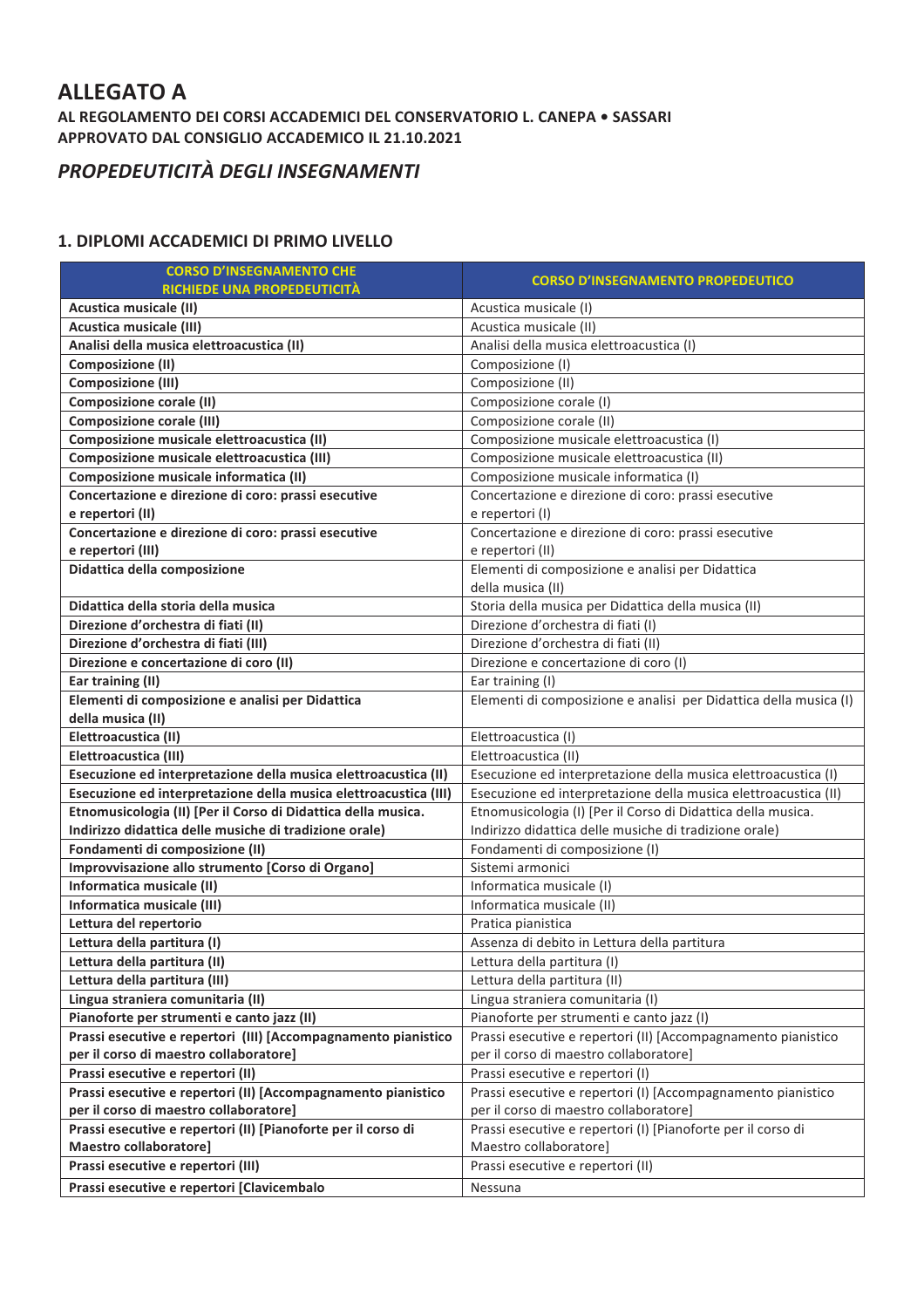| per il corso di Pianoforte]                                      |                                                                  |  |  |
|------------------------------------------------------------------|------------------------------------------------------------------|--|--|
| Prassi esecutive e repertori [Organo per il corso di Pianoforte] | Prassi esecutive e repertori (I) [Pianoforte]                    |  |  |
| Prassi esecutive e repertori d'insieme da camera (II)            | Prassi esecutive e repertori d'insieme da camera (I)             |  |  |
| Prassi esecutive e repertori d'insieme da camera (III)           | Prassi esecutive e repertori d'insieme da camera (I)             |  |  |
| Prassi esecutive e repertori d'insieme per fiati (II)            | Prassi esecutive e repertori d'insieme per fiati (I)             |  |  |
| Prassi esecutive e repertori d'insieme per strumenti             | Prassi esecutive e repertori d'insieme per strumenti ad arco (I) |  |  |
| ad arco (II)                                                     |                                                                  |  |  |
| Prassi esecutive e repertori d'insieme per voci                  | Prassi esecutive e repertori d'insieme per voci                  |  |  |
| e strumenti antichi (II)                                         | e strumenti antichi (I)                                          |  |  |
| Prassi esecutive e repertori del basso continuo (II)             | Prassi esecutive e repertori del basso continuo (I)              |  |  |
| Prassi esecutive e repertori jazz (Musiche d'insieme jazz) (II)  | Prassi esecutive e repertori jazz (Musiche d'insieme jazz) (I)   |  |  |
| Prassi esecutive e repertori jazz (Musiche d'insieme jazz) (III) | Prassi esecutive e repertori jazz (Musiche d'insieme jazz) (II)  |  |  |
| Pratica dell'accompagnamento e della collaborazione              | Pratica dell'accompagnamento e della collaborazione              |  |  |
| al pianoforte (II)                                               | al pianoforte (I)                                                |  |  |
| Pratica della lettura vocale e pianistica per                    | Pratica della lettura vocale e pianistica per                    |  |  |
| Didattica della musica (II)                                      | Didattica della musica (I)                                       |  |  |
| Pratica organistica [per il corso di Direzione di coro e         | Lettura della partitura (I)                                      |  |  |
| <b>Composizione corale]</b>                                      |                                                                  |  |  |
| Pratica pianistica                                               | Assenza di debito in Pratica e lettura pianistica                |  |  |
| Psicoacustica musicale [per il I anno di Musica elettronica a    | Nessuna                                                          |  |  |
| indirizzo regia e tecnologia del suono]                          |                                                                  |  |  |
| Psicoacustica musicale [per il III anno di Musica                | Acustica musicale (II)                                           |  |  |
| elettronica a indirizzo compositivo]                             |                                                                  |  |  |
| <b>Quartetto</b>                                                 | Prassi esecutive e repertori d'insieme per strumenti ad arco (I) |  |  |
| Repertorio corale (II)                                           | Repertorio corale (I)                                            |  |  |
| Sistemi e linguaggi di programmazione                            | Sistemi e linguaggi di programmazione                            |  |  |
| per l'audio e le applicazioni musicali (II)                      | per l'audio e le applicazioni musicali (I)                       |  |  |
| Sistemi e linguaggi di programmazione                            | Sistemi e linguaggi di programmazione                            |  |  |
| per l'audio e le applicazioni musicali (III)                     | per l'audio e le applicazioni musicali (II)                      |  |  |
| Sistemi, tecnologie, applicazioni e linguaggi di                 | Sistemi, tecnologie, applicazioni e linguaggi                    |  |  |
| programmazione per la multimedialità (II)                        | di programmazione per la multimedialità (I)                      |  |  |
| Sistemi, tecnologie, applicazioni e linguaggi di                 | Sistemi, tecnologie, applicazioni e linguaggi                    |  |  |
| programmazione per la multimedialità (III)                       | di programmazione per la multimedialità (II)                     |  |  |
| Storia del Jazz (II)                                             | Storia del Jazz (I)                                              |  |  |
| Storia del teatro musicale II                                    | Storia del teatro musicale I                                     |  |  |
| Storia della musica elettroacustica (II)                         | Storia della musica elettroacustica (I)                          |  |  |
| Storia della musica elettroacustica (III)                        | Storia della musica elettroacustica (II)                         |  |  |
| Storia della musica per Didattica della musica (II)              | Storia della musica per Didattica della musica (I)               |  |  |
| Storia e storiografia della musica (II)                          | Storia e storiografia della musica (I)                           |  |  |
| Strumentazione e orchestrazione (II)                             | Strumentazione e orchestrazione (I)                              |  |  |
| Strumentazione per orchestra di fiati (II)                       | Strumentazione per orchestra di fiati (I)                        |  |  |
| Strumentazione per orchestra di fiati (III)                      | Strumentazione per orchestra di fiati (II)                       |  |  |
| Tecniche compositive (I) [Corso di Organo e musica liturgica]    | Sistemi armonici                                                 |  |  |
| Tecniche compositive (II) [Corso di Organo e musica liturgica]   | Tecniche compositive (I) [Corso di Organo e musica liturgica]    |  |  |
| Tecniche compositive [Corso di Organo]                           | Tecniche contrappuntistiche [Corso di Organo]                    |  |  |
| Tecniche compositive jazz                                        | Tecniche d'improvvisazione musicale (I)                          |  |  |
| Tecniche contrappuntistiche (II) [Corso di Composizione]         | Tecniche contrappuntistiche (I) [Corso di Composizione]          |  |  |
| Tecniche contrappuntistiche (II) [Corso di Strumentazione per    | Tecniche contrappuntistiche (I) [Corso di Strumentazione per     |  |  |
| orchestra di fiati]                                              | orchestra di fiati]                                              |  |  |
| Tecniche contrappuntistiche (III) [Corso di Composizione]        | Tecniche contrappuntistiche (II) [Corso di Composizione]         |  |  |
| Tecniche contrappuntistiche [Corso di Organo]                    | Sistemi armonici                                                 |  |  |
| Tecniche d'improvvisazione musicale (II)                         | Tecniche d'improvvisazione musicale (I)                          |  |  |
| Tecniche di lettura estemporanea (II) [per il corso di           | Tecniche di lettura estemporanea (I)                             |  |  |
| Pianoforte Jazz]                                                 | [per il corso di Pianoforte Jazz]                                |  |  |
| Teoria della musica (II)                                         | Teoria della musica (I)                                          |  |  |
| Teoria e tecnica dell'interpretazione scenica (II)               | Teoria e tecnica dell'interpretazione scenica (I)                |  |  |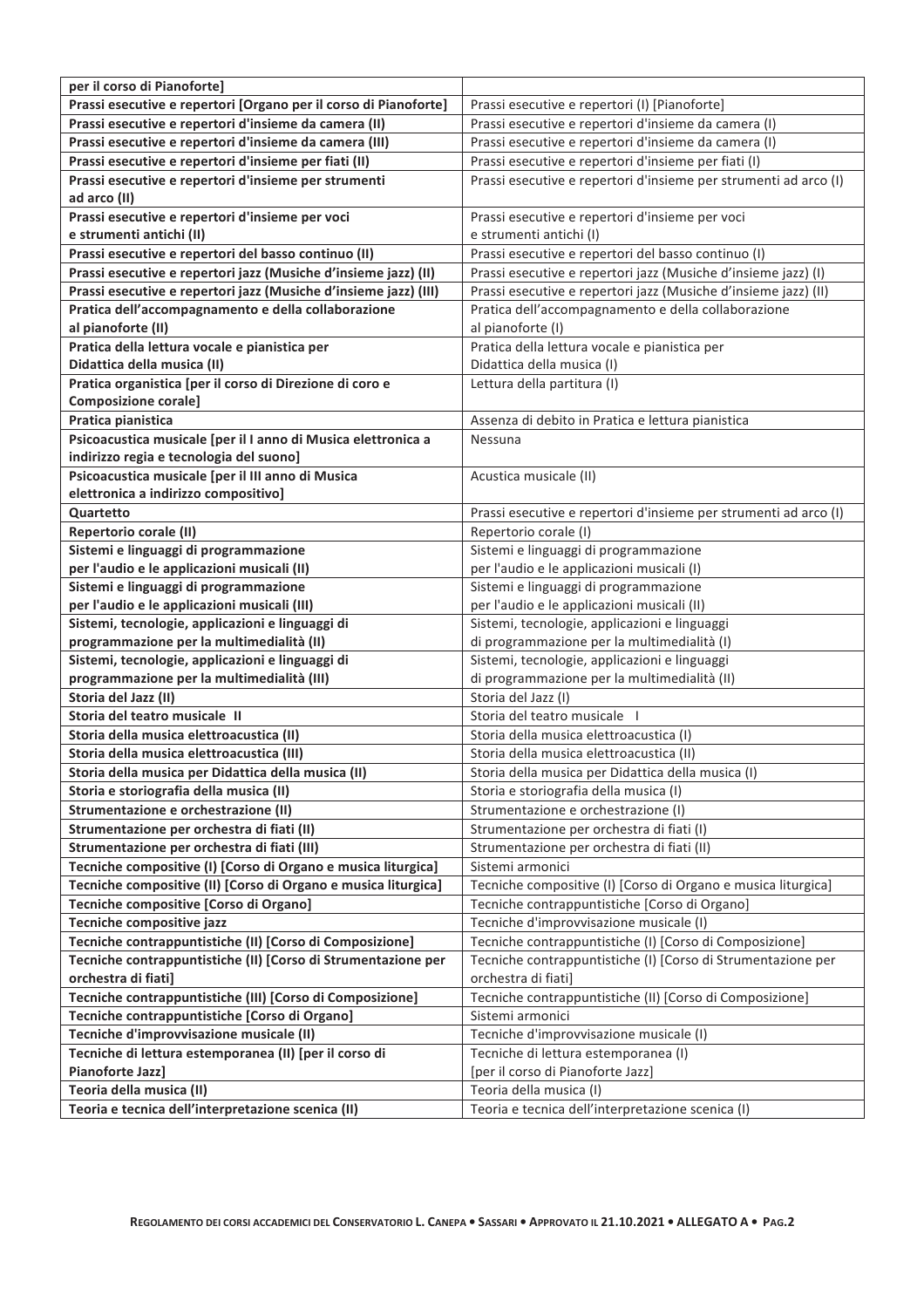## 2. DIPLOMI ACCADEMICI DI SECONDO LIVELLO

| <b>CORSO D'INSEGNAMENTO CHE</b>                           | <b>CORSO D'INSEGNAMENTO PROPEDEUTICO</b>                        |  |  |
|-----------------------------------------------------------|-----------------------------------------------------------------|--|--|
| <b>RICHIEDE UNA PROPEDEUTICITÀ</b>                        |                                                                 |  |  |
| Ambienti esecutivi multimediali e interattivi (II)        | Ambienti esecutivi multimediali e interattivi (I)               |  |  |
| Composizione (II) [Per il corso di Organo]                | Composizione (I) [Per il corso di Organo]                       |  |  |
| Composizione audiovisiva integrata (II)                   | Composizione audiovisiva integrata (I)                          |  |  |
| Concertazione e direzione di coro: prassi esecutive       | Concertazione e direzione di coro: prassi esecutive             |  |  |
| e repertori (II)                                          | e repertori (I)                                                 |  |  |
| Didattica del canto corale (II)                           | Didattica del canto corale (I)                                  |  |  |
| Didattica della composizione (II)                         | Didattica della composizione (I)                                |  |  |
| Direzione di gruppi vocali (II)                           | Direzione di gruppi vocali (I)                                  |  |  |
| Direzione e concertazione di coro (II)                    | Direzione e concertazione di coro (I)                           |  |  |
| Fondamenti di storia e tecnologia dello strumento:        | Fondamenti di storia e tecnologia dello strumento:              |  |  |
| tecniche di costruzione e rifinitura dello strumento (II) | tecniche di costruzione e rifinitura dello strumento (I) [per i |  |  |
| [per i corsi di Oboe e Fagotto]                           | corsi di Oboe e Fagotto]                                        |  |  |
| Letteratura degli strumenti: ensemble di percussioni (II) | Letteratura degli strumenti: ensemble di percussioni (I)        |  |  |
| Lettura della partitura (II)                              | Lettura della partitura (I)                                     |  |  |
| Movimento espressivo (II)                                 | Movimento espressivo (I)                                        |  |  |
| Musica d'insieme per strumenti ad arco (II)               | Musica d'insieme per strumenti ad arco (I)                      |  |  |
| [Corso di Musica d'insieme]                               | [Corso di Musica d'insieme]                                     |  |  |
| Musica d'insieme per strumenti per fiati (II)             | Musica d'insieme per strumenti per fiati (I)                    |  |  |
| [Corso di Musica d'insieme]                               | [Corso di Musica d'insieme]                                     |  |  |
| Musica d'insieme per strumenti a fiato (II)               | Musica d'insieme per strumenti a fiato (I)                      |  |  |
| Musica d'insieme per strumenti a fiato:                   | Musica d'insieme per strumenti a fiato:                         |  |  |
| quartetto/ottetto di sassofoni (II)                       | quartetto/ottetto di sassofoni (I)                              |  |  |
| Musica da camera (II)                                     | Musica da camera (I)                                            |  |  |
| Prassi esecutive e repertori (II)                         | Prassi esecutive e repertori (I)                                |  |  |
| Prassi esecutive e repertori d'insieme da camera (II)     | Prassi esecutive e repertori d'insieme da camera (I)            |  |  |
| <b>[Corso di Musica d'insieme]</b>                        | [Corso di Musica d'insieme]                                     |  |  |
| Prassi esecutive e repertori jazz (d'insieme) (II)        | Prassi esecutive e repertori jazz (d'insieme) (I)               |  |  |
| Prassi esecutive e repertori jazz: prassi esecutive       | Prassi esecutive e repertori jazz: prassi esecutive             |  |  |
| e repertori per orchestra jazz (II)                       | e repertori per orchestra jazz (I)                              |  |  |
| Pratiche di musica d'insieme (II)                         | Pratiche di musica d'insieme (I)                                |  |  |
| Sistemi e linguaggi di programmazione per l'audio e le    | Sistemi e linguaggi di programmazione per l'audio e le          |  |  |
| applicazioni musicali (II)                                | applicazioni musicali (I)                                       |  |  |
| Strumentazione e orchestrazione (II)                      | Strumentazione e orchestrazione (I)                             |  |  |
| Tecniche compositive (II)                                 | Tecniche compositive (I)                                        |  |  |
| Tecniche compositive jazz (II)                            | Tecniche compositive jazz (I)                                   |  |  |
| Tecniche di scrittura e di arrangiamento                  | Tecniche di scrittura e di arrangiamento                        |  |  |
| per vari tipi di ensemble (II)                            | per vari tipi di ensemble (I)                                   |  |  |
| Teoria e tecnica dell'interpretazione scenica (II)        | Teoria e tecnica dell'interpretazione scenica (I)               |  |  |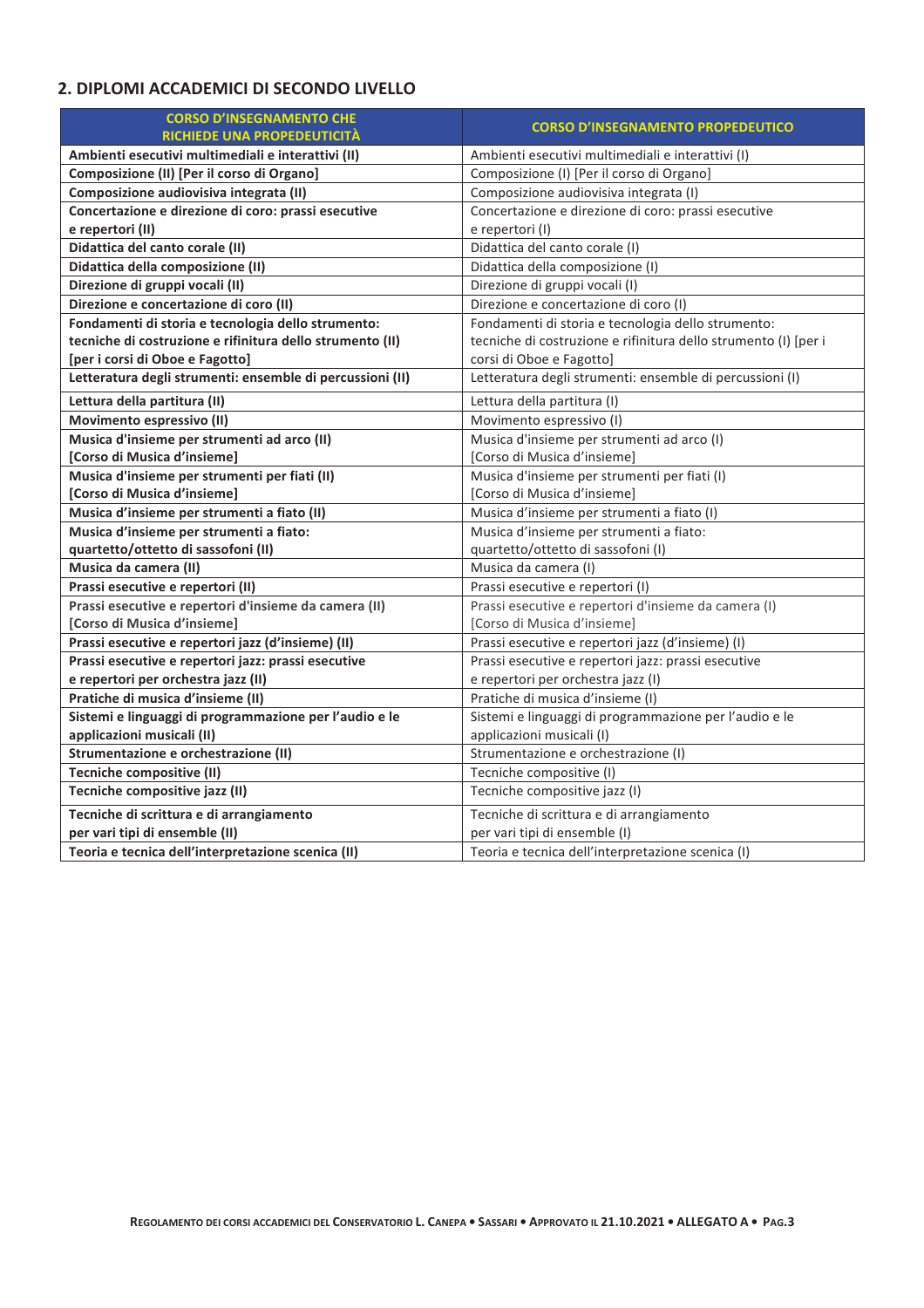## **ALLEGATO B**

AL REGOLAMENTO DEI CORSI ACCADEMICI DEL CONSERVATORIO L. CANEPA . SASSARI Approvato dal C.A. il 21.10.2021

**COMPETENZE DI ACCESSO E PROVE D'ESAME** FINALIZZATE ALLA LORO VERIFICA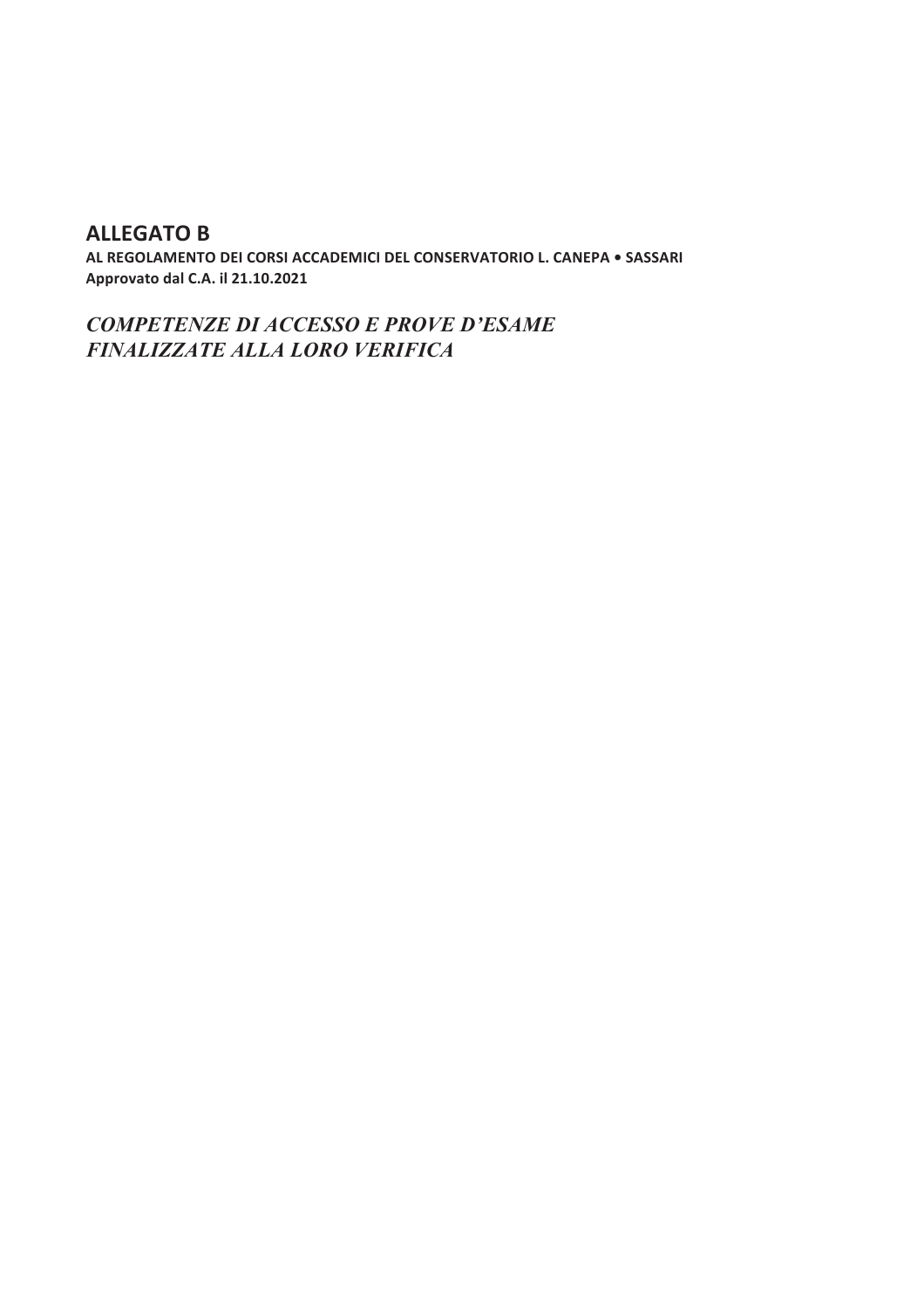#### INDICE

## **PROGRAMMI D'ESAME PER LE AMMISSIONI AI CORSI ACCADEMICI DI PRIMO LIVELLO**

|                                                                          | pag. | 1  |
|--------------------------------------------------------------------------|------|----|
| Programmi per l'accertamento preventivo delle abilità e delle competenze |      |    |
|                                                                          | pag. | 2  |
|                                                                          | pag. | 3  |
| Teoria musicale e formazione auditiva (Musica elettronica)               | pag. | 6  |
|                                                                          | pag. | 7  |
|                                                                          | pag. | 8  |
| Programmi previsti per l'ammissione ai singoli corsi                     |      |    |
|                                                                          | pag. | 9  |
|                                                                          | pag. | 10 |
|                                                                          | pag. | 11 |
|                                                                          | pag. | 12 |
|                                                                          | pag. | 13 |
|                                                                          | pag. | 14 |
|                                                                          |      |    |
|                                                                          | pag. | 15 |
|                                                                          | pag. | 16 |
|                                                                          | pag. | 17 |
|                                                                          | pag. | 18 |
|                                                                          | pag. | 19 |
|                                                                          | pag. | 20 |
|                                                                          | pag. | 21 |
|                                                                          | pag. | 22 |
|                                                                          | pag. | 23 |
|                                                                          | pag. | 24 |
|                                                                          |      |    |
|                                                                          | pag. | 25 |
|                                                                          | pag. | 26 |
|                                                                          | pag. | 27 |
|                                                                          | pag. | 28 |
|                                                                          | pag. | 29 |
|                                                                          | pag. | 30 |
|                                                                          | pag. | 31 |
|                                                                          | pag. | 33 |
| Musica elettronica - Ind. compositivo e regia e tecnologia del suono     | pag. | 35 |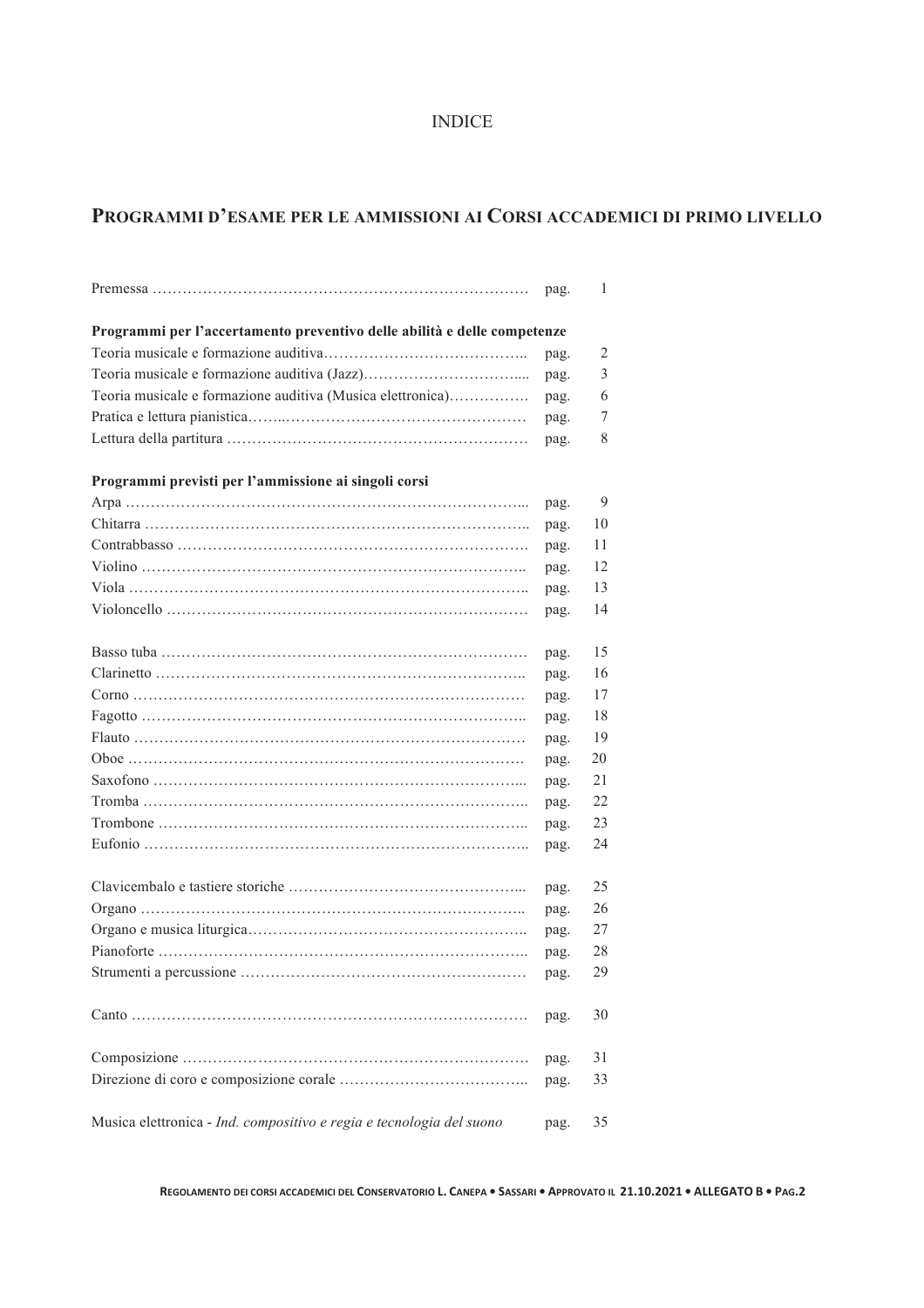#### INDICE

|                                                                                         | 36       |
|-----------------------------------------------------------------------------------------|----------|
| Didattica della musica - <i>Indirizzo didattica musicale di base</i> e <i>Indirizzo</i> | 37<br>38 |
|                                                                                         | 39<br>40 |

## **PROGRAMMI D'ESAME PER LE AMMISSIONI AI CORSI ACCADEMICI DI SECONDO LIVELLO**

| ттодгашшт ргсүтэн рег т ашинээюне агэндөн согэт      |      |    |
|------------------------------------------------------|------|----|
|                                                      | pag. | 41 |
|                                                      | pag. | 41 |
|                                                      | pag. | 41 |
|                                                      | pag. | 41 |
|                                                      | pag. | 41 |
|                                                      | pag. | 42 |
|                                                      | pag. | 42 |
|                                                      | pag. | 42 |
|                                                      | pag. | 42 |
|                                                      | pag. | 42 |
| Didattica della musica – Indirizzo strumentale       | pag. | 43 |
|                                                      | pag. | 44 |
|                                                      | pag. | 45 |
|                                                      | pag. | 45 |
| Jazz (tutti i corsi strumentali compreso Canto jazz) | pag. | 45 |
|                                                      | pag. | 47 |
|                                                      | pag. | 47 |
|                                                      | pag. | 47 |
|                                                      | pag. | 47 |
|                                                      | pag. | 47 |
|                                                      | pag. | 48 |
|                                                      | pag. | 48 |
|                                                      | pag. | 48 |
|                                                      | pag. | 48 |
|                                                      | pag. | 48 |
|                                                      | pag. | 48 |
|                                                      | pag. | 49 |

#### **Programmi previsti per l'ammissione ai singoli corsi**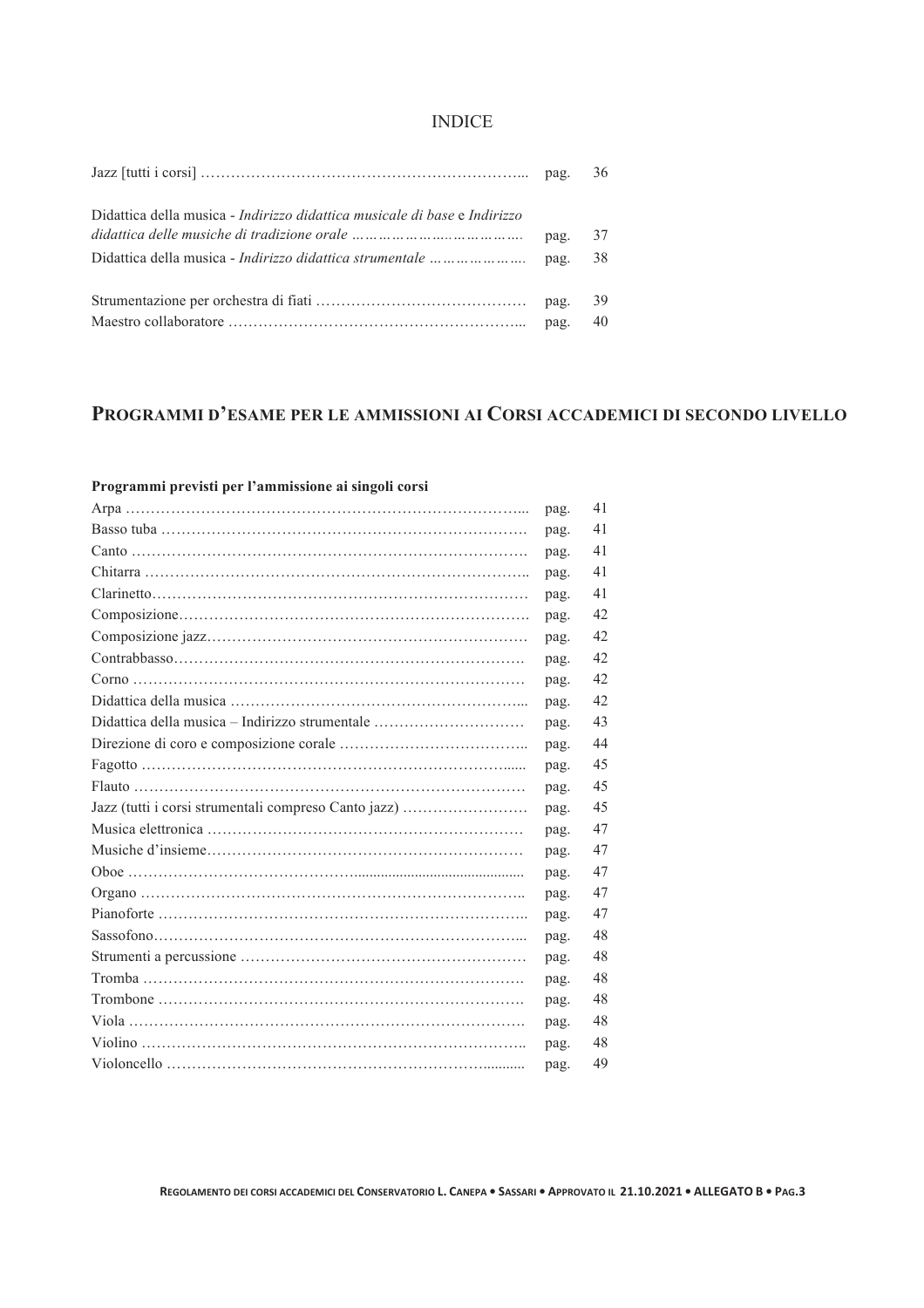#### **PREMESSA**

#### **AMMISSIONI AI CORSI ACCADEMICI DI PRIMO LIVELLO ACCERTAMENTO PREVENTIVO DELLE ABILITÀ E DELLE COMPETENZE**

#### **A** – **Dovranno sostenere l'esame di ammissione soltanto per la disciplina d'indirizzo ai fini della definizione della posizione nella graduatoria di merito:**

- 1. i candidati in possesso delle certificazioni dei corsi propedeutici (conseguite anche in altri conservatori) di Teoria musicale e formazione auditiva e, limitatamente ai corsi accademici in cui è previsto l'accertamento delle competenze in tali ambiti, di Pratica e lettura pianistica o di Lettura della partitura;
- 2. i candidati in possesso delle certificazioni dei corsi preaccademici (conseguite anche in altri conservatori) di Analisi musicale composizione e formazione auditiva e, limitatamente ai corsi accademici in cui è previsto l'accertamento delle competenze in tali ambiti, di Secondo strumento (pianoforte) o di Lettura della partitura, ovvero della licenza di Pianoforte complementare o del compimento inferiore di Lettura della partitura del previgente ordinamento.

#### **B** – **Dovranno sottoporsi ad un accertamento di Teoria musicale e formazione auditiva e, per i corsi che lo prevedono, di Pratica e lettura pianistica o Lettura della partitura:**

- 1. i candidati sprovvisti delle certificazioni dei corsi propedeutici di Teoria musicale e formazione auditiva e, limitatamente ai corsi accademici in cui è previsto l'accertamento delle competenze in tali ambiti, di Pratica e lettura pianistica o di Lettura della partitura;
- 2. i candidati sprovvisti delle certificazioni dei corsi preaccademici di Analisi musicale composizione e formazione auditiva (non è considerato requisito sufficiente la licenza di Teoria e solfeggio e dettato musicale del previgente ordinamento) e, limitatamente ai corsi accademici in cui è previsto l'accertamento delle competenze in tali ambiti, di Secondo strumento (pianoforte) o di Lettura della partitura.

Le prove di accertamento delle abilità e delle competenze si svolgeranno in data anteriore a quella dell'esame di ammissione per la disciplina di indirizzo, e verranno condotte da apposite commissioni (fanno eccezione le ammissioni ai corsi di Jazz, Musica elettronica e Didattica della musica, per le quali tale accertamento è contestuale allo svolgimento delle prove di ammissione per la disciplina d'indirizzo). Qualora la Commissione esaminatrice accerti gravi debiti formativi, o comunque non assolvibili nel primo anno del Corso di diploma accademico, il candidato non sarà ammesso a sostenere l'esame di ammissione ai Corsi di diploma accademico di primo livello.

#### **C** – **Non dovranno sottoporsi ad un accertamento di Teoria musicale e formazione auditiva:**

i candidati che hanno compiuto gli studi in un liceo musicale.

#### **D** – **Non dovranno sottoporsi ad un accertamento, per i corsi che lo prevedono, di Pratica e lettura pianistica:**

i candidati che hanno compiuto gli studi in un liceo musicale e che hanno frequentato, nel percorso di studi liceale, la disciplina Pianoforte come secondo strumento.

#### **DEBITI FORMATIVI**

Qualora l'esame di ammissione abbia evidenziato lacune nella preparazione dello studente, saranno comunicate le modalità per colmare il debito formativo, di norma, entro il primo anno di corso.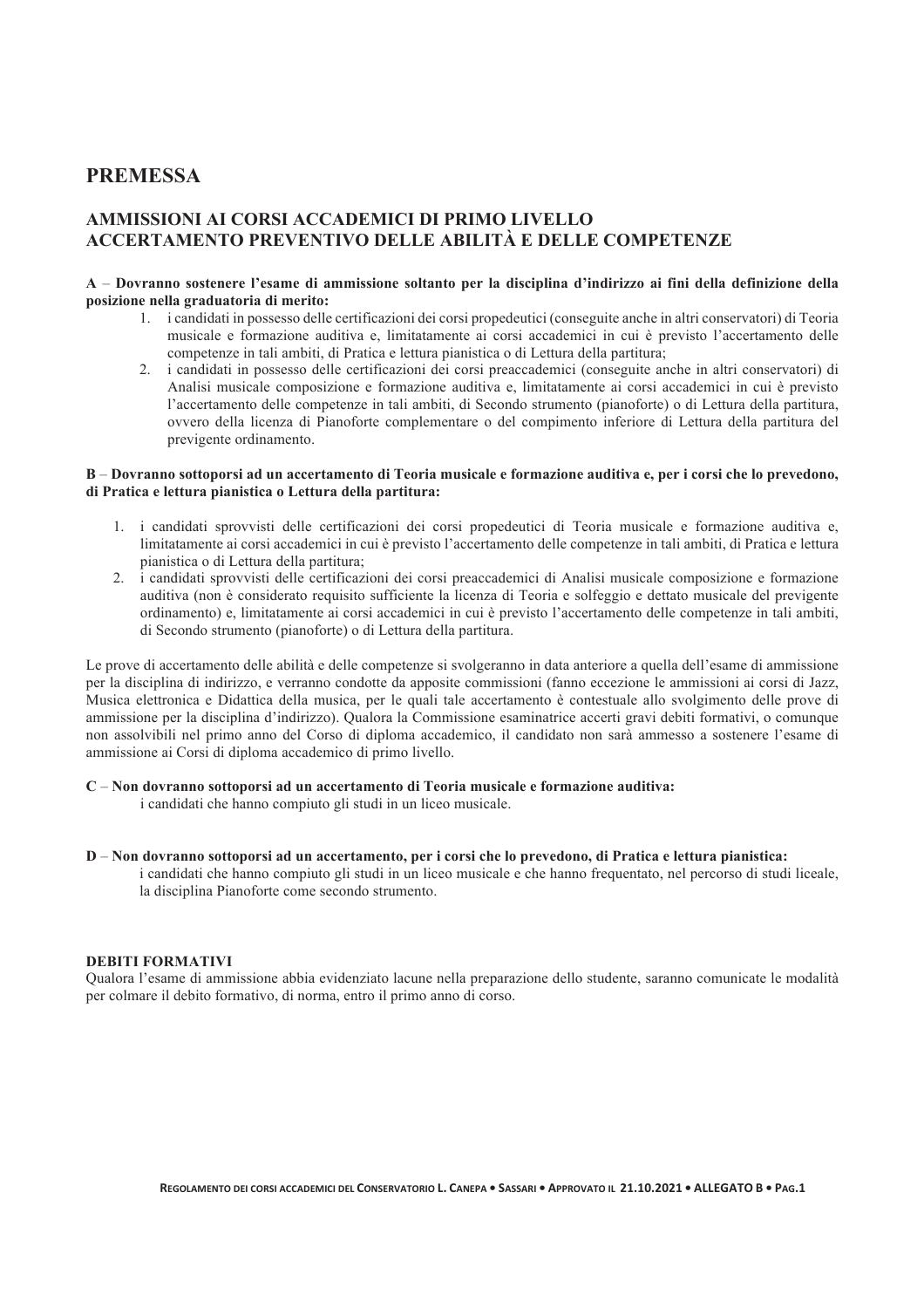## **Programmi per l'accertamento preventivo delle abilità e delle competenze (Corsi accademici di primo livello)**

## **Teoria musicale e formazione auditiva**

propedeutico all'ammissione ai Corsi di diploma accademico di primo livello per *Canto* **e tutte le scuole strumentali, per** *Composizione, Direzione di coro e composizione corale* **e** *Maestro collaboratore*

#### **Lettura ritmica**:

- 1) Esecuzione percussiva o strumentale, in lettura estemporanea, di una sequenza ritmica a due parti che contenga:
	- a) la divisione della pulsazione in 1, 2, 3, 4, 5, 6, 7, 8 parti (intese anche come cellule base);
	- b) le più frequenti sovrapposizioni di gruppi irregolari.
- 2) Esecuzione parlata con sillabe di solmisazione di segmenti tratti da una serie di 10 brani presentati dallo studente, appartenenti al repertorio strumentale e/o vocale, di cui 7 del periodo tra il Seicento e l'Ottocento e 3 del Novecento. È richiesta la lettura nelle chiavi di violino e basso, nonché di parti relative a strumenti traspositori e alla viola, violoncello e fagotto.

**Lettura cantata**, anche con accompagnamento al pianoforte (o di altro strumento polifonico), di:

- 1) Una breve melodia a prima vista, con modulazione modale o alla dominante. L'esecuzione è preceduta da una breve analisi finalizzata alla comprensione sintattica e alla definizione della sequenza armonica richiesta per l'accompagnamento.
- 2) Un breve brano (o segmento significativo di esso) scelto dalla commissione su 10 presentati dallo studente tratti dal repertorio vocale e/o strumentale – che contengano anche modulazioni alle tonalità vicine, dominanti secondarie, accordi alterati e cromatismi di passaggio.

**Analisi all'ascolto** di un tema musicale tratto da un brano tonale appartenente al repertorio strumentale e/o vocale. L'analisi è finalizzata al riconoscimento dell'organico strumentale e dell'ordito, alla comprensione della struttura sintattica (attraverso il riconoscimento delle articolazioni cadenzali principali) e alla trascrizione della linea melodica e del basso.

**Presentazione di propri elaborati**: tre in tonalità maggiore e tre in modalità minore.

**Composizione** di una breve melodia con accompagnamento su base ritmico-armonica data.

 **Esposizione, con linguaggio specifico appropriato, dei concetti teorici** implicati nelle attività musicali svolte.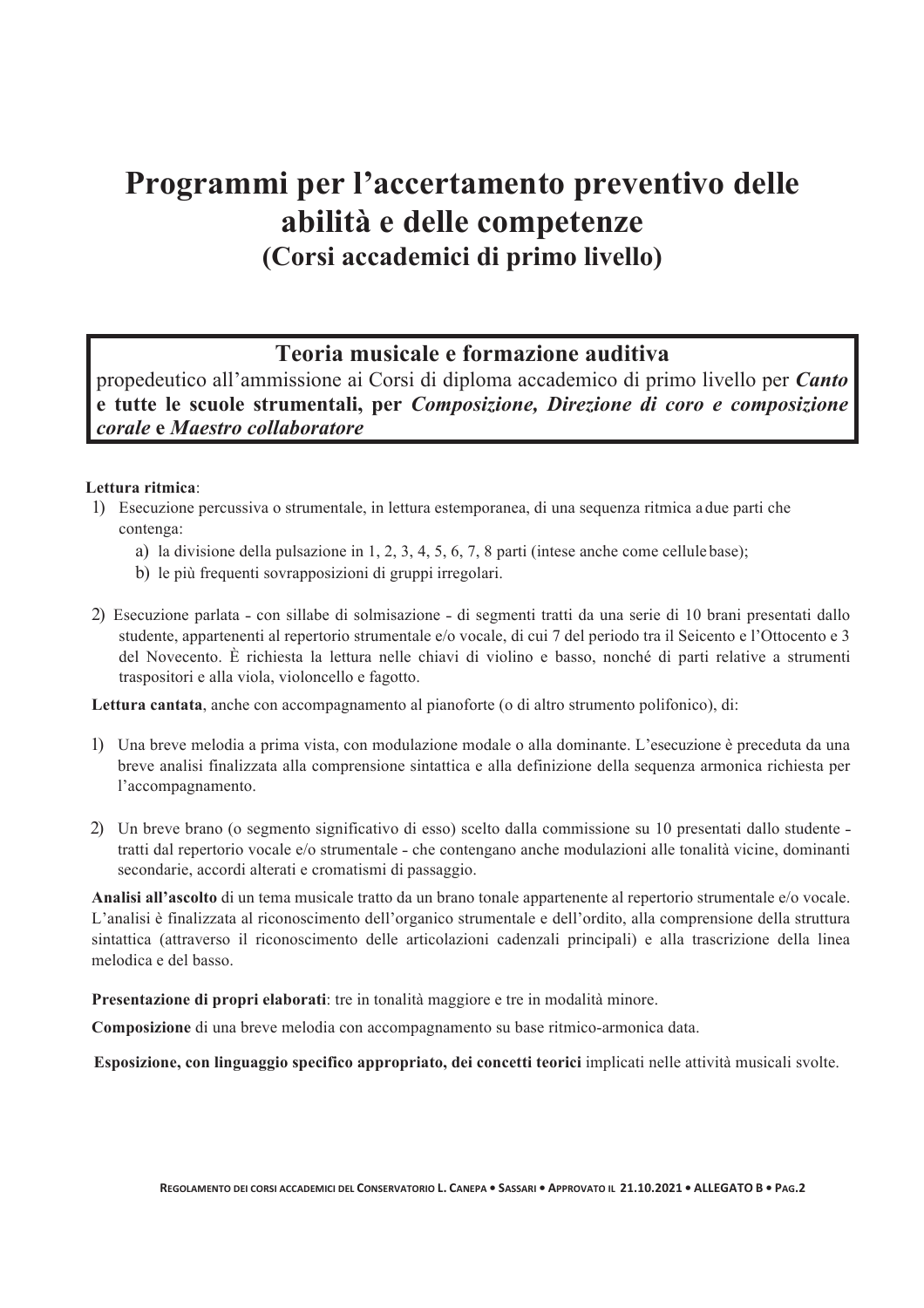## **Teoria musicale e formazione auditiva**

propedeutico all'ammissione ai Corsi di diploma accademico di primo livello relativi all'ambito del *Jazz*

#### **Prove collettive**

#### 1) **Conoscenza del repertorio**

Su dieci brani proposti, scelti dalla Commissione dall'elenco allegato di cui al numero **1)** - **Prove collettive**, saper individuare almeno i titoli degli album e il musicista leader dei diversi gruppi proposti all'ascolto.

#### 2) **Ear training**:

**2.1) armonico** - dar prova di saper riconoscere gli accordi eseguiti dalla Commissione indicandoli in forma di siglato o rappresentandoli su pentagramma con notazione tradizionale.

**2.2) melodico** - dar prova di saper trascrivere su pentagramma una melodia eseguita dalla Commissione.

#### **Prove individuali**

#### 3) **Lettura ritmica**

**3.1** Solfeggio parlato di brani scelti della Commissione tratti dall'elenco allegato di cui al numero **3)** - **Prove individuali**;

**3.2** Da un repertorio di almeno cinquanta esercizi, lettura di una sequenza ritmica ad una parte scelta dalla Commissione, contenente duine, terzine in uno, in due e quattro movimenti, quartine semplici e puntate, contrattempi, sincopi, nell'interpretazione classica e jazz;

**3.3** Da un repertorio di almeno dieci esercizi, lettura di una sequenza ritmica a due parti scelta dalla Commissione, contenente terzine in uno e in due, sincopi e contrattempi;

**3.4** Lettura ritmica a prima vista.

#### 4) **Lettura melodica**

**4.1** Lettura cantata ed analisi della struttura di un brano scelto dalla Commissione dall'elenco allegato di cui al punto **4**) - **Prove individuali**;

**4.2** Lettura cantata a prima vista di una melodia.

#### 5) **Individuazione delle fondamentali su triadi proposte all'ascolto**

#### **Prove collettive**

#### **1) Album di riferimento per la conoscenza del repertorio Jazz.**

- 1) Lester Young Verve Jazz Masters 30
- 2) The Best of Ella Fitzgerald & Louis Armstrong
- 3) Charlie Parker 1945-1953
- 4) Stan Getz Plays (1952-1954)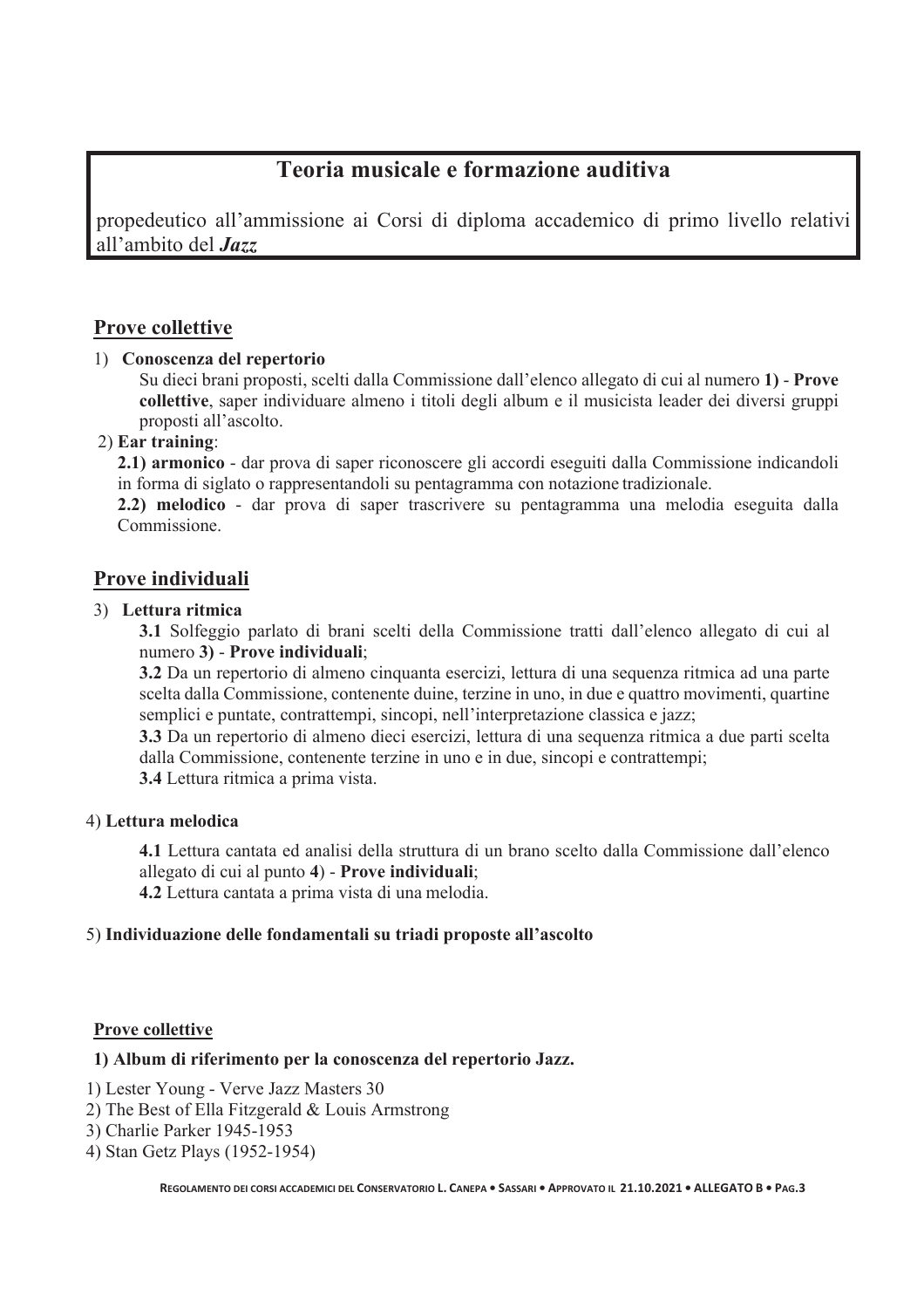- 5) Miles Davis Quintet 'Round About Midnight (1955)
- 6) Bud Powell I'll Keep On Loving You (1956)
- 7) Sonny Rollins Tenor Madness (1956)
- 8) Chet Baker It Could Happen To You (1958)
- 9) Roy Haynes We Three (1958)
- 10) Marty Paich I Get A Boot Out Of You (1959)
- 11) John Coltrane Giant Steps (1959)
- 12) Wynton Kelly Someday My Prince Will Come (1959-1961)
- 13) Herbie Hancock Takin' Of (1962)
- 14) Dexter Gordon Our Man in Paris (1963)
- 15) Miles Davis in Concert My Funny Valentine (1964)
- 16) Thelonious Monk Live At The It Club Complete (1964)
- 17) Wayne Shorter Adam's Apple (1966)
- 18) Lee Morgan Cornbread (1967)
- 19) Barry Harris Luminescence (1967)
- 20) Wynton Marsalis -Black Codes From the Underground (1985)

#### **Prove individuali**

#### **3) Lettura ritmica**

Solfeggio parlato di un brano proposto dalla Commissione dal seguente elenco:

- 1) Alone Together (Dietz/Schwartz) colorado book pag 18
- 2) Avalon (V.Rose) colorado book pag 25
- 3) Blues In A Closet (O.Petford) colorado book pag 40
- 4) Bye Bye Blackbird (R.Henderson) colorado book pag 46
- 5) Cherokee (R. Noble) colorado book pag 52
- 6) Con Alma (D.Gillespie) colorado book pag 53
- 7) Days Of Wine And Roses (H.Mancini) colorado book pag 59
- 8) Dearly Beloved (J.Kern) colorado book pag 62
- 9) Don't Get Around Much Anymore (D.Ellington) colorado book pag 64
- 10) High Fly (R.Weston) colorado book pag 89
- 11) I Mean You (T.Monk) colorado book pag 95-96
- 12) I've Got A Crush On You (G.Gershwin) colorado book pag 103
- 13) I've Got Rhythm (G.Gershwin) colorado book pag 104
- 14) In Walked Bud (T.Monk) colorado book pag 109
- 15) Invitation (B.Kaper) colorado book pag 110
- 16) Joy Spring (C.Brown) colorado book pag 115-116
- 17) Lady Bird (T.Dameron) colorado book pag 120
- 18) Mean To Me (F.Waller) colorado book pag 132
- 19) Moments Notce (J.Coltrane) colorado book pag 136
- 20) Tenor Madness (S.Rollins) colorado book pag 141
- 21) My One And Only Love (G.Wood) colorado book pag 148
- 22) My Romance (R.Rodgers) colorado book pag 149
- 23) Straight No Chaser (T.Monk) colorado book pag 156
- 24) Oleo (S.Rollins) colorado book pag 163
- 25) Once I Loved (A.C.Jobim) colorado book pag 168
- 26) One Note Samba (A.C.Jobim) colorado book pag 170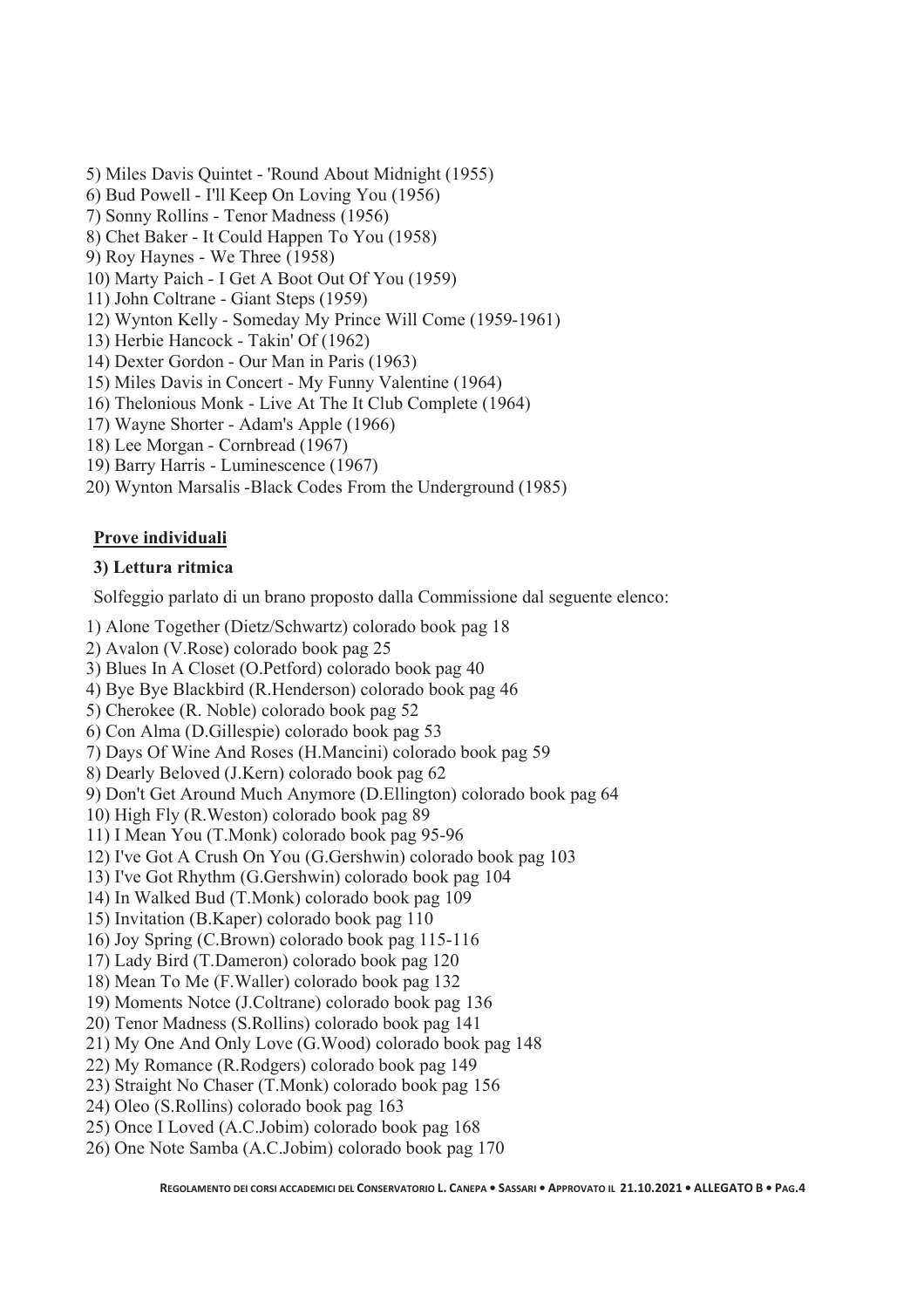- 27) Pent Up House (S.Rollins) colorado book pag 174
- 28) Perdido (J.Tizol) colorado book pag 175
- 29) Someday My Prince Will Come (F.Churchill) colorado book pag 211
- 30) Strollin' (H.Silver) colorado book pag 226
- 31) Triste (A.C.Jobim) colorado book pag 251
- 32) Yardbird Suite (C.Parker) colorado book pag 273

#### **4) Lettura melodica**

Lettura cantata di un brano proposto dalla Commissione dal seguente elenco:

- 1) The Touch Of Your Lips (R.Noble)
- 2) Misty (E.Garner)
- 3) My Romance (R.Rodgers)
- 4) My Heart Stood Stll (R.Rodgers)
- 5) It Could Happen To You (J.Van Heusen)
- 6) You'd Be So Nice To Come On To (C.Porter)
- 7) Don't Get Around Much Anymore (D.Ellington)
- 8) Fascinatng Rhythm (G.Gershwin)
- 9) Just Friends (J.Klenner)
- 10) Lover Man (Davis-Ramirez.Sherman)
- 11) Taking A Chance On Love (V.Duke)
- 12) A Foggy Day (G.Gershwin)
- 13) I've Got Rhythm (G.Gershwin)
- 14) Easy To Love (C.Porter)
- 15) Speak Low (K.Weill)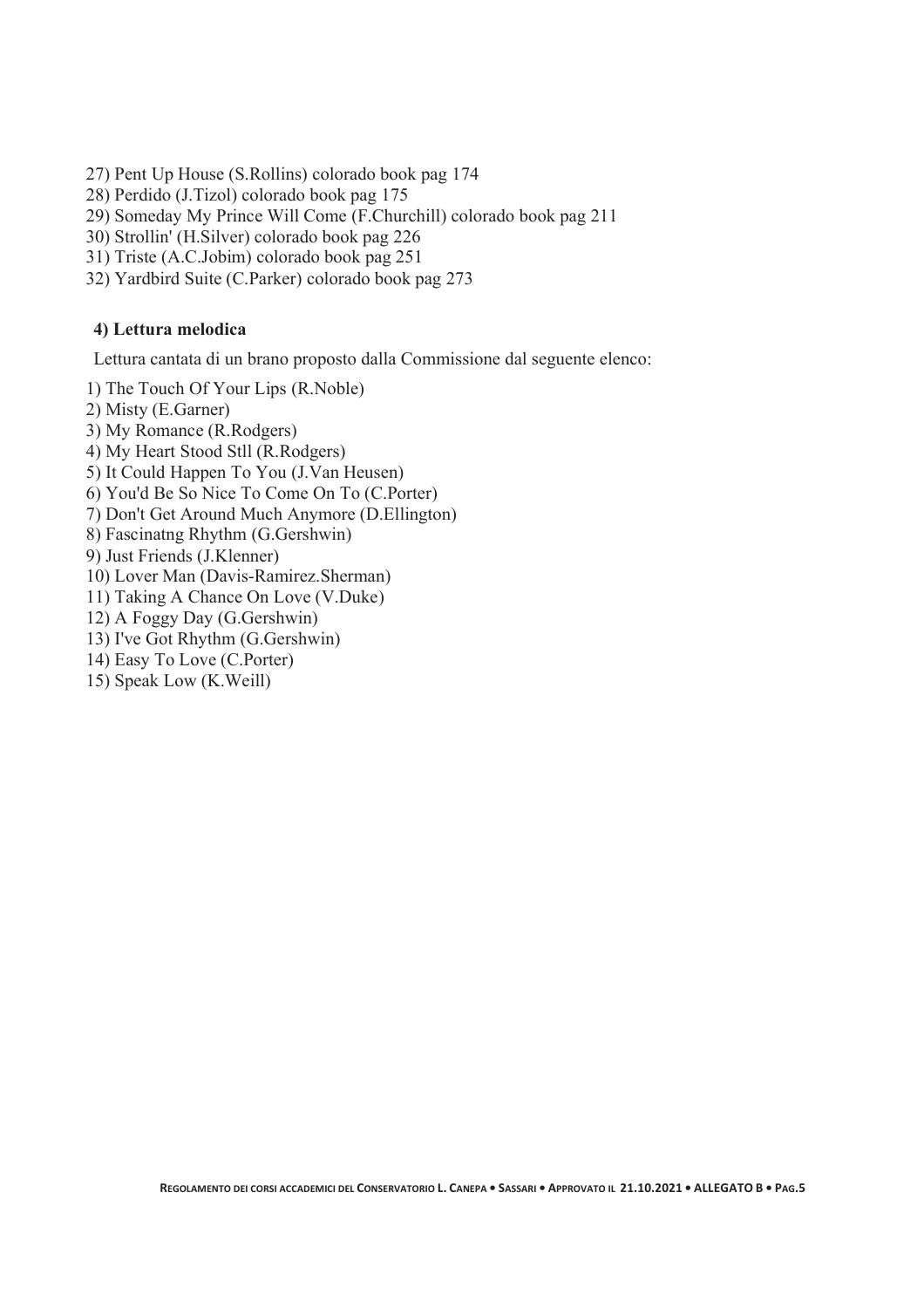## **Teoria musicale e formazione auditiva**

propedeutico all'ammissione ai Corsi di diploma accademico di primo livello relativi all'ambito della **Musica Elettronica (indirizzo** *Regia e tecnologia del suono* **e indirizzo**  *Compositivo***)**

#### **Lettura ritmica**:

- 1)Esecuzione percussiva o strumentale, in lettura estemporanea, di una sequenza ritmica con la divisione della pulsazione ameno in 1, 2, 3, 4 parti (intese anche come cellule base);
- 2)Esecuzione parlata con sillabe di solmisazione di segmenti tratti da una serie di 5 brani presentati dallo studente.

#### **Lettura cantata** di:

- 1) una breve melodia a prima vista.
- 2) un breve brano (o segmento significativo di esso) scelto dalla commissione su 5 presentati dallo studente tratti dal repertorio vocale e/o strumentale della storia della musica occidentale.

**Analisi all'ascolto** di un breve tema musicale con trascrizione della linea melodica.

**Presentazione di propri elaborati**: due in tonalità maggiore e due in modalità minore.

**Composizione** di una breve melodia con accompagnamento su base ritmico-armonica data.

**Esposizione, con linguaggio specifico appropriato, dei concetti teorici** implicati nelle attività musicali svolte.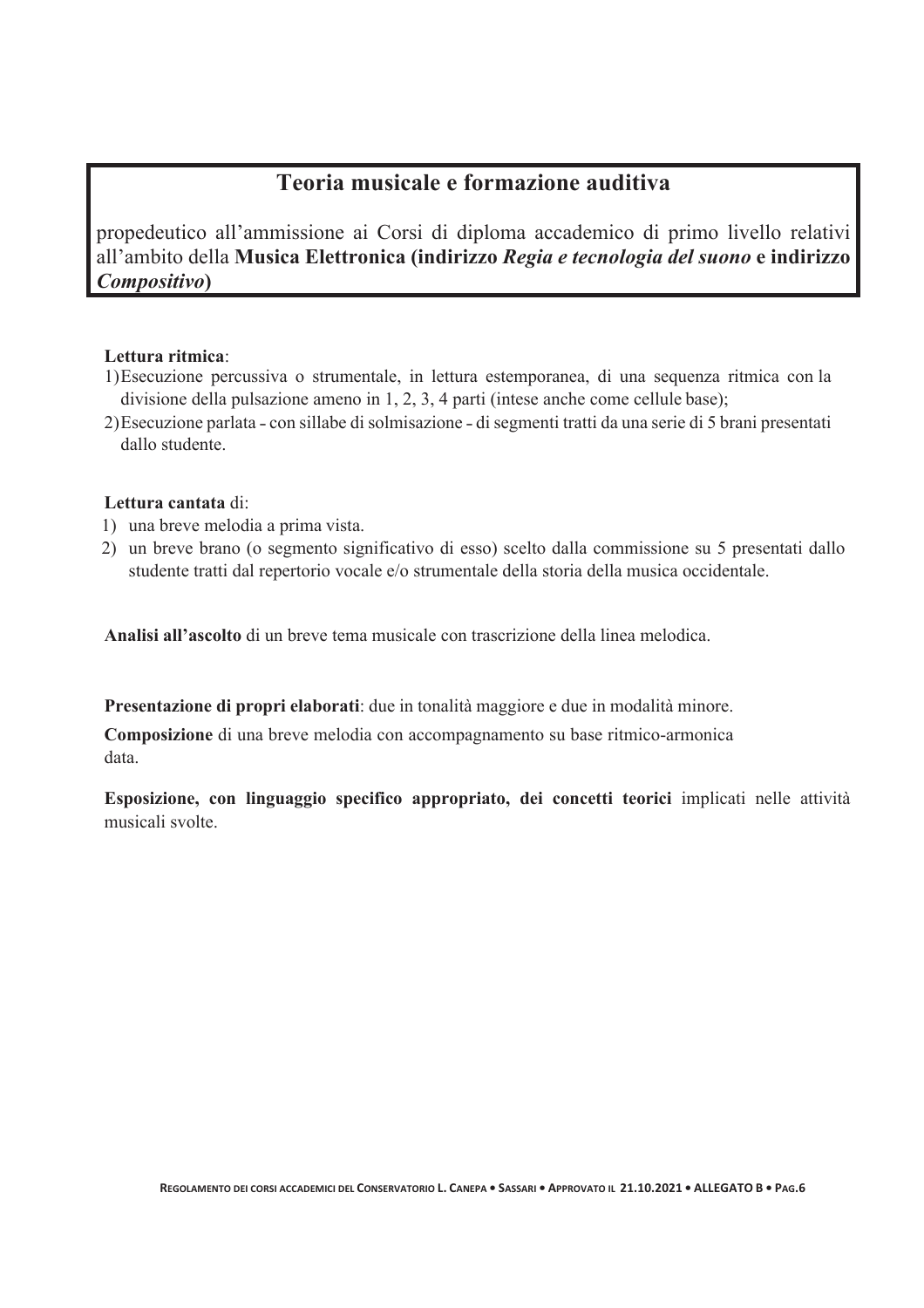## **Pratica e lettura pianistica**

propedeutico all'ammissione ai Corsi di diploma accademico di primo livello per *Canto***, tutte le scuole strumentali (tranne** *Arpa***,** *Chitarra***,** *Pianoforte***,** *Organo* e *Clavicembalo***) e** *Strumentazione per orchestra di fiati*

#### **Prima prova**

Esecuzione di scale maggiori e relative minori per due ottave, oppure, in alternativa, armonizzare e accompagnare una semplice melodia assegnata dalla commissione.

#### **Seconda prova**

Esecuzione di due studi scelti dal candidato fra il repertorio di riferimento (Heller op. 46 e 47, Pozzoli: studi di facile meccanismo, Czerny Germer I e II parte, Duvernoy op. 176 e 276, Bertini op. 29 e 100, Vinciguerra: studi di media difficoltà o pari livello tecnico).

#### **Terza prova**

Esecuzione di due brani di stile ed epoca diversi, tratti dal repertorio barocco, classico, romantico o moderno.

#### **Quarta prova** (sia per strumentisti che per cantanti)

Esecuzione della parte pianistica di un brano relativo al primo strumento o voce del candidato, o in alternativa una Sonata o Sonatina per pianoforte solo. Il candidato dovrà provvedere all'altro esecutore.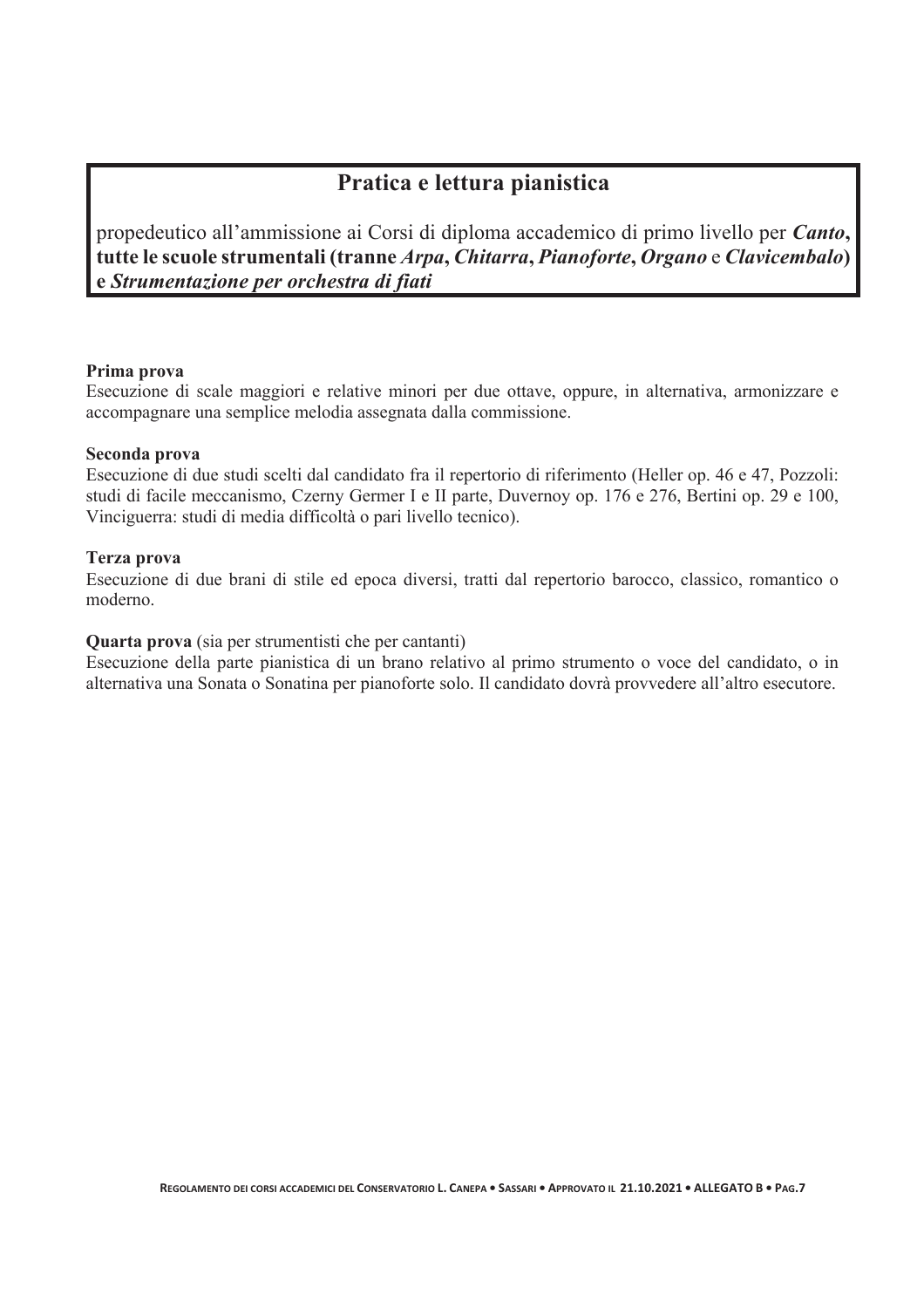## **Lettura della partitura**

propedeutico all'ammissione ai Corsi di diploma accademico di primo livello per *Composizione* **e** *Direzione di coro e composizione corale*

#### **Scale, arpeggi e accordi**

Esecuzione di scale e arpeggi per moto retto, nell'estensione di 4 ottave; accordi di 3 e 4 suoni con relativi rivolti (testi di riferimento: MANNINO, SILVESTRI o altri Metodi);

#### **Studi**

Esecuzione di uno studio pianistico su tre presentati dal candidato (testi di riferimento: CZERNY, op. 299; POZZOLI, Studi di media difficoltà; CRAMER, 60 Studi; HELLER, op. 45 e 46; BERTINI, op.134; CLEMENTI, Preludi ed esercizi, Altri Studi di difficoltà analoga);

#### **Repertorio barocco**

Esecuzione di una *Sinfonia* a 3 voci e di un brano dalle *Suite inglesi* di J.S. Bach;

#### **Sonate**

Esecuzione di una Sonata per pianoforte di Haydn, o Mozart, o Clementi, o Beethoven;

#### **Repertorio romantico, moderno e contemporaneo**

Esecuzione di una composizione pianistica romantica e di una composizione pianistica moderna o contemporanea (ad esempio: MENDELSSOHN, *Lieder ohne worthe*, SCHUBERT, *Momenti musicali*, CHOPIN, *Valzer*, SCHUMANN, *Kinderszenen*, DEBUSSY, *Arabesques*, BARTÓK, *Mikrokosmos, Sonatine*, *Danze rumene*, KABALEVSKI, *Sonatine*, o altri brani di difficoltà analoga o superiore);

#### **Lettura a prima vista**

Lettura a prima vista di una breve composizione per pianoforte;

#### **Trasporto**

Trasporto, non oltre un tono sopra o sotto, di una breve composizione per pianoforte.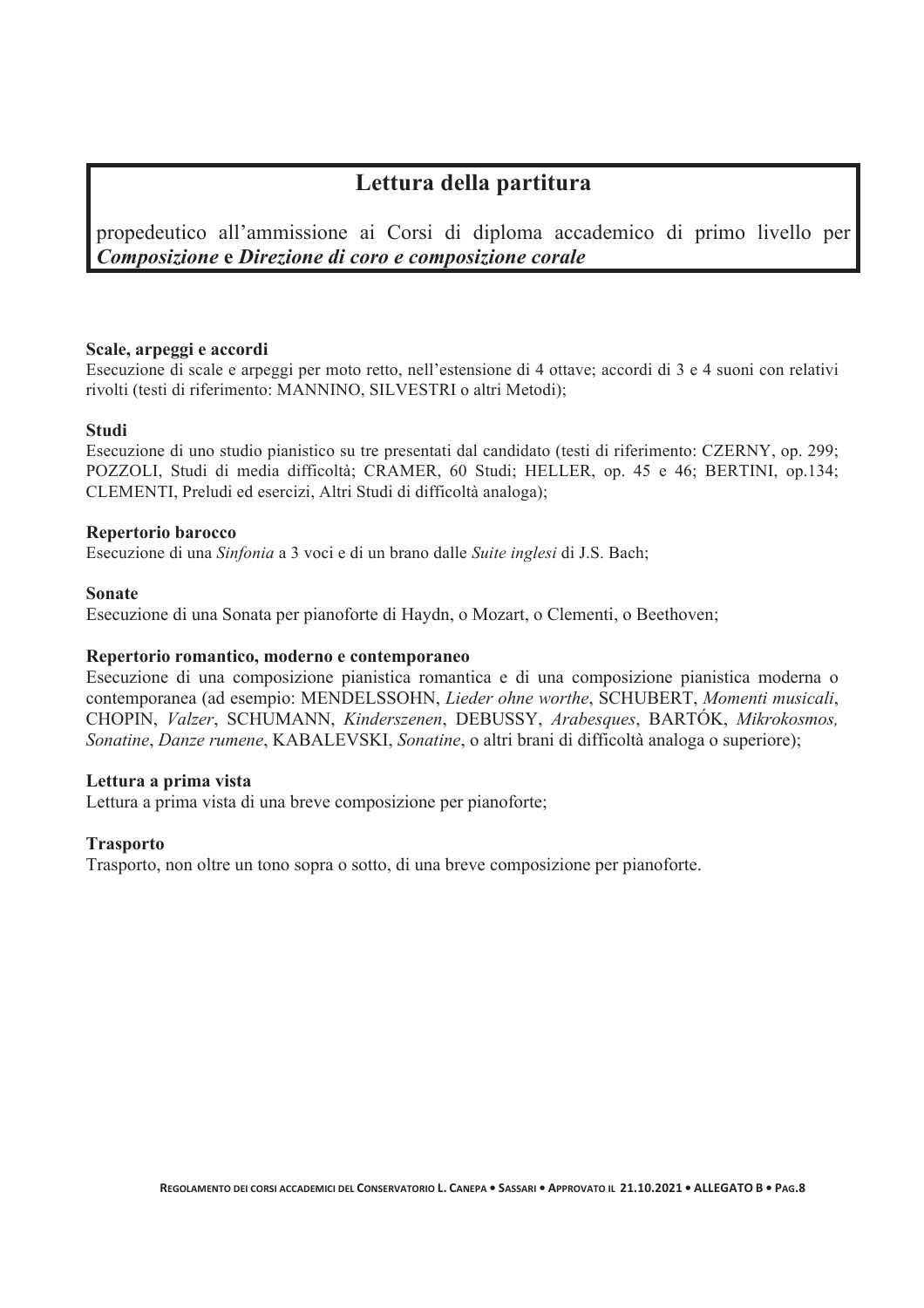## **Programmi previsti per l'ammissione ai singoli corsi (Corsi accademici di primo livello)**

## **ARPA**

#### **Certificazioni richieste per l'ammissione:**

Certificazioni previgente ordinamento Certificazioni livelli di competenza (corsi di formazione pre-accademica) oppure Certificazioni di competenza (corsi propedeutici) oppure *Analisi musicale, composizione e formazione auditiva*  oppure *Teoria musicale e formazione auditiva* 

**Esame/i da sostenere preventivamente in assenza di tali certificazioni:** 

*Teoria musicale e formazione auditiva* 

#### **Programma di Arpa:**

| a.            | Presentazione di almeno tre studi di tecnica diversa, tratti da:                           |
|---------------|--------------------------------------------------------------------------------------------|
|               | BOCHSA, 50 Studi op.34 (vol. I e II)                                                       |
|               | BOCHSA, 25 Studi op. 62                                                                    |
|               | BOCHSA, 20 Studi in due suite                                                              |
|               | GODEFROID, 20 Etudesmélodiques                                                             |
|               | POSSE, SechsKleineEtuden                                                                   |
|               | DAMASE, 12 Etudes                                                                          |
|               | NADERMAN, 18 Etudes op. 94                                                                 |
|               | SCHUECKER, Studi op. 18 voll. II e III                                                     |
|               | THOMAS, 12 studi                                                                           |
|               | CZERNY, 20 Studi per arpa                                                                  |
|               | LABARRE, Grandesétudes pour harpe                                                          |
|               | DIZI, 48 Studi                                                                             |
| $\mathbf b$ . | Presentazione di un programma della durata minima di 15 minuti comprendente brani di media |

difficoltà del repertorio arpistico, o trascritti da altri strumenti, dal Settecento ad oggi.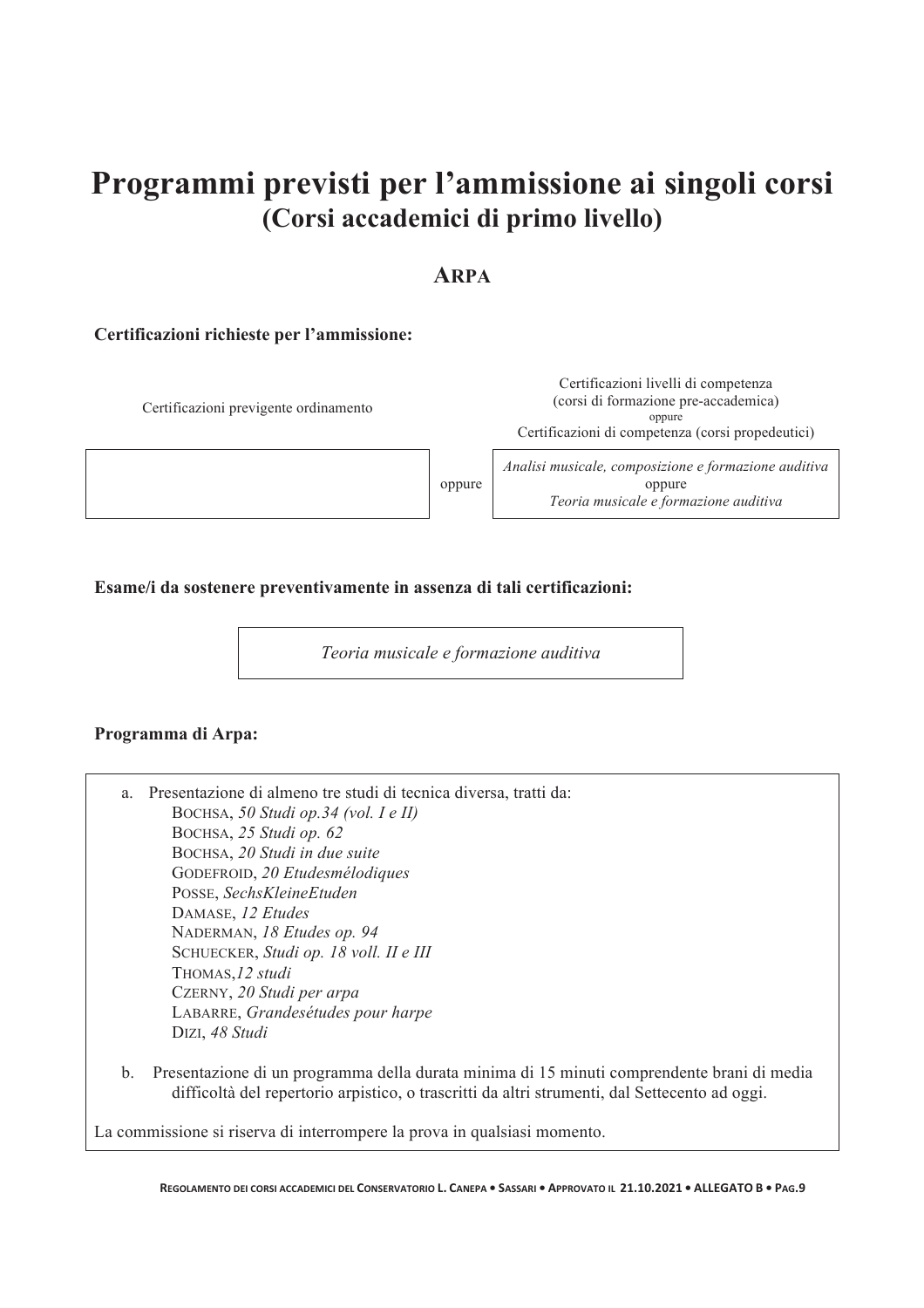## **CHITARRA**

#### **Certificazioni richieste per l'ammissione:**

Certificazioni previgente ordinamento

Certificazioni livelli di competenza (corsi di formazione pre-accademica) oppure Certificazioni di competenza (corsi propedeutici)

*Analisi musicale, composizione e formazione auditiva*  oppure *Teoria musicale e formazione auditiva*

#### **Esame/i da sostenere preventivamente in assenza di tali certificazioni:**

 *Teoria musicale e formazione auditiva* 

#### **Programma di Chitarra:**

a. Presentazione di almeno tre studi di tecnica diversa, tratti da: SOR, *Studi* tratti dalle op. 6 (nn. 3, 6, 11 e 12), op. 29 (nn. 13, 17, 22 e 23), op. 31 (nn. 16, 19, 20 e 21) e op. 35 (n. 16) GIULIANI, *Studi op. 111*  COSTE, *25 Studi op. 38*  PUJOL, *Studi* dal III o IV libro della *Escuela razonada de la guitarra*  VILLA-LOBOS, *12 Studi*  Studi di autore moderno o contemporaneo.

b. Presentazione di un programma della durata minima di 15 minuti comprendente un brano contrappuntistico rinascimentale o barocco (originale per liuto o strumenti assimilabili), un brano dell'Ottocento e uno moderno o contemporaneo.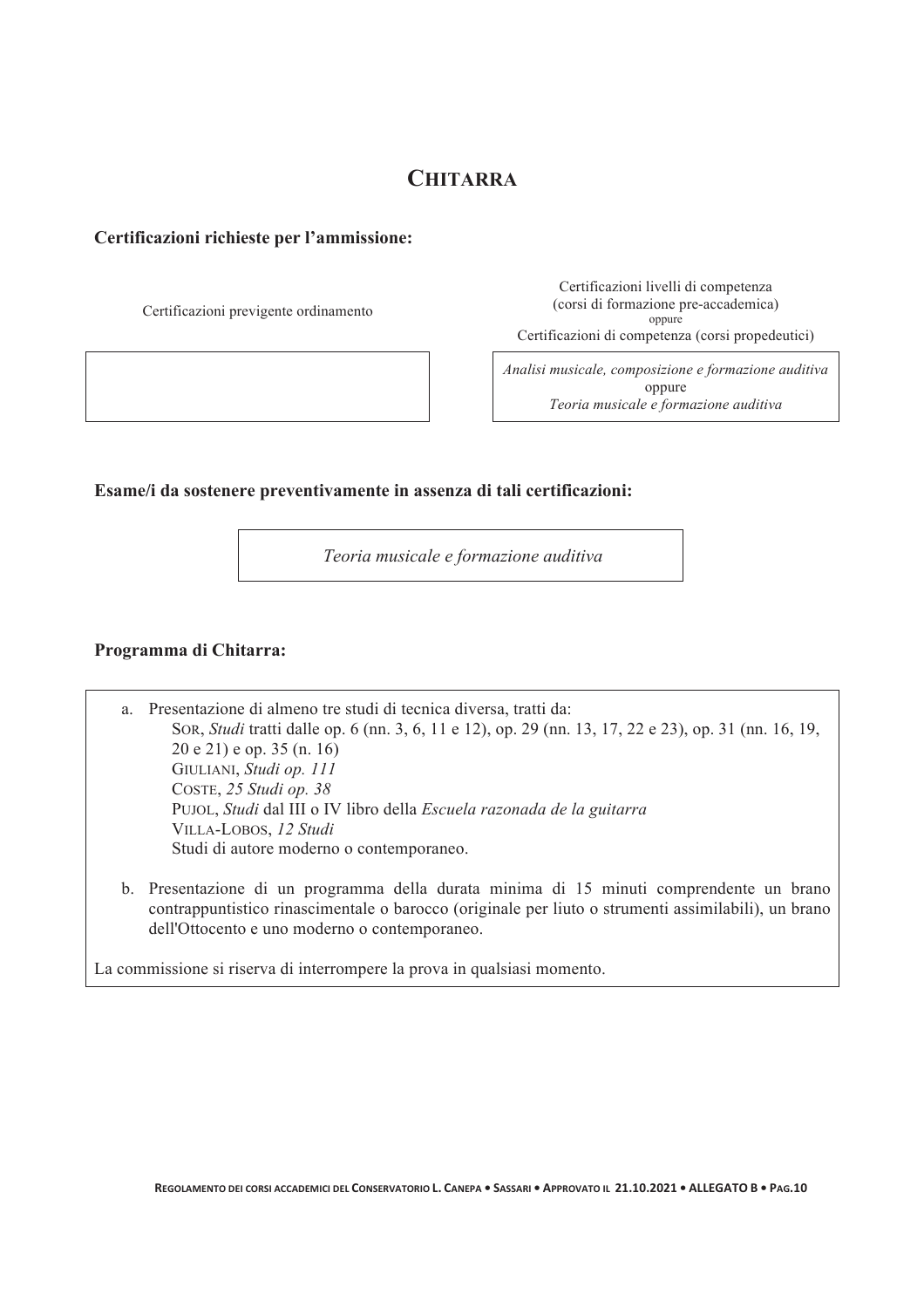## **CONTRABBASSO**

#### **Certificazioni richieste per l'ammissione:**

Certificazioni previgente ordinamento

*Pianoforte complementare*  (licenza)

oppure

Certificazioni livelli di competenza (corsi di formazione pre-accademica) oppure Certificazioni di competenza (corsi propedeutici)

*Analisi musicale, composizione e formazione auditiva*  oppure *Teoria musicale e formazione auditiva* 

*Secondo strumento* [Pianoforte] (livello II) oppure *Pratica e lettura pianistica* 

#### **Esame/i da sostenere preventivamente in assenza di tali certificazioni:**

*Teoria musicale e formazione auditiva* 

*Pratica e lettura pianistica* 

#### **Programma di Contrabbasso:**

a. Esecuzione di uno studio scelto dalla Commissione tra almeno 3 presentati dal candidato, tratti dalle seguenti raccolte: BILLÈ, *V corso* [Ricordi] SIMANDL*, II book (IX Studi)* [IMC] MONTANARI, *14 Studi* [Ricordi] KREUTZER, *Studi* [EE.VV.]

STURM, *110 Studi* [IMC] MONTAG, *IV Volume* [Editio Musica Budapest] GALLIGNANI, *Studi melodici* [Curci].

- b. Presentazione di almeno un brano per strumento e pianoforte, o per strumento e orchestra (rid. per pianoforte) o per strumento solo, a scelta del candidato, della durata minima di 15 minuti (anche singoli movimenti) tratto dal repertorio fondamentale.
- c. Esecuzione di una scala a tre ottave con relativo arpeggio scelta dal candidato.
- d. Lettura estemporanea di un breve brano assegnato dalla commissione.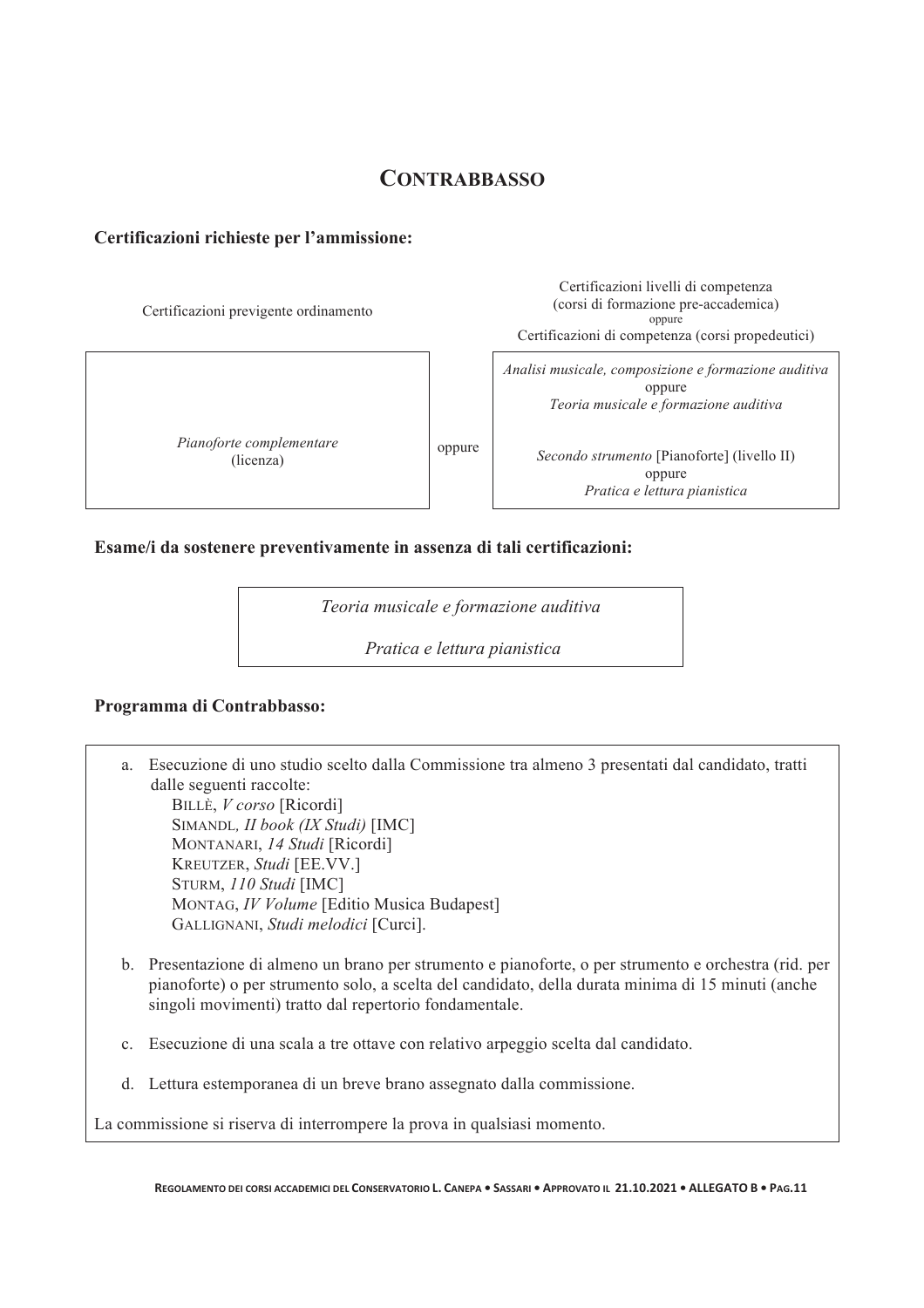## **VIOLINO**

#### **Certificazioni richieste per l'ammissione:**

Certificazioni previgente ordinamento

*Pianoforte complementare*  (licenza)

Certificazioni livelli di competenza (corsi di formazione pre-accademica) oppure Certificazioni di competenza (corsi propedeutici)

*Analisi musicale, composizione e formazione auditiva*  oppure *Teoria musicale e formazione auditiva* 

*Secondo strumento* [Pianoforte] (livello II) oppure *Pratica e lettura pianistica*

#### **Esame/i da sostenere preventivamente in assenza di tali certificazioni:**

*Teoria musicale e formazione auditiva* 

oppure

*Pratica e lettura pianistica*

#### **Programma di Violino:**

- a. Presentazione di almeno 3 studi o brani comunque finalizzati all'accertamento di abilità tecnicostrumentali di livello adeguato, scelti dal candidato tra i seguenti repertori: 1. due studi, di differente autore, scelti fra quelli di R. Kreutzer, P.Rode, J. Dont (op. 35), P. Gaviniés, F. Fiorillo. 2. almeno un movimento, a scelta del candidato, tratto da una *Sonata* o *Partita* per violino solo di J.S. Bach.
- b. Presentazione di almeno un brano per strumento e pianoforte, o per strumento e orchestra (rid. per pianoforte) o per strumento solo, a scelta del candidato, della durata minima di 15 minuti (anche singoli movimenti) tratto dal repertorio fondamentale.
- c. Esecuzione di scale e arpeggi a corde semplici (3 ottave) e scale a corde doppie di Sol, La e Sib maggiore (2 ottave).
- d. Lettura estemporanea di un breve brano assegnato dalla commissione.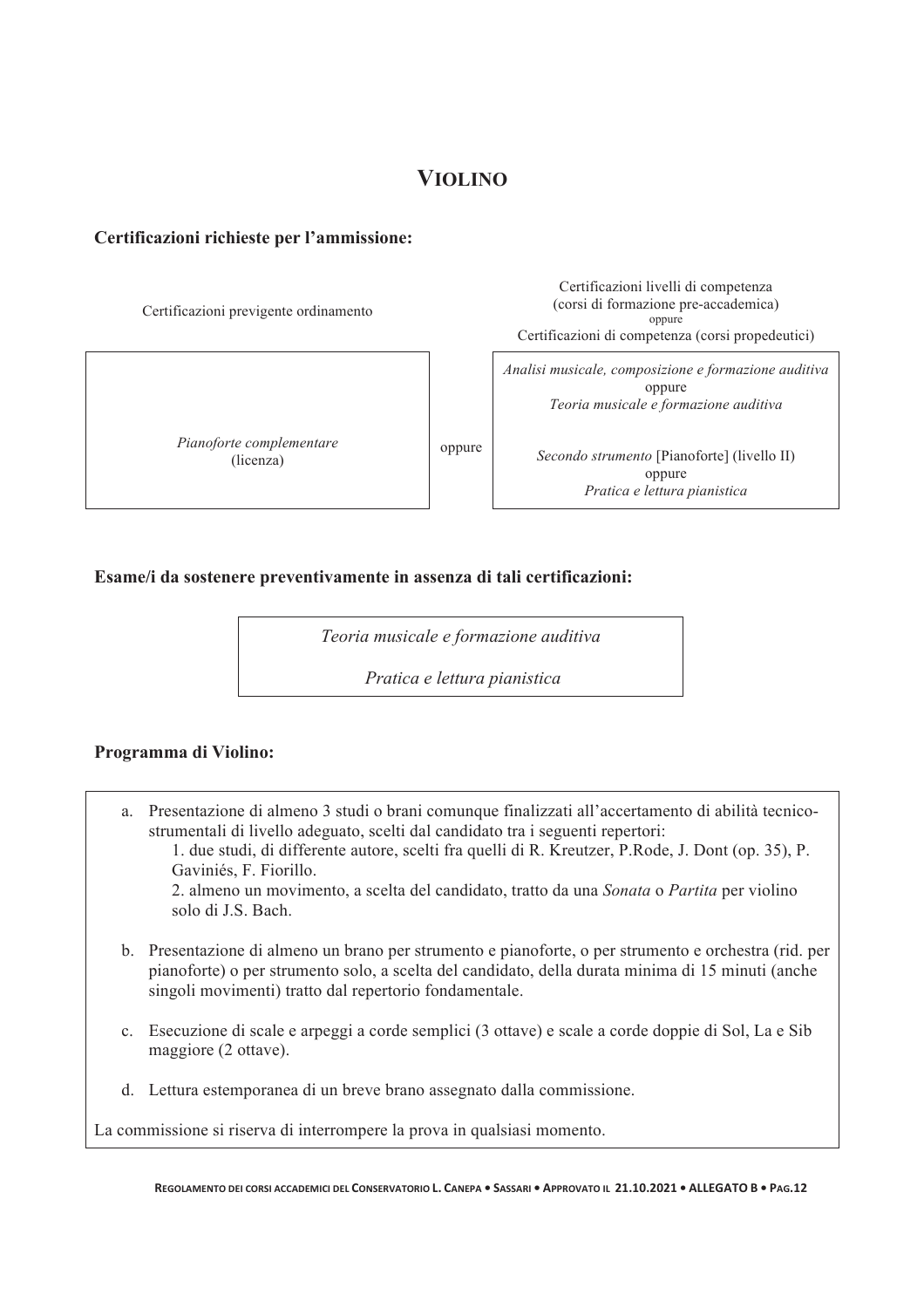#### **Certificazioni richieste per l'ammissione:**

Certificazioni previgente ordinamento Certificazioni livelli di competenza (corsi di formazione pre-accademica) oppure Certificazioni di competenza (corsi propedeutici) *Pianoforte complementare*  (licenza) oppure *Analisi musicale, composizione e formazione auditiva*  oppure *Teoria musicale e formazione auditiva Secondo strumento* [Pianoforte] (livello II) oppure *Pratica e lettura pianistica*

#### **Esame/i da sostenere preventivamente in assenza di tali certificazioni:**

*Teoria musicale e formazione auditiva* 

*Pratica e lettura pianistica*

#### **Programma di Viola:**

a. Presentazione di 4 studi o brani comunque finalizzati all'accertamento di abilità tecnico-strumentali di livello adeguato, scelti dal candidato tra i seguenti repertori: 1. due studi, di differente autore, scelti fra quelli di B. Campagnoli (*41 capricci*), R.

Kreutzer, P. Rode, P. Gaviniés.

- 2. due movimenti, a scelta del candidato, tratti da una *Suite* per violoncello di J.S. Bach.
- b. Presentazione di almeno un brano per strumento e pianoforte, o per strumento e orchestra (rid. per pianoforte) o per strumento solo, a scelta del candidato, della durata minima di 15 minuti (anche singoli movimenti) tratto dal repertorio fondamentale.
- c. Esecuzione di scale e arpeggi a corde semplici (3 ottave) e scale a corde doppie di Do, Re e Mib maggiore (2 ottave).
- d. Lettura estemporanea di un breve brano assegnato dalla commissione.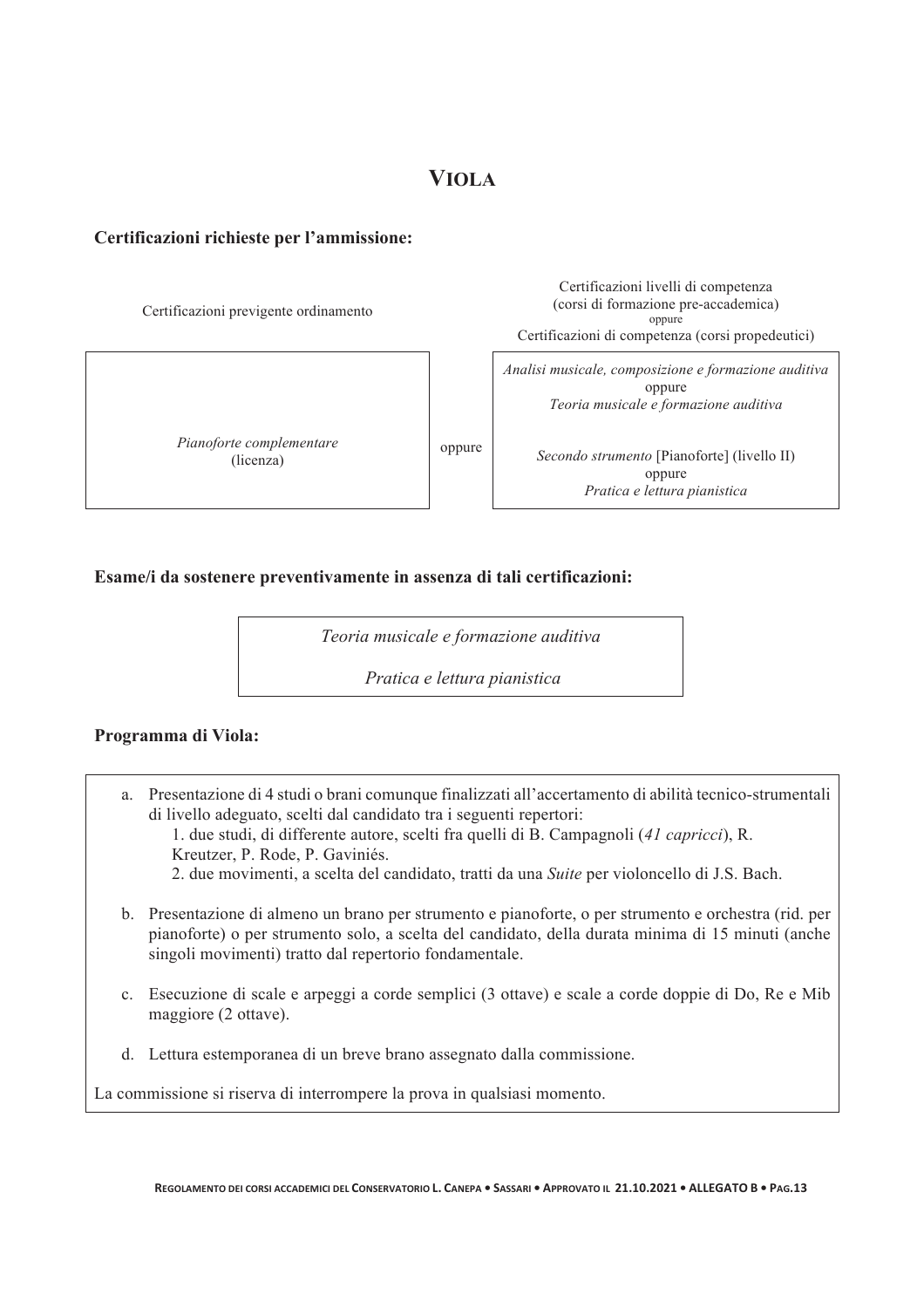## **VIOLONCELLO**

#### **Certificazioni richieste per l'ammissione:**

Certificazioni previgente ordinamento

*Pianoforte complementare*  (licenza)

Certificazioni livelli di competenza (corsi di formazione pre-accademica) oppure Certificazioni di competenza (corsi propedeutici)

*Analisi musicale, composizione e formazione auditiva*  oppure *Teoria musicale e formazione auditiva* 

*Secondo strumento* [Pianoforte] (livello II) oppure *Pratica e lettura pianistica*

#### **Esame/i da sostenere preventivamente in assenza di tali certificazioni:**

*Teoria musicale e formazione auditiva* 

oppure

*Pratica e lettura pianistica* 

#### **Programma di Violoncello:**

a. Presentazione di almeno tre studi o brani comunque finalizzati all'accertamento di abilità tecnicostrumentali di livello adeguato, scelti dal candidato tra i seguenti repertori: 1. due studi scelti fra quelli di Duport (*21 Studi*), uno studio tratto dai *40 Studi* di Popper e un Capriccio tratto dai *6 Capricci* di Servais 2. un preludio e altri due movimenti, a scelta del candidato, tratti da una *Suite* per violoncello di J.S. Bach.

- b. Presentazione di almeno un brano per strumento e pianoforte, o per strumento e orchestra (rid. per pianoforte) o per strumento solo, a scelta del candidato, della durata minima di 15 minuti (anche singoli movimenti) tratto dal repertorio fondamentale.
- c. Esecuzione di una scala a quattro ottave e relativo arpeggio scelta dal candidato.
- d. Lettura estemporanea di un breve brano assegnato dalla commissione.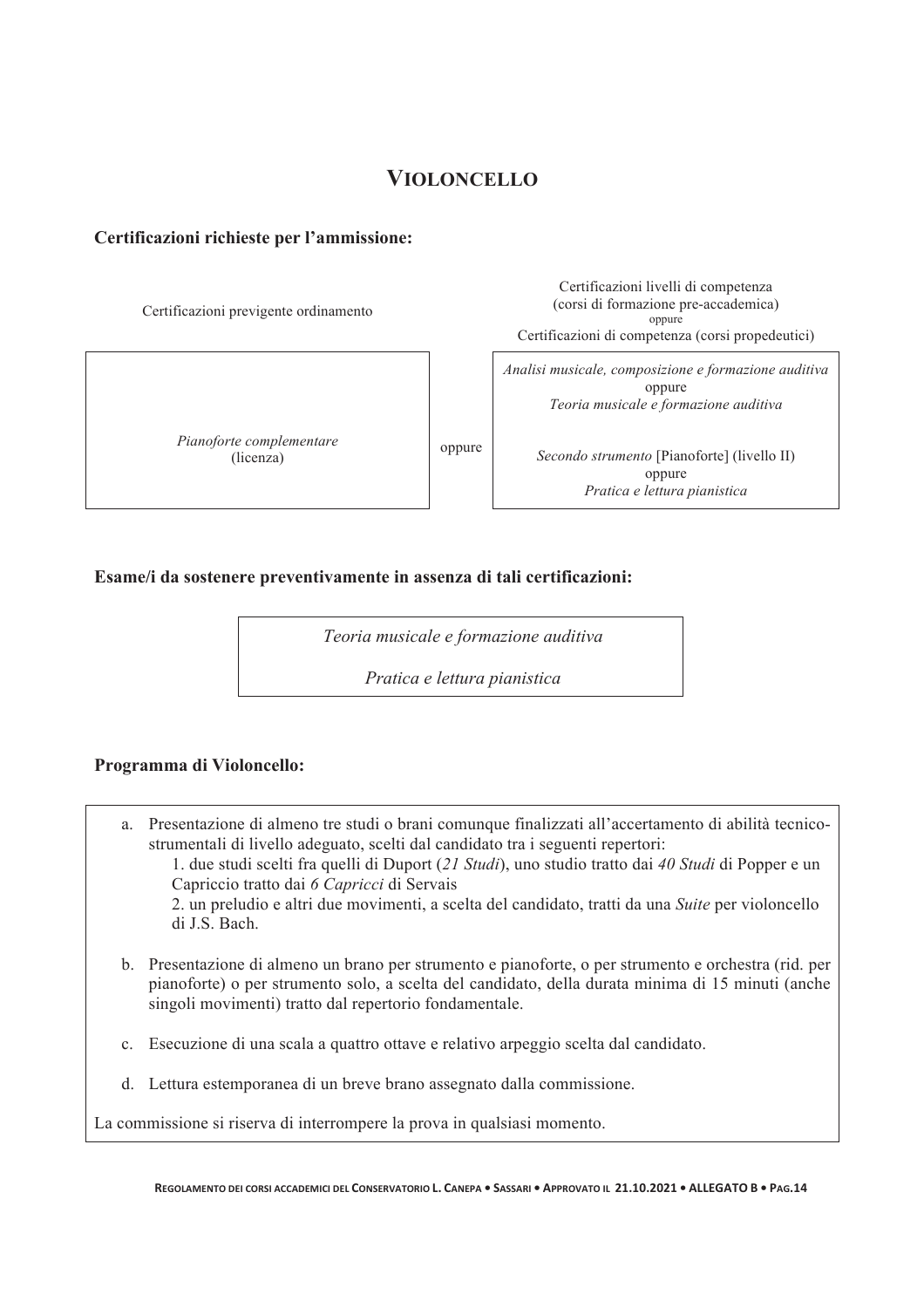## **BASSOTUBA**

#### **Certificazioni richieste per l'ammissione:**

Certificazioni previgente ordinamento

*Pianoforte complementare*  (licenza)

Certificazioni livelli di competenza (corsi di formazione pre-accademica) oppure Certificazioni di competenza (corsi propedeutici)

*Analisi musicale, composizione e formazione auditiva*  oppure *Teoria musicale e formazione auditiva* 

*Secondo strumento* [Pianoforte] (livello II) oppure *Pratica e lettura pianistica*

#### **Esame/i da sostenere preventivamente in assenza di tali certificazioni:**

*Teoria musicale e formazione auditiva* 

oppure

*Pratica e lettura pianistica*

#### **Programma di Basso tuba:**

- a. Presentazione di almeno 3 studi scelti dal candidato tra i seguenti repertori: V. BLAZHEVICH, *70 studies for BB flat Tuba vol.1 e 2* (ed. Robert King). H.W. TYRRELL, *Advanced studies for Bb Bass* (ed. Boosey&Hawkes). C. KOPPRASH, *60 studies for tuba.*
- b. Presentazione di uno o più brani per strumento e pianoforte, o per strumento e orchestra (rid. per pianoforte) o per strumento solo a scelta del candidato, della durata minima di 15 minuti (anche singoli movimenti) tratto dal repertorio fondamentale. Nel caso di più brani uno può essere per strumento solo.
- c. Lettura estemporanea di un breve brano assegnato dalla commissione.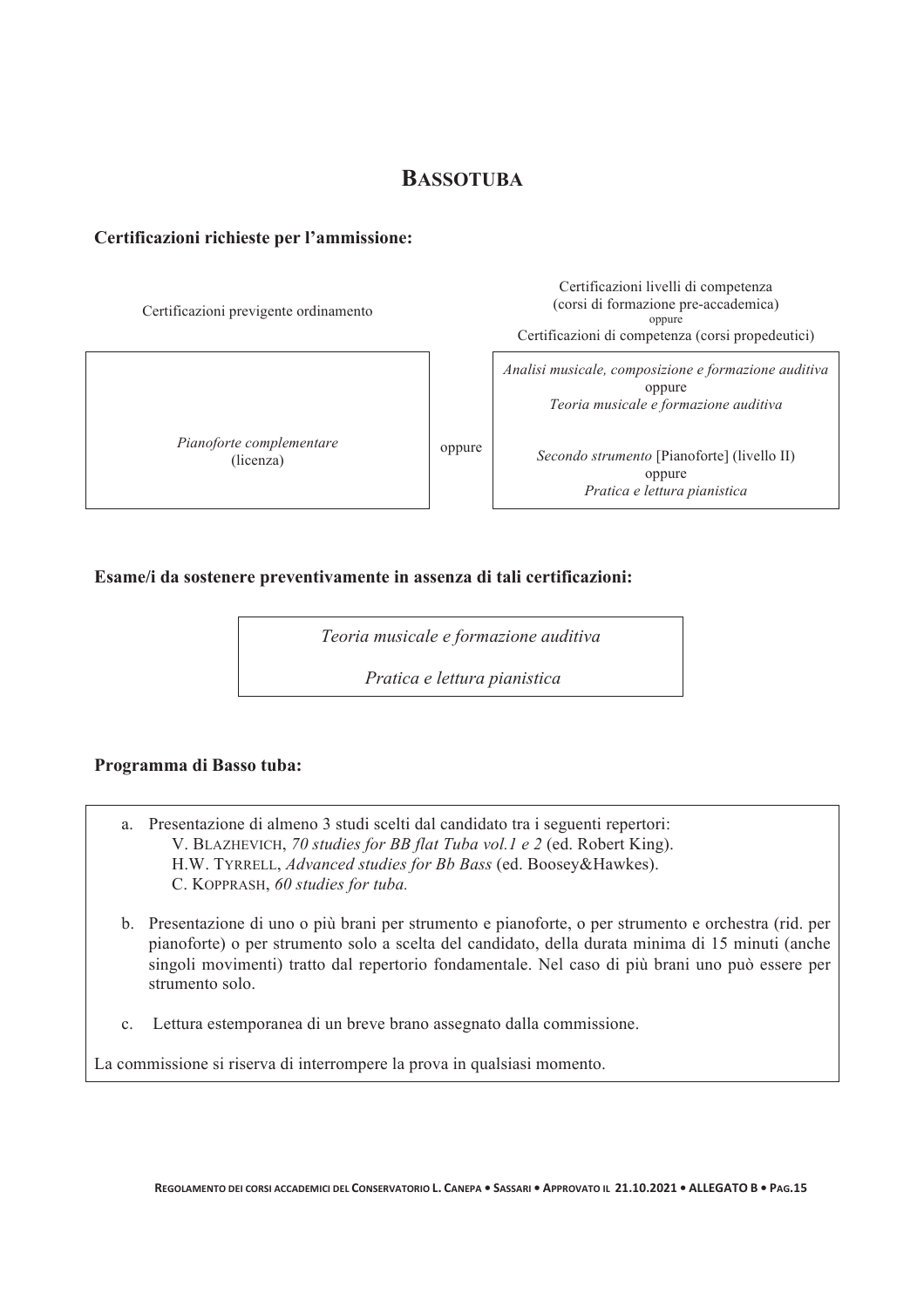## **CLARINETTO**

#### **Certificazioni richieste per l'ammissione:**

Certificazioni previgente ordinamento

*Pianoforte complementare*  (licenza)

Certificazioni livelli di competenza (corsi di formazione pre-accademica) oppure Certificazioni di competenza (corsi propedeutici)

*Analisi musicale, composizione e formazione auditiva*  oppure *Teoria musicale e formazione auditiva* 

*Secondo strumento* [Pianoforte] (livello II) oppure *Pratica e lettura pianistica*

#### **Esame/i da sostenere preventivamente in assenza di tali certificazioni:**

*Teoria musicale e formazione auditiva* 

oppure

*Pratica e lettura pianistica*

#### **Programma di Clarinetto:**

- a. Presentazione di almeno 3 studi scelti dal candidato tra i seguenti repertori:
	- E. CAVALLINI, *30 Capricci*
	- H. BAERMANN, *12 esercizi op.30*
	- R. STARK, *24 Studi op. 49*
	- P. JEANJEAN, *Studi progressivi vol. 2*
	- C. ROSE, *40 Studi vol. I*
	- H. KLOSÈ, *20 Studi caratteristici.*
- b. Presentazione di uno o più brani per strumento e pianoforte, o per strumento e orchestra (rid. per pianoforte) o per strumento solo a scelta del candidato, della durata minima di 15 minuti (anche singoli movimenti) tratto dal repertorio fondamentale. Nel caso di più brani uno può essere per strumento solo.
- c. Lettura estemporanea di un breve brano assegnato dalla commissione.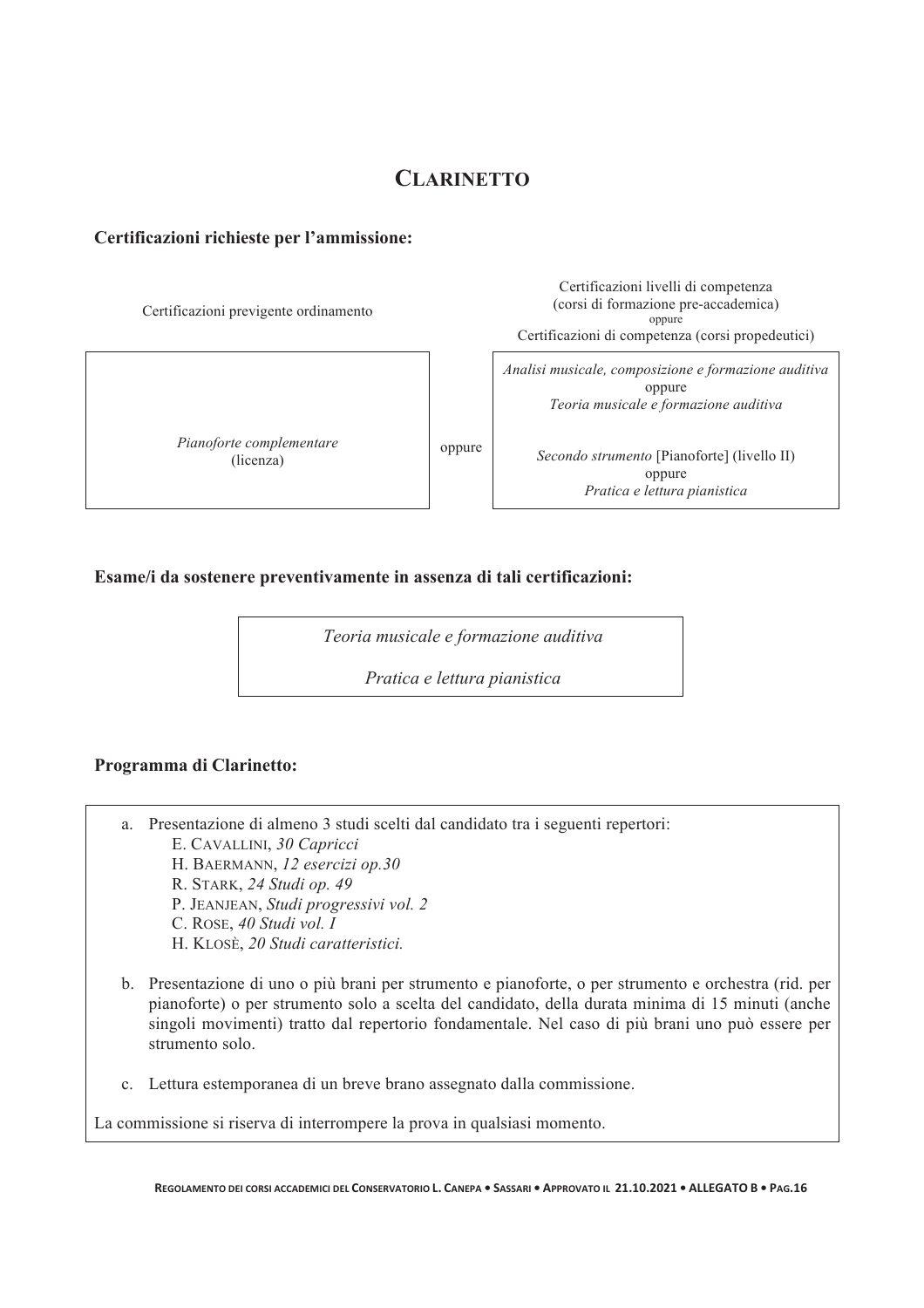## **CORNO**

#### **Certificazioni richieste per l'ammissione:**

Certificazioni previgente ordinamento Certificazioni livelli di competenza (corsi di formazione pre-accademica) oppure Certificazioni di competenza (corsi propedeutici) *Pianoforte complementare*  (licenza) oppure *Analisi musicale, composizione e formazione auditiva*  oppure *Teoria musicale e formazione auditiva Secondo strumento* [Pianoforte] (livello II) oppure *Pratica e lettura pianistica*

#### **Esame/i da sostenere preventivamente in assenza di tali certificazioni:**

*Teoria musicale e formazione auditiva* 

*Pratica e lettura pianistica* 

#### **Programma di Corno:**

- a. Presentazione di almeno 3 studi scelti dal candidato tra i seguenti repertori:
	- C. KOPPRASCH, *60 studi op. 6,* I parte.
	- F. BARTOLINI*, Metodo per corno,* II parte.
	- O. FRANZ, *Metodo completo per corno.*
- b. Presentazione di uno o più brani per strumento e pianoforte, o per strumento e orchestra (rid. per pianoforte) o per strumento solo a scelta del candidato, della durata minima di 15 minuti (anche singoli movimenti) tratto dal repertorio fondamentale. Nel caso di più brani uno può essere per strumento solo.
- c. Lettura estemporanea di un breve brano assegnato dalla commissione.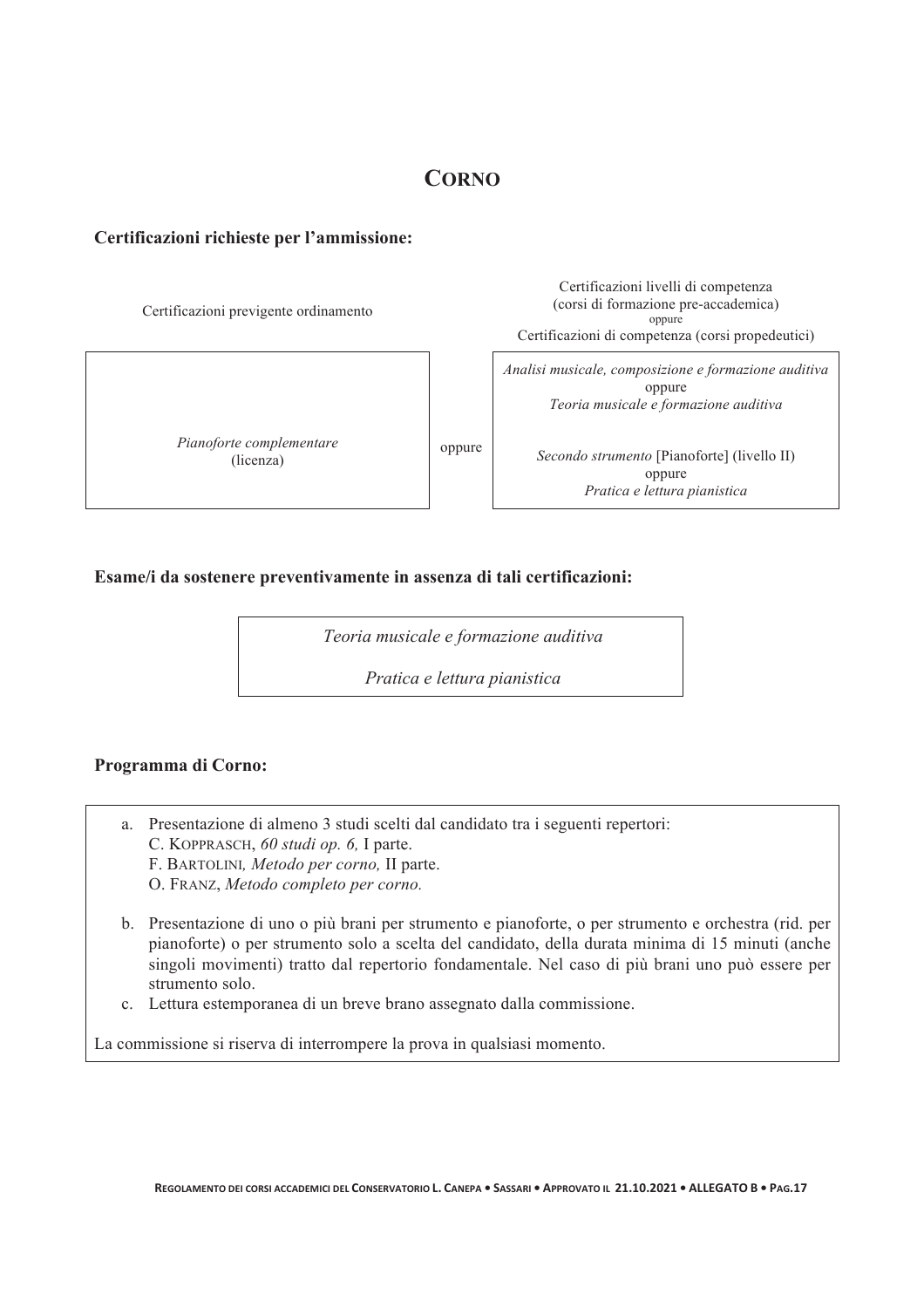## **FAGOTTO**

#### **Certificazioni richieste per l'ammissione:**

Certificazioni previgente ordinamento

*Pianoforte complementare*  (licenza)

Certificazioni livelli di competenza (corsi di formazione pre-accademica) oppure Certificazioni di competenza (corsi propedeutici)

*Analisi musicale, composizione e formazione auditiva*  oppure *Teoria musicale e formazione auditiva* 

*Secondo strumento* [Pianoforte] (livello II) oppure *Pratica e lettura pianistica*

#### **Esame/i da sostenere preventivamente in assenza di tali certificazioni:**

*Teoria musicale e formazione auditiva* 

oppure

*Pratica e lettura pianistica*

#### **Programma di Fagotto:**

- a. Presentazione di almeno 3 studi o brani comunque finalizzati all'accertamento di abilità tecnicostrumentali di livello adeguato, scelti dal candidato tra i seguenti repertori: E. KRAKAMP, *30 studi caratteristici.* 
	- L. MILDE, S*tudi da concerto op. 26,* I parte.
- b. Presentazione di uno o più brani per strumento e pianoforte, o per strumento e orchestra (rid. per pianoforte) o per strumento solo a scelta del candidato, della durata minima di 15 minuti (anche singoli movimenti) tratto dal repertorio fondamentale. Nel caso di più brani uno può essere per strumento solo.
- c. Lettura estemporanea di un breve brano assegnato dalla commissione.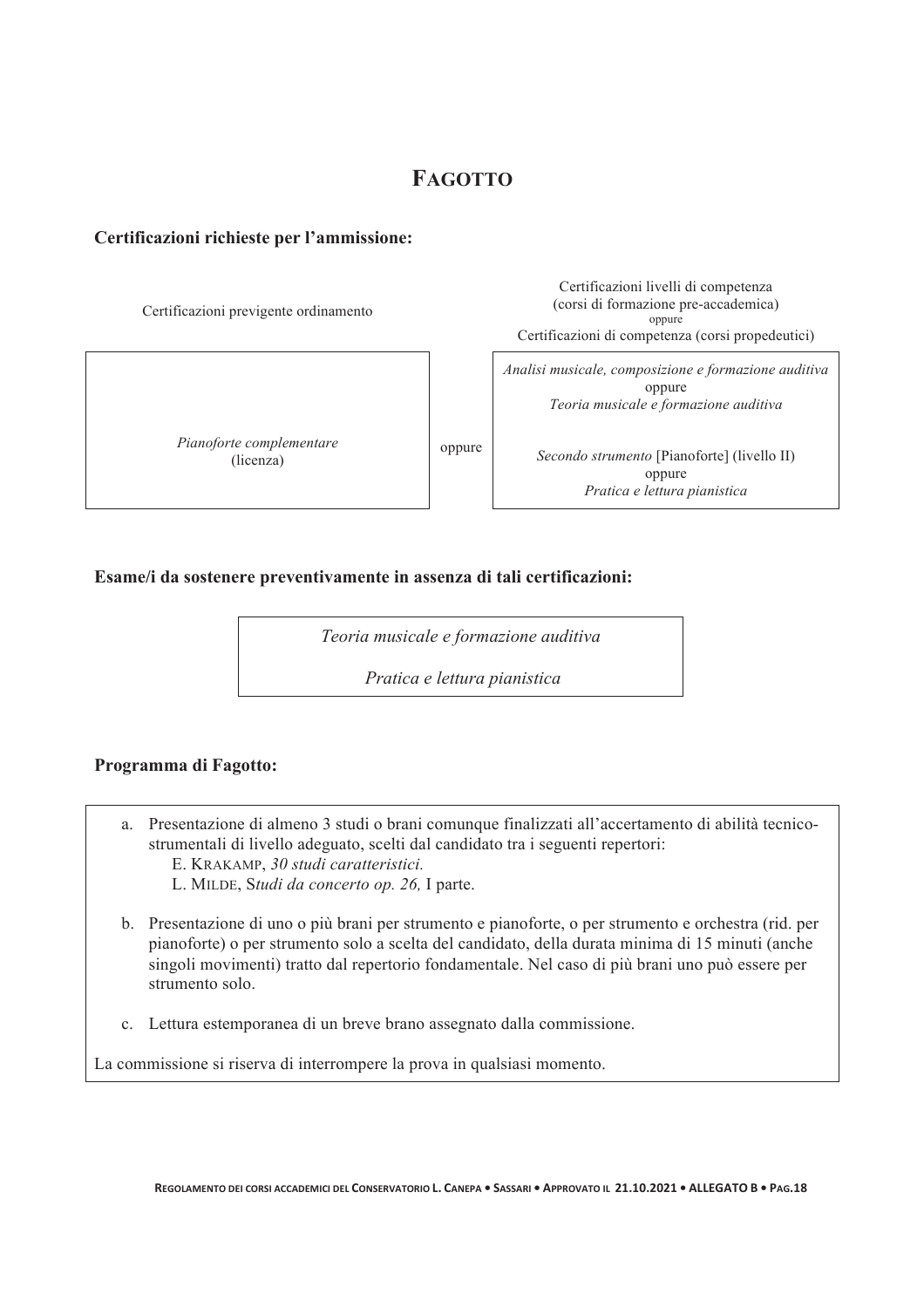## **FLAUTO**

#### **Certificazioni richieste per l'ammissione:**

Certificazioni previgente ordinamento Certificazioni livelli di competenza (corsi di formazione pre-accademica) oppure Certificazioni di competenza (corsi propedeutici) *Pianoforte complementare*  (licenza) oppure *Analisi musicale, composizione e formazione auditiva*  oppure *Teoria musicale e formazione auditiva Secondo strumento* [Pianoforte] (livello II) oppure *Pratica e lettura pianistica*

#### **Esame/i da sostenere preventivamente in assenza di tali certificazioni:**

*Teoria musicale e formazione auditiva* 

*Pratica e lettura pianistica* 

#### **Programma di Flauto:**

- a. Presentazione di almeno 3 studi o brani comunque finalizzati all'accertamento di abilità tecnicostrumentali di livello adeguato, scelti dal candidato tra i seguenti repertori:
	- L. HUGUES, *40 studi op. 101 e op. 75*
	- E. KOHLER, *op. 33 II o III grado*
	- J. ANDERSEN, *24 studi op. 33 o op. 30*
	- A.B. FURSTENAU, *26 esercizi op. 107*
	- G. BRICCIALDI, *24 studi per flauto*
	- R. GALLI, *30 esercizi op. 100*
- b. Presentazione di uno o più brani per strumento e pianoforte, o per strumento e orchestra (rid. per pianoforte) o per strumento solo a scelta del candidato, della durata minima di 15 minuti (anche singoli movimenti) tratto dal repertorio fondamentale. Nel caso di più brani uno può essere per strumento solo.
- c. Lettura estemporanea di un breve brano assegnato dalla commissione.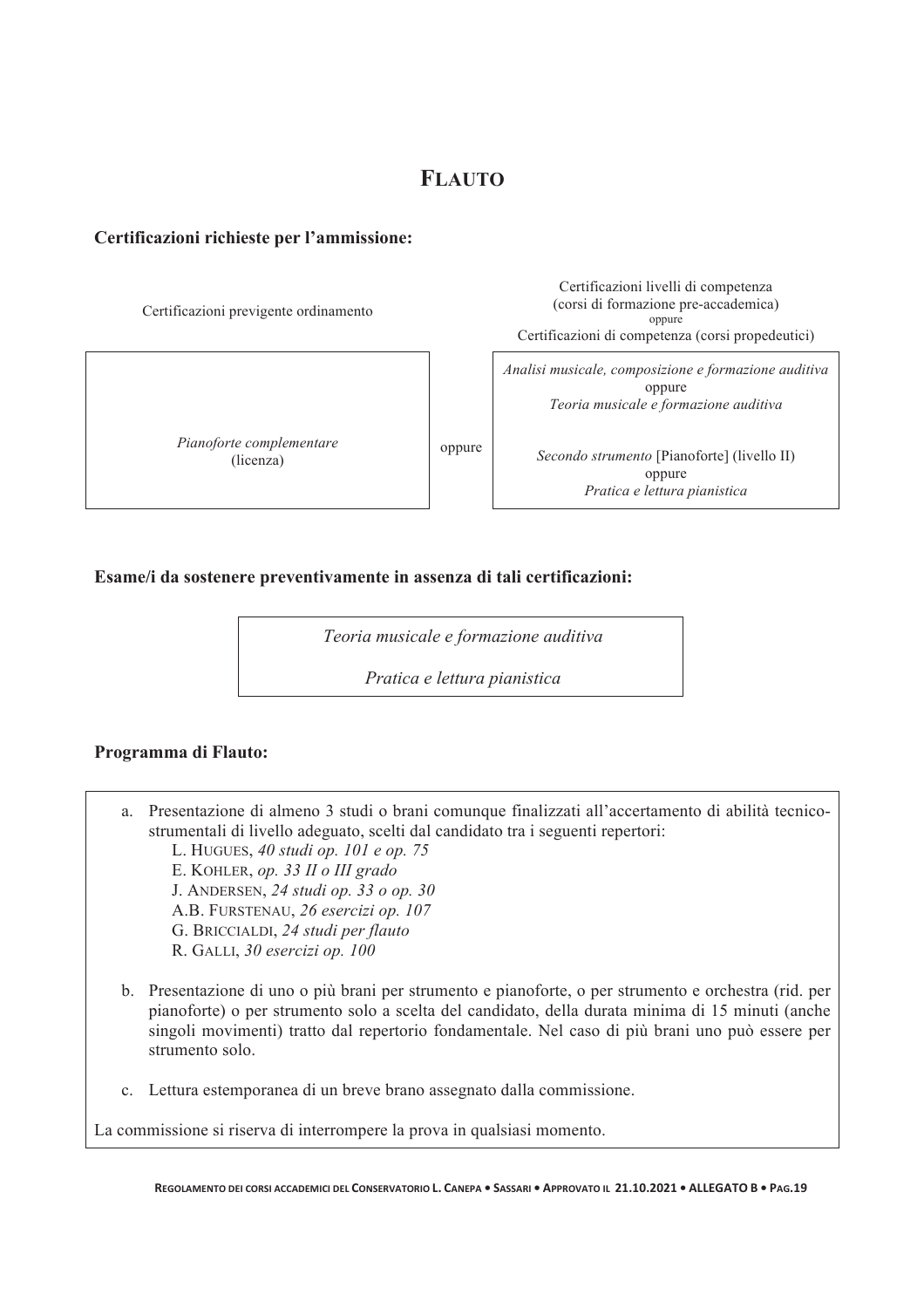## **OBOE**

#### **Certificazioni richieste per l'ammissione:**

Certificazioni previgente ordinamento Certificazioni livelli di competenza (corsi di formazione pre-accademica) oppure Certificazioni di competenza (corsi propedeutici) *Pianoforte complementare*  (licenza) oppure *Analisi musicale, composizione e formazione auditiva*  oppure *Teoria musicale e formazione auditiva Secondo strumento* [Pianoforte] (livello II) oppure *Pratica e lettura pianistica*

#### **Esame/i da sostenere preventivamente in assenza di tali certificazioni:**

*Teoria musicale e formazione auditiva* 

*Pratica e lettura pianistica* 

#### **Programma di Oboe:**

- a. Presentazione di almeno 3 studi scelti dal candidato tra i seguenti repertori: A. PASCULLI, *15 studi*  G. PRESTINI, *12 studi su di!!"coltà ritmiche in autori moderni*  F.W. FERLING, *48 studi op. 31*  F.X. RICHTER, *10 studi*
- b. Presentazione di uno o più brani per strumento e pianoforte, o per strumento e orchestra (rid. per pianoforte) o per strumento solo a scelta del candidato, della durata minima di 15 minuti (anche singoli movimenti) tratto dal repertorio fondamentale. Nel caso di più brani uno può essere per strumento solo.
- c. Lettura estemporanea di un breve brano assegnato dalla commissione.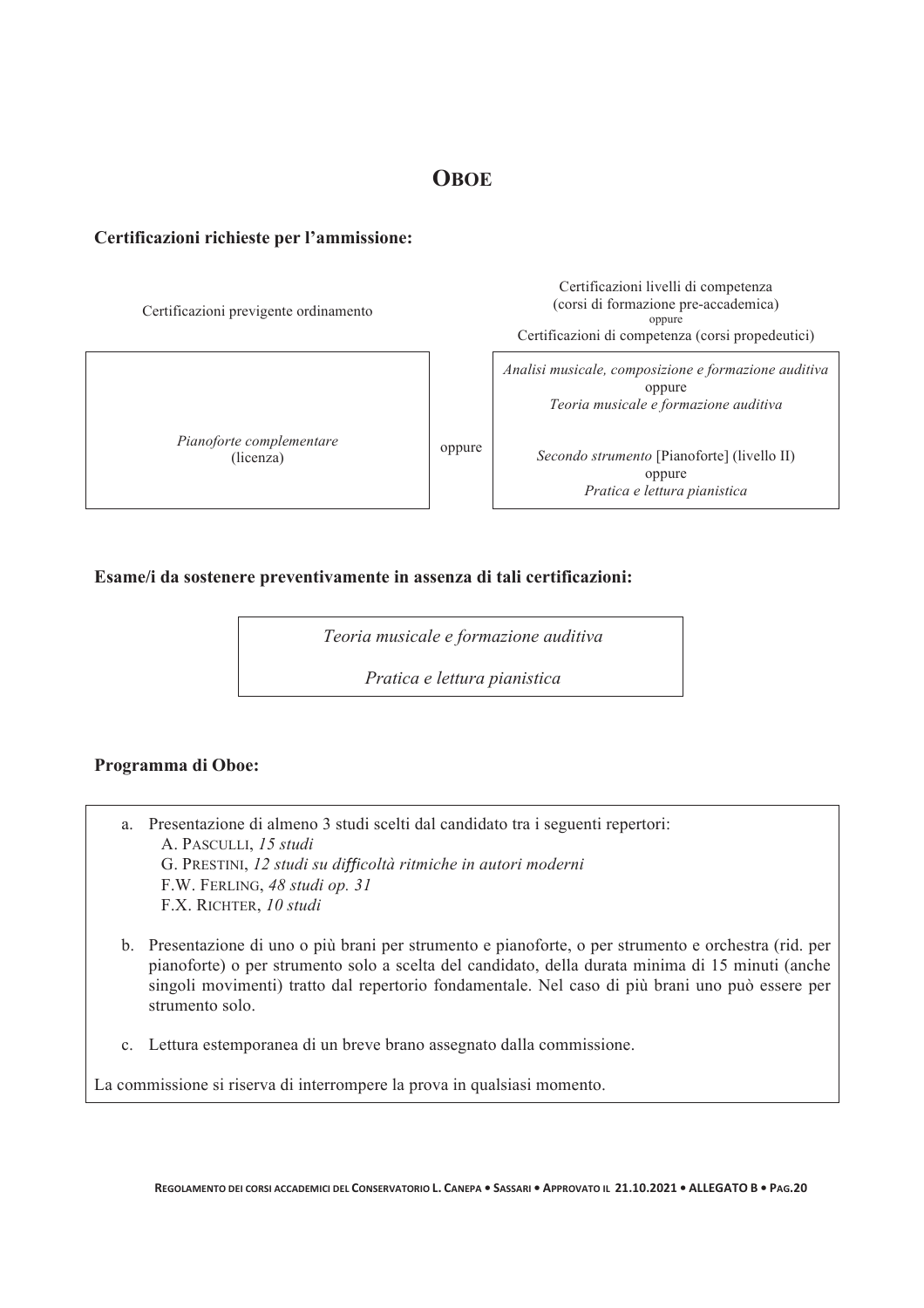## **SAXOFONO**

#### **Certificazioni richieste per l'ammissione:**

Certificazioni previgente ordinamento

*Pianoforte complementare*  (licenza)

Certificazioni livelli di competenza (corsi di formazione pre-accademica) oppure Certificazioni di competenza (corsi propedeutici)

*Analisi musicale, composizione e formazione auditiva*  oppure *Teoria musicale e formazione auditiva* 

*Secondo strumento* [Pianoforte] (livello II) oppure *Pratica e lettura pianistica*

#### **Esame/i da sostenere preventivamente in assenza di tali certificazioni:**

*Teoria musicale e formazione auditiva* 

oppure

*Pratica e lettura pianistica* 

#### **Programma di Saxofono:**

- a. Presentazione di almeno 3 studi scelti dal candidato tra i seguenti repertori: M. MULE, *Dix-huitexercicesou études, d'àpres Berbiguier*  W. FERLING, *48 études*  G. SENON, *16 ÉtudesRythmo-techniques*
- b. Presentazione di uno o più brani per strumento e pianoforte, o per strumento e orchestra (rid. per pianoforte) o per strumento solo a scelta del candidato, della durata minima di 15 minuti (anche singoli movimenti) tratto dal repertorio fondamentale. Nel caso di più brani uno può essere per strumento solo.
- c. Lettura estemporanea di un breve brano assegnato dalla commissione.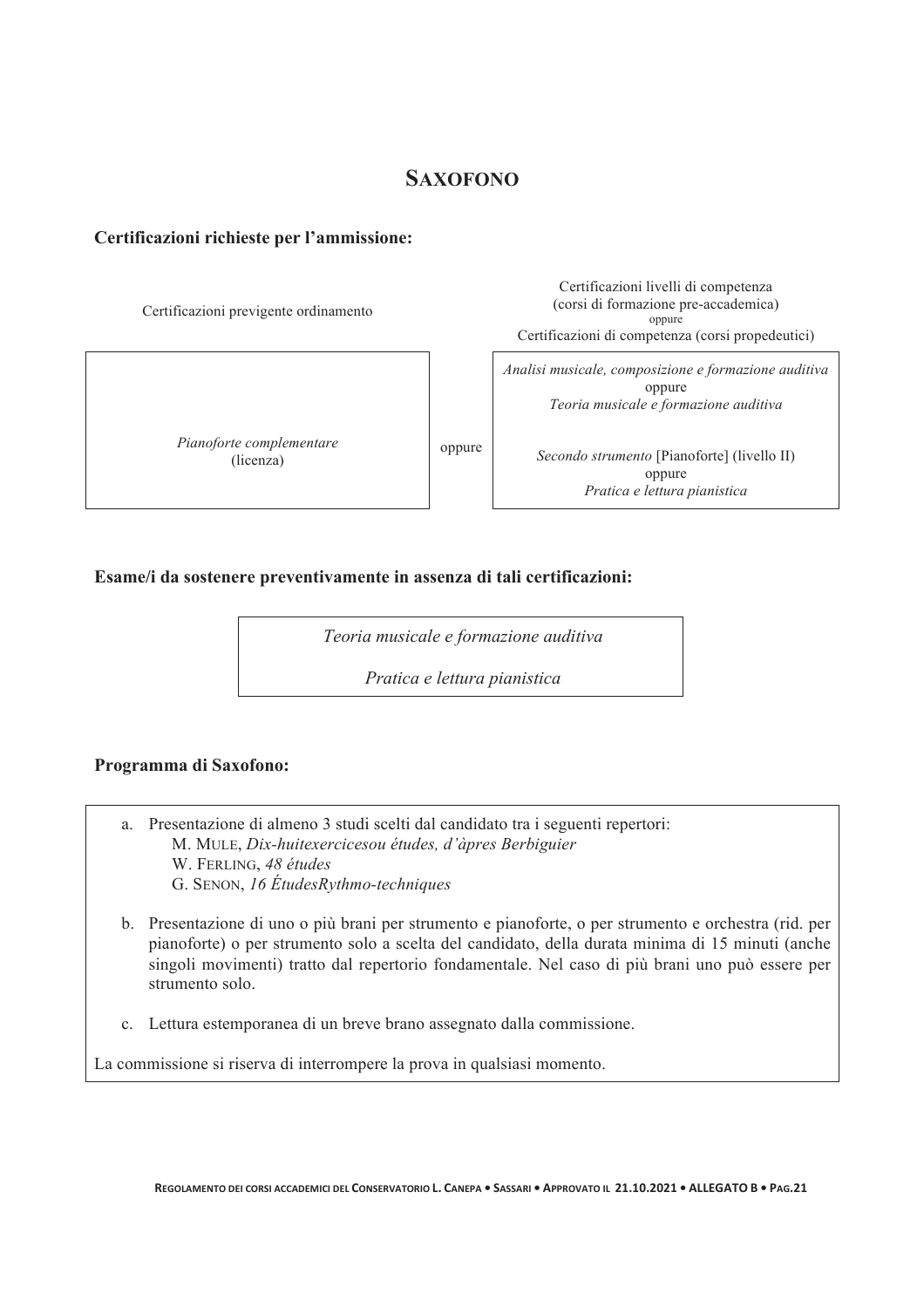## **TROMBA**

Certificazioni livelli di competenza

#### **Certificazioni richieste per l'ammissione:**

Certificazioni previgente ordinamento (corsi di formazione pre-accademica) oppure Certificazioni di competenza (corsi propedeutici) *Pianoforte complementare*  (licenza) oppure *Analisi musicale, composizione e formazione auditiva*  oppure *Teoria musicale e formazione auditiva Secondo strumento* [Pianoforte] (livello II) oppure *Pratica e lettura pianistica*

#### **Esame/i da sostenere preventivamente in assenza di tali certificazioni:**

*Teoria musicale e formazione auditiva* 

*Pratica e lettura pianistica* 

#### **Programma di Tromba:**

- a. Presentazione di almeno 3 studi scelti dal candidato tra i seguenti repertori: S. PERETTI, *28 studi (parte II) nei toni maggiori e minore*  J. FUSS, *18 studi*
- b. Presentazione di uno o più brani per strumento e pianoforte, o per strumento e orchestra (rid. per pianoforte) o per strumento solo a scelta del candidato, della durata minima di 15 minuti (anche singoli movimenti) tratto dal repertorio fondamentale. Nel caso di più brani uno può essere per strumento solo.
- c. Lettura estemporanea di un breve brano assegnato dalla commissione.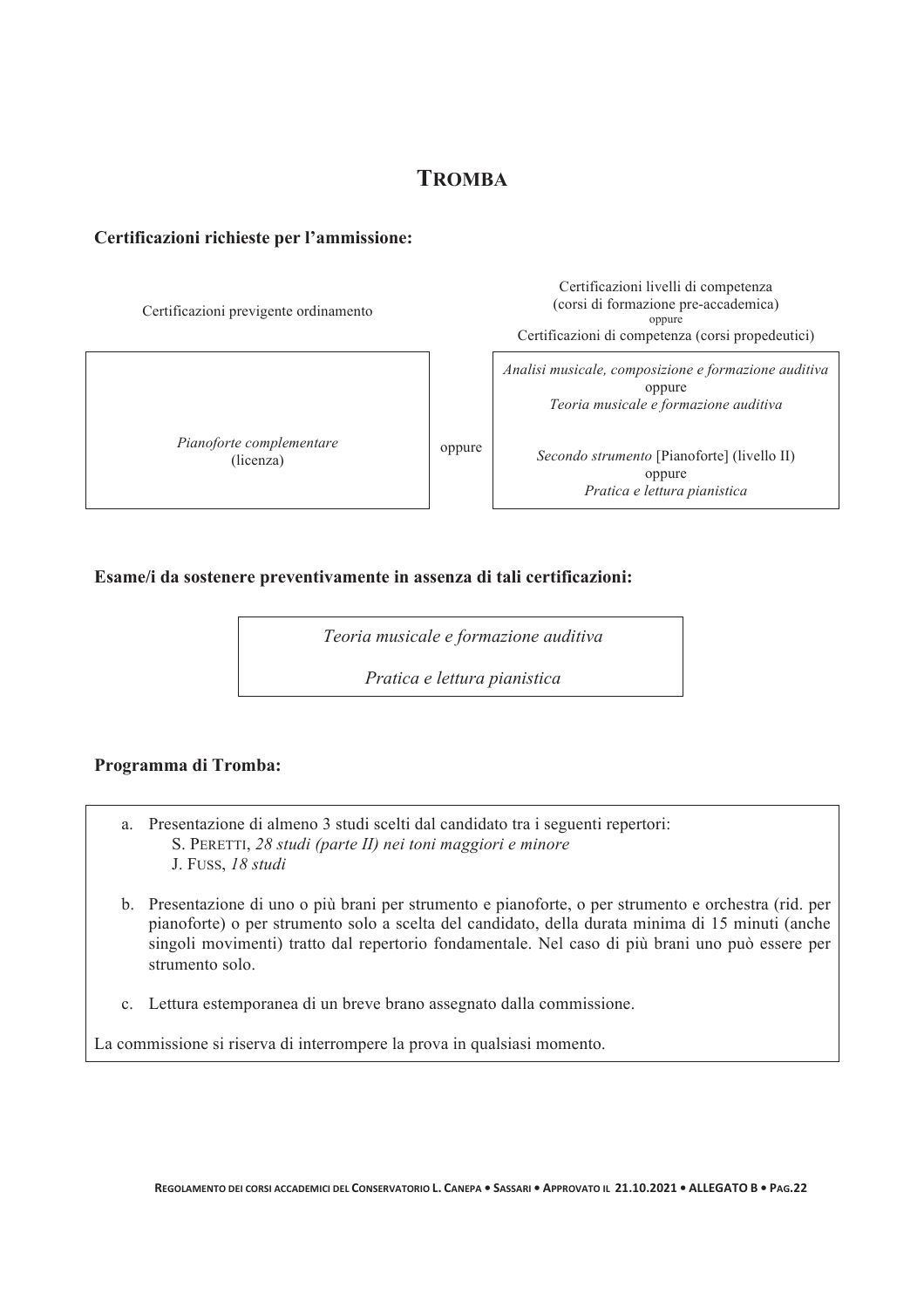## **TROMBONE**

#### **Certificazioni richieste per l'ammissione:**

Certificazioni previgente ordinamento

*Pianoforte complementare*  (licenza)

Certificazioni livelli di competenza (corsi di formazione pre-accademica) oppure Certificazioni di competenza (corsi propedeutici)

*Analisi musicale, composizione e formazione auditiva*  oppure *Teoria musicale e formazione auditiva* 

*Secondo strumento* [Pianoforte] (livello II) oppure *Pratica e lettura pianistica*

#### **Esame/i da sostenere preventivamente in assenza di tali certificazioni:**

*Teoria musicale e formazione auditiva* 

oppure

*Pratica e lettura pianistica* 

#### **Programma di Trombone:**

- a. Presentazione di almeno 3 studi scelti dal candidato tra i seguenti repertori: S. PERETTI, (parte II) *Studi melodici nei toni maggiori e minori*  C. KOPPRASCH, *60 studi op. 6*, parte I Studio a scelta del candidato che preveda l'uso almeno della chiave di basso e tenore.
- b. Presentazione di uno o più brani per strumento e pianoforte, o per strumento e orchestra (rid. per pianoforte) o per strumento solo a scelta del candidato, della durata minima di 15 minuti (anche singoli movimenti) tratto dal repertorio fondamentale. Nel caso di più brani uno può essere per strumento solo.
- c. Lettura estemporanea di un breve brano assegnato dalla commissione.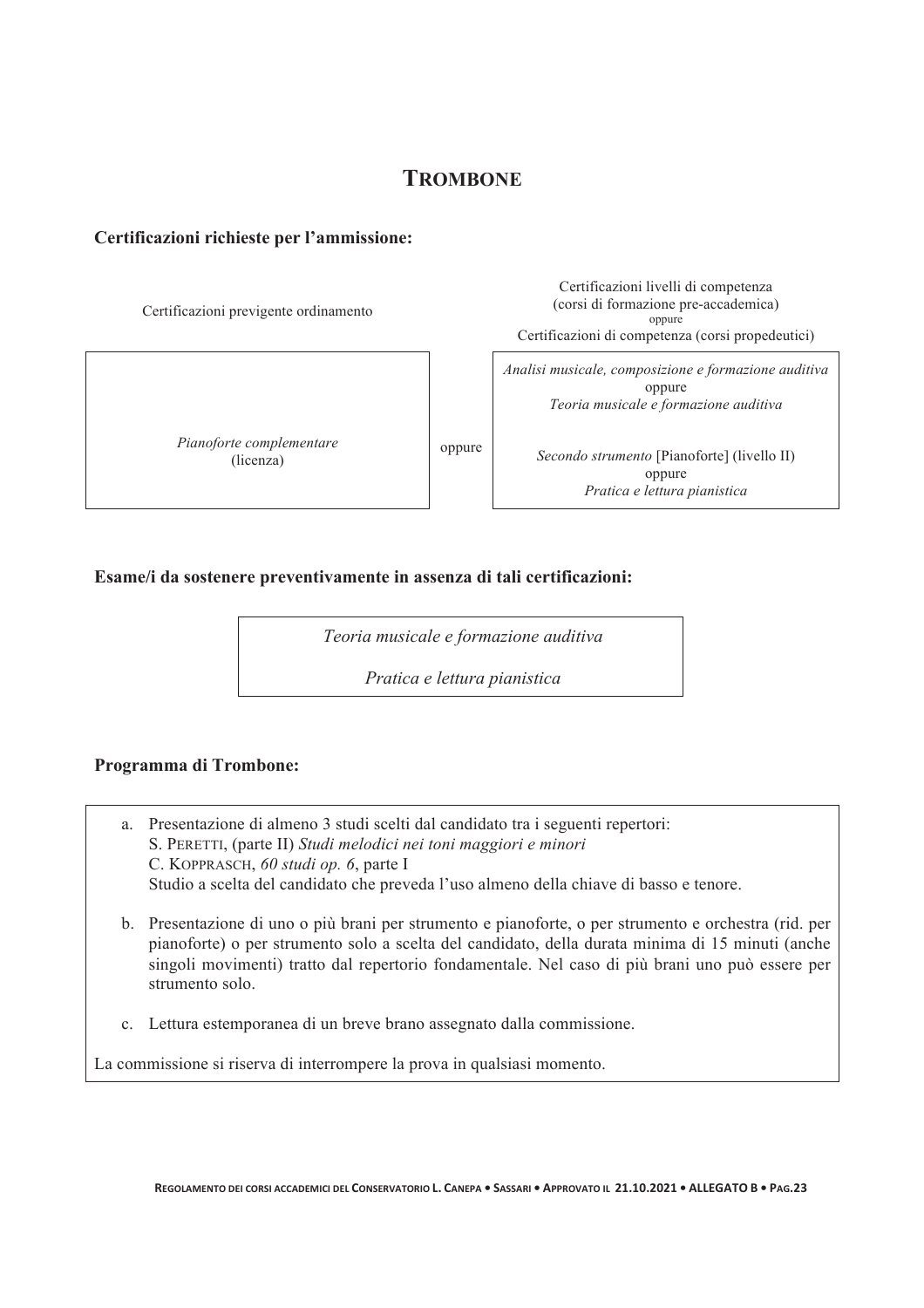## **EUFONIO**

#### **Certificazioni richieste per l'ammissione:**

Certificazioni previgente ordinamento Certificazioni livelli di competenza (corsi di formazione pre-accademica) oppure Certificazioni di competenza (corsi propedeutici) *Pianoforte complementare*  (licenza) oppure *Analisi musicale, composizione e formazione auditiva*  oppure *Teoria musicale e formazione auditiva Secondo strumento* [Pianoforte] (livello II) oppure *Pratica e lettura pianistica*

#### **Esame/i da sostenere preventivamente in assenza di tali certificazioni:**

*Teoria musicale e formazione auditiva* 

*Pratica e lettura pianistica* 

#### **Programma di Eufonio:**

- a. Presentazione di almeno 3 studi scelti dal candidato tra i seguenti repertori: S. PERETTI, (parte II) *Studi melodici nei toni maggiori e minori*  C. KOPPRASCH, *60 studi op. 6*, parte I
- b. Presentazione di uno o più brani per strumento e pianoforte, o per strumento e orchestra (rid. per pianoforte) o per strumento solo a scelta del candidato, della durata minima di 15 minuti (anche singoli movimenti) tratto dal repertorio fondamentale. Nel caso di più brani uno può essere per strumento solo.
- c. Lettura estemporanea di un breve brano assegnato dalla commissione.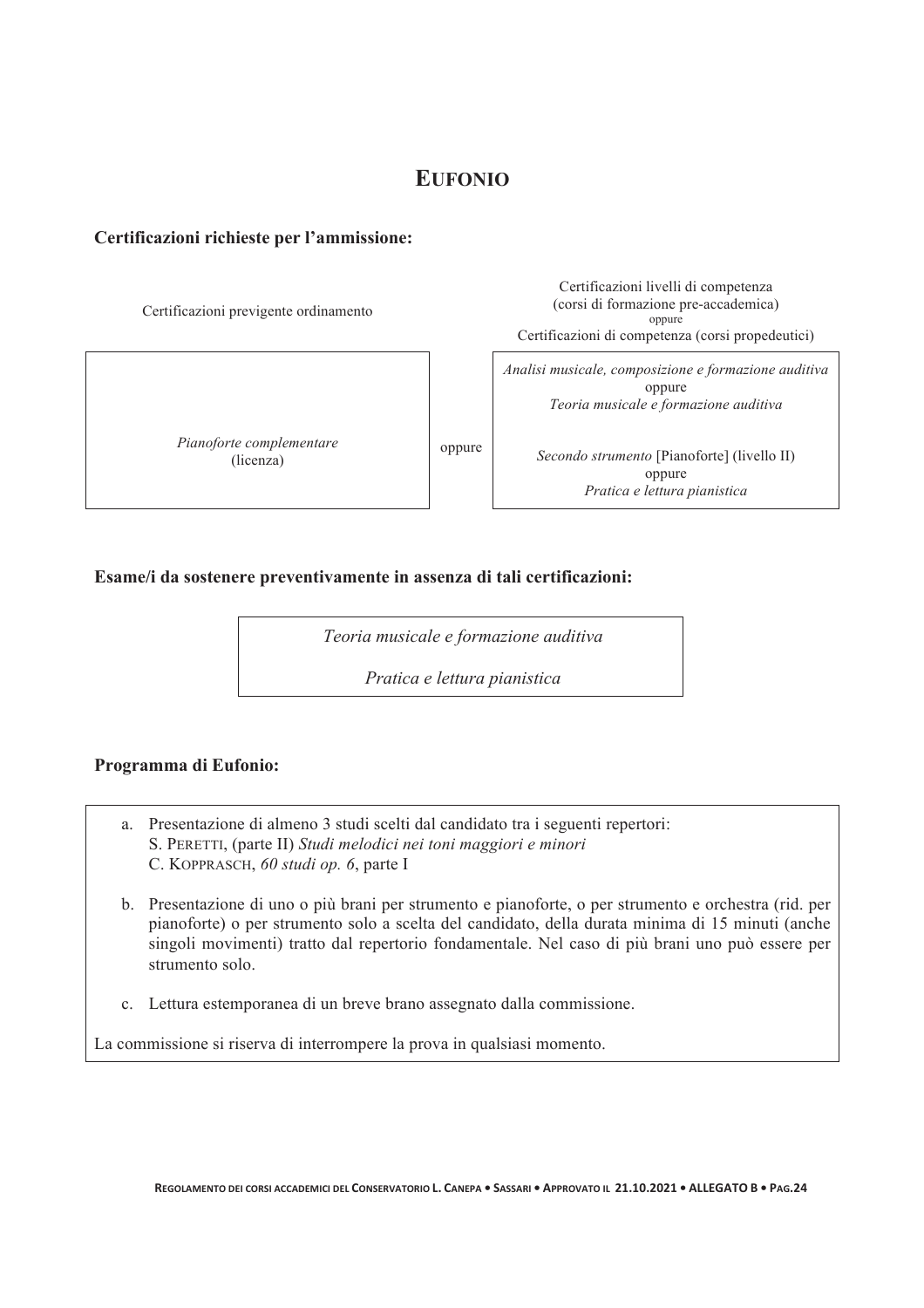## **CLAVICEMBALO E TASTIERE STORICHE**

#### **Certificazioni richieste per l'ammissione:**

Certificazioni previgente ordinamento

Certificazioni livelli di competenza (corsi di formazione pre-accademica) oppure Certificazioni di competenza (corsi propedeutici)

*Analisi musicale, composizione e formazione auditiva*  oppure *Teoria musicale e formazione auditiva*

#### **Esame/i da sostenere preventivamente in assenza di tali certificazioni:**

 *Teoria musicale e formazione auditiva* 

#### **Programma di Clavicembalo e tastiere storiche:**

- a. Presentazione di almeno 3 brani con caratteristiche didattiche o comunque finalizzate alla risoluzione di uno specifico problema tecnico relativo allo strumento.
- b. Presentazione di almeno 2 opere significative tratte dal repertorio specifico dello strumento. La durata dei brani presentati per questa prova non può essere complessivamente inferiore a 15 minuti.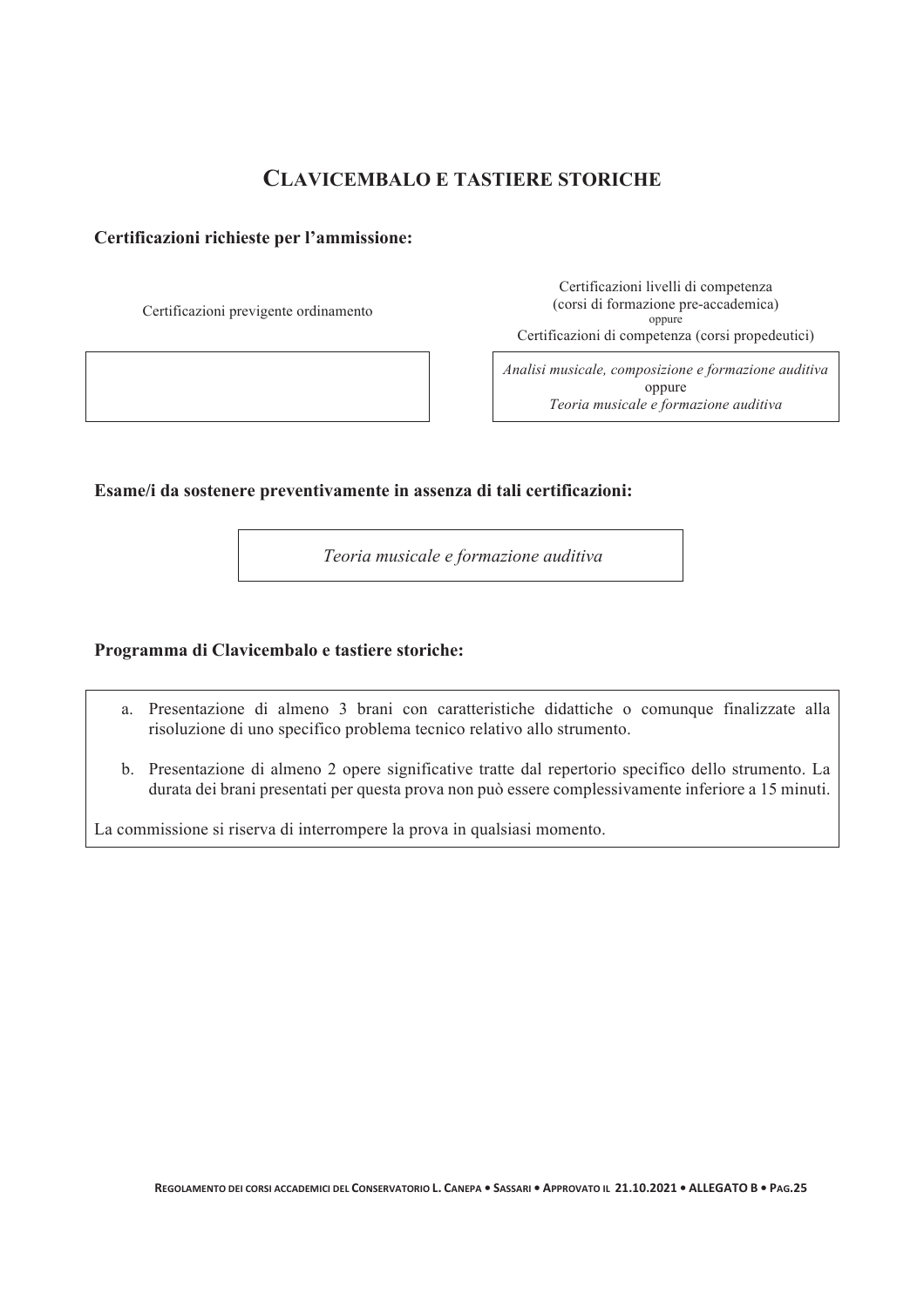## **ORGANO**

#### **Certificazioni richieste per l'ammissione:**

Certificazioni previgente ordinamento

Certificazioni livelli di competenza (corsi di formazione pre-accademica) oppure Certificazioni di competenza (corsi propedeutici)

*Analisi musicale, composizione e formazione auditiva*  oppure *Teoria musicale e formazione auditiva*

**Esame/i da sostenere preventivamente in assenza di tali certificazioni:** 

 *Teoria musicale e formazione auditiva*

#### **Programma di Organo:**

a. Presentazione di almeno 3 brani, tratti dai seguenti repertori: 1. due brani scelti dal candidato tra quelli di G. Frescobaldi, o di autore italiano, inglese o spagnolo dei secc. XVI-XVII e XVIII; 2. un brano a scelta del candidato di J.S. Bach tratto dai preludi e fughe o i preludi corali estratti fra i più significativi dell'*Orgelbüchlein.*

b. Presentazione di un programma della durata minima di 15 minuti comprendente: 1. una o più composizioni significative scritte nei secc. XIX e XX (fino al 1950); 2. un brano scritto dal 1950 ad oggi.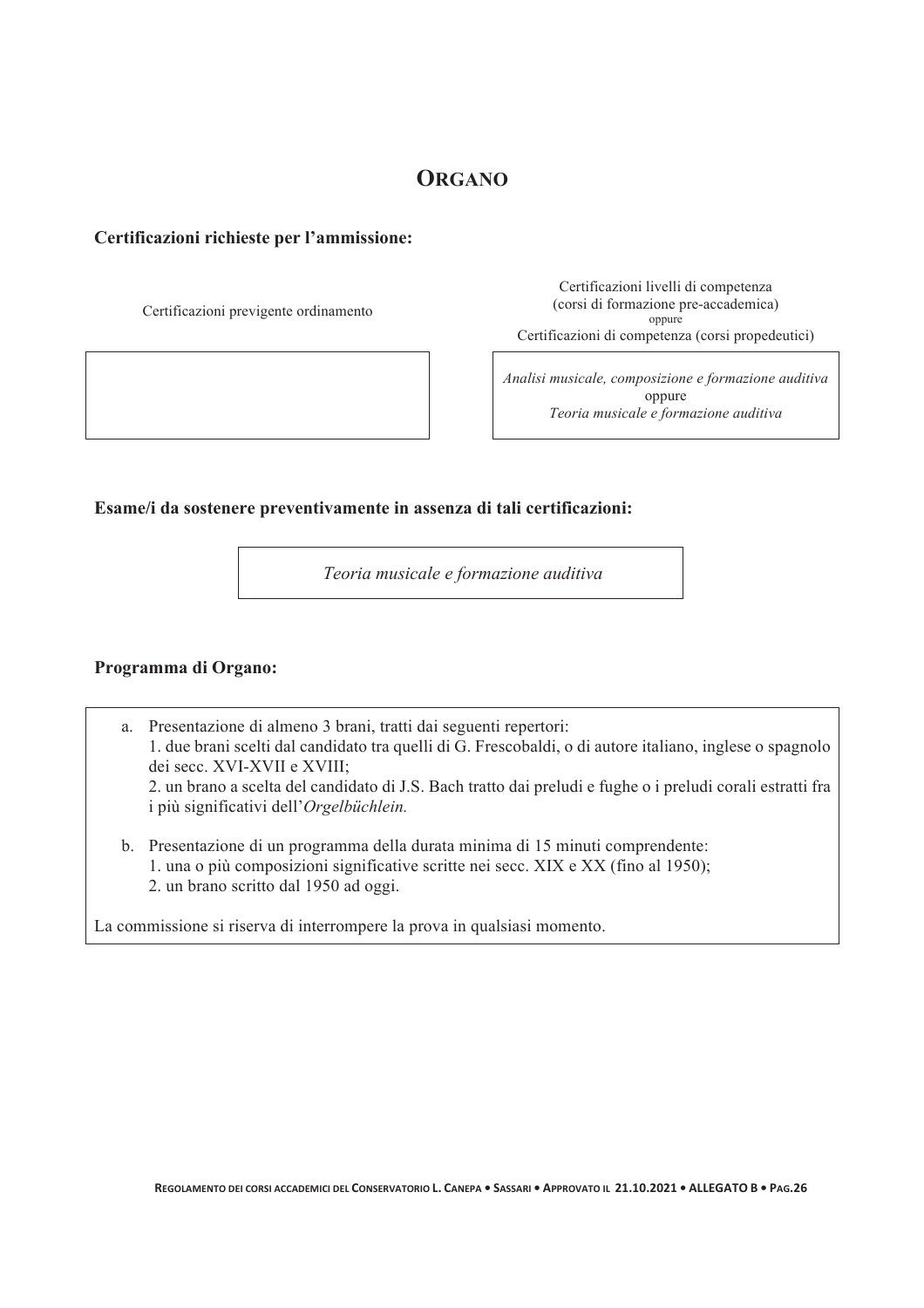## **ORGANO E MUSICA LITURGICA**

#### **Certificazioni richieste per l'ammissione:**

Certificazioni previgente ordinamento

Certificazioni livelli di competenza (corsi di formazione pre-accademica) oppure Certificazioni di competenza (corsi propedeutici)

*Analisi musicale, composizione e formazione auditiva*  oppure *Teoria musicale e formazione auditiva*

**Esame/i da sostenere preventivamente in assenza di tali certificazioni:** 

 *Teoria musicale e formazione auditiva*

#### **Programma di Organo e musica liturgica:**

- 1. Esecuzione di un programma della durata di almeno 20 minuti comprendente:
	- a) un brano scelto tra le opere di autori antichi della scuola italiana (sec. XVI XVII XVIII);
	- b) un brano con pedale obbligato di autore pre-bachiano;
	- c) J.S.Bach: 2 Preludi-corali dall'*Orgelbüchlein* e 1 Preludio e Fuga (scelto tra BWV 531, 533, 549, 549a, 551, 553-560);
	- d) Un facile brano con pedale obbligato di autore romantico o moderno;
- 2. Prova scritta: armonizzazione a quattro voci di una melodia di un corale nel tempo massimo di 3 ore;
- 3. Lettura a prima vista di un facile corale a 4 voci o di un inno liturgico.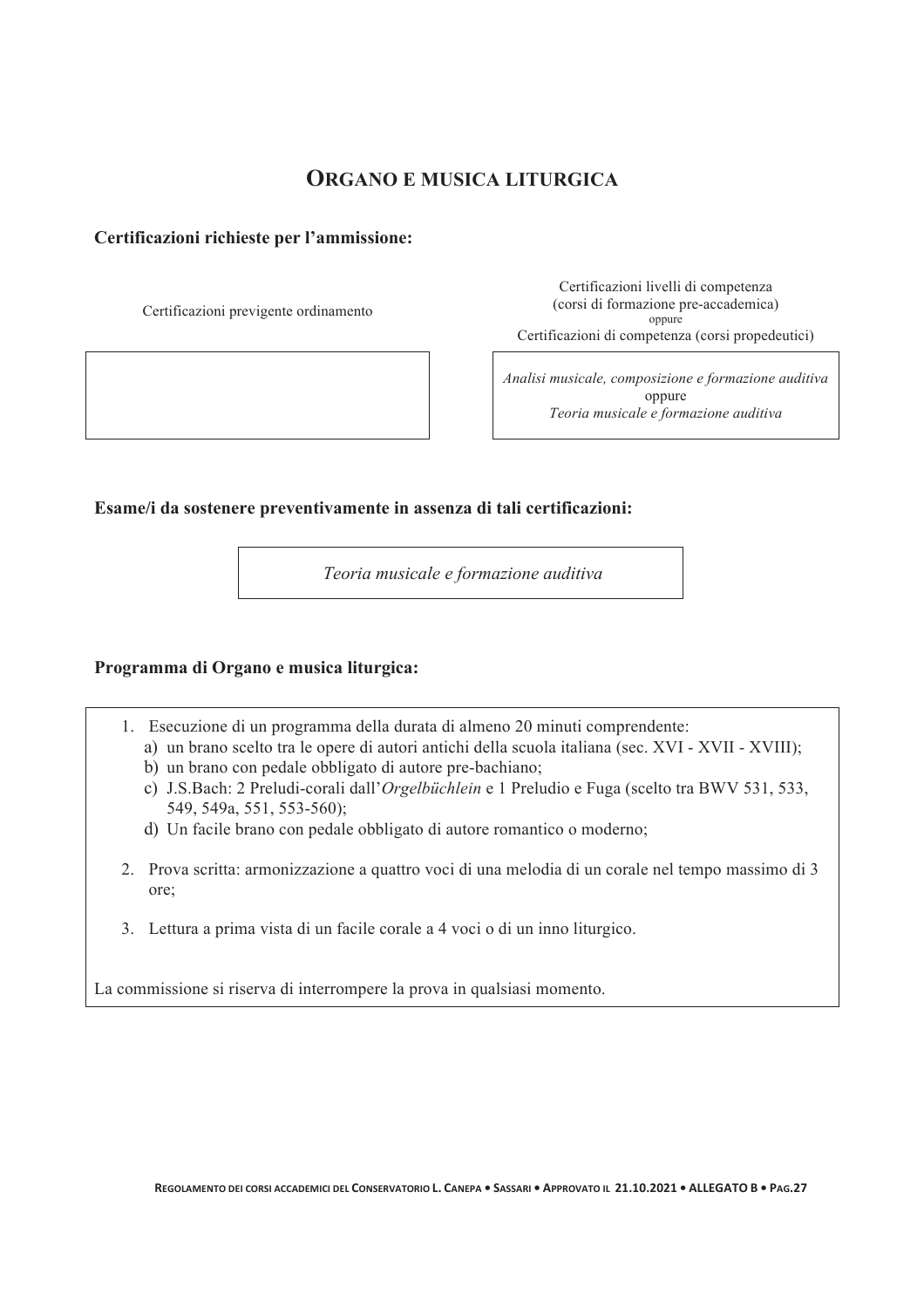## **PIANOFORTE**

#### **Certificazioni richieste per l'ammissione:**

Certificazioni previgente ordinamento

Certificazioni livelli di competenza (corsi di formazione pre-accademica) oppure Certificazioni di competenza (corsi propedeutici)

*Analisi musicale, composizione e formazione auditiva*  oppure *Teoria musicale e formazione auditiva*

#### **Esame/i da sostenere preventivamente in assenza di tali certificazioni:**

*Teoria musicale e formazione auditiva* 

#### **Programma di Pianoforte:**

- a. Presentazione di almeno 3 studi di tecnica diversa, o di altri brani, tratti dai seguenti repertori: C. Czerny (op. 740), J.B. Cramer (*60 Studi*), M. Clementi (*Gradus ad Parnassum*), I. Moscheles, F. Mendelssohn, J.C. Kessler, F. Chopin, F. Liszt, A. Scriabin, C. Debussy, S. Rachmaninoff, S. Prokofieff o studi di altri autori di equivalente livello tecnico.
- b. Presentazione di un programma della durata minima di 15 minuti comprendente: 1. un Preludio e fuga dal Clavicembalo ben temperato di J.S. Bach o altra composizione significativa di J. S. Bach.

2. un movimento di una sonata di M. Clementi, F.J. Haydn, W.A. Mozart, L. van Beethoven F. Schubert.

3. una o più composizioni significative tratte da quelle di F. Schubert, R. Schumann, F. Chopin, F. Liszt, F. Mendelssohn, J. Brahms, C. Franck, C. Debussy, M. Ravel, A. Scriabin, S. Rachmaninoff, S. Prokofiev o di altri autori, scritte nei secc. XIX e XX.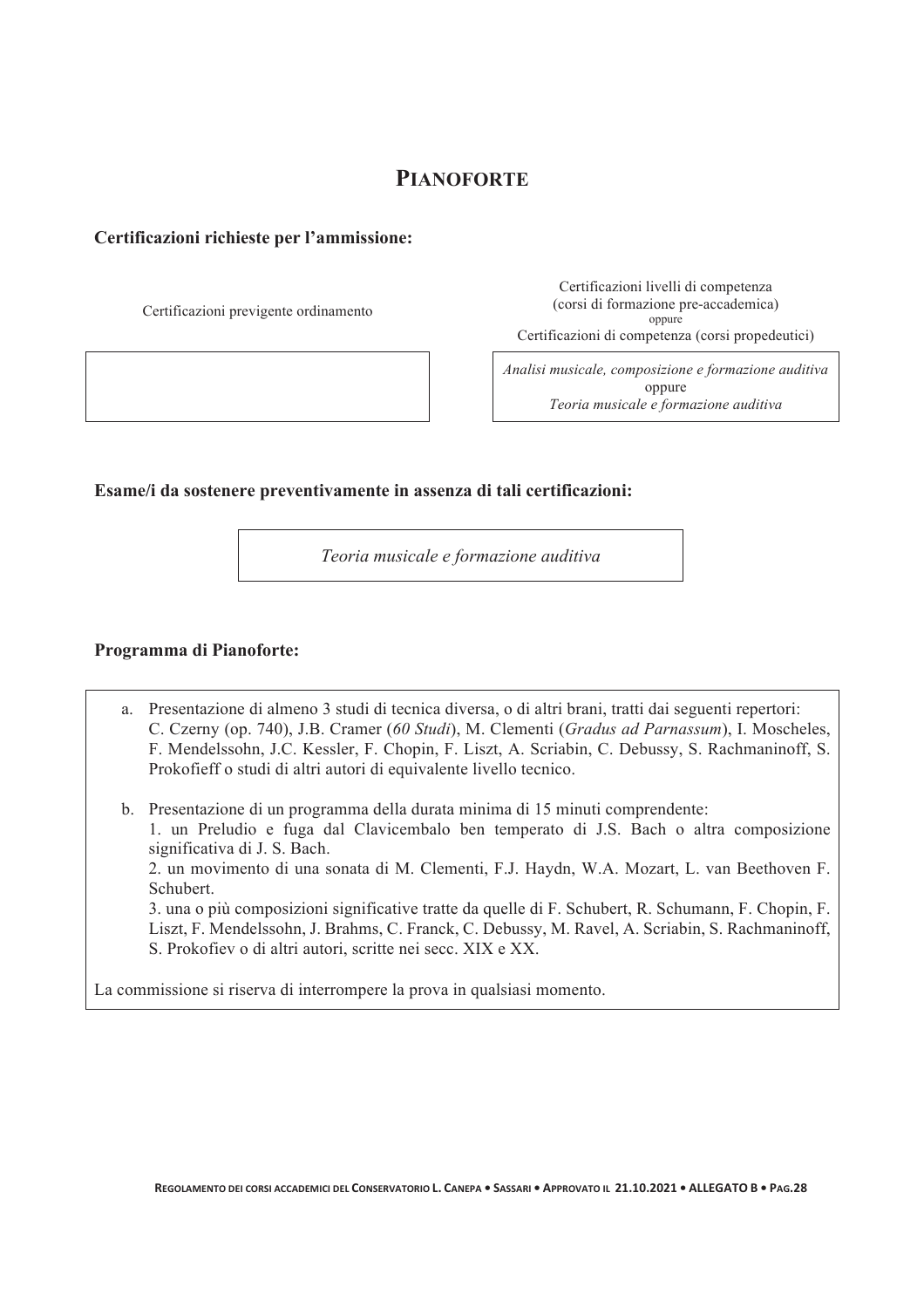#### **STRUMENTI A PERCUSSIONE**

#### **Certificazioni richieste per l'ammissione:**

Certificazioni previgente ordinamento

*Pianoforte complementare*  (licenza)

Certificazioni livelli di competenza (corsi di formazione pre-accademica) oppure Certificazioni di competenza (corsi propedeutici)

*Analisi musicale, composizione e formazione auditiva*  oppure *Teoria musicale e formazione auditiva* 

*Secondo strumento* [Pianoforte] (livello II) oppure *Pratica e lettura pianistica*

#### **Esame/i da sostenere preventivamente in assenza di tali certificazioni:**

*Teoria musicale e formazione auditiva* 

oppure

*Pratica e lettura pianistica* 

#### **Programma di Strumenti a percussione:**

a. Presentazione di almeno 3 studi di tecnica diversa, o di altri brani, caratterizzati come segue: 1. tamburo: studi con utilizzo della tecnica del rullo e con cambiamenti dinamici e di tempo

2. timpani: studi per timpani che contengano l'utilizzo della tecnica del rullo e con almeno 3cambi di intonazione

3. vibrafono o marimba: due studi con l'utilizzo di una delle tecniche a 4bacchette di media difficoltà

4. xilofono: studi di media difficoltà.

b. Presentazione di un programma della durata minima di 15 minuti comprendente una o più composizioni per più strumenti a percussione riuniti, e passi d'orchestra tratti dal repertorio lirico sinfonico.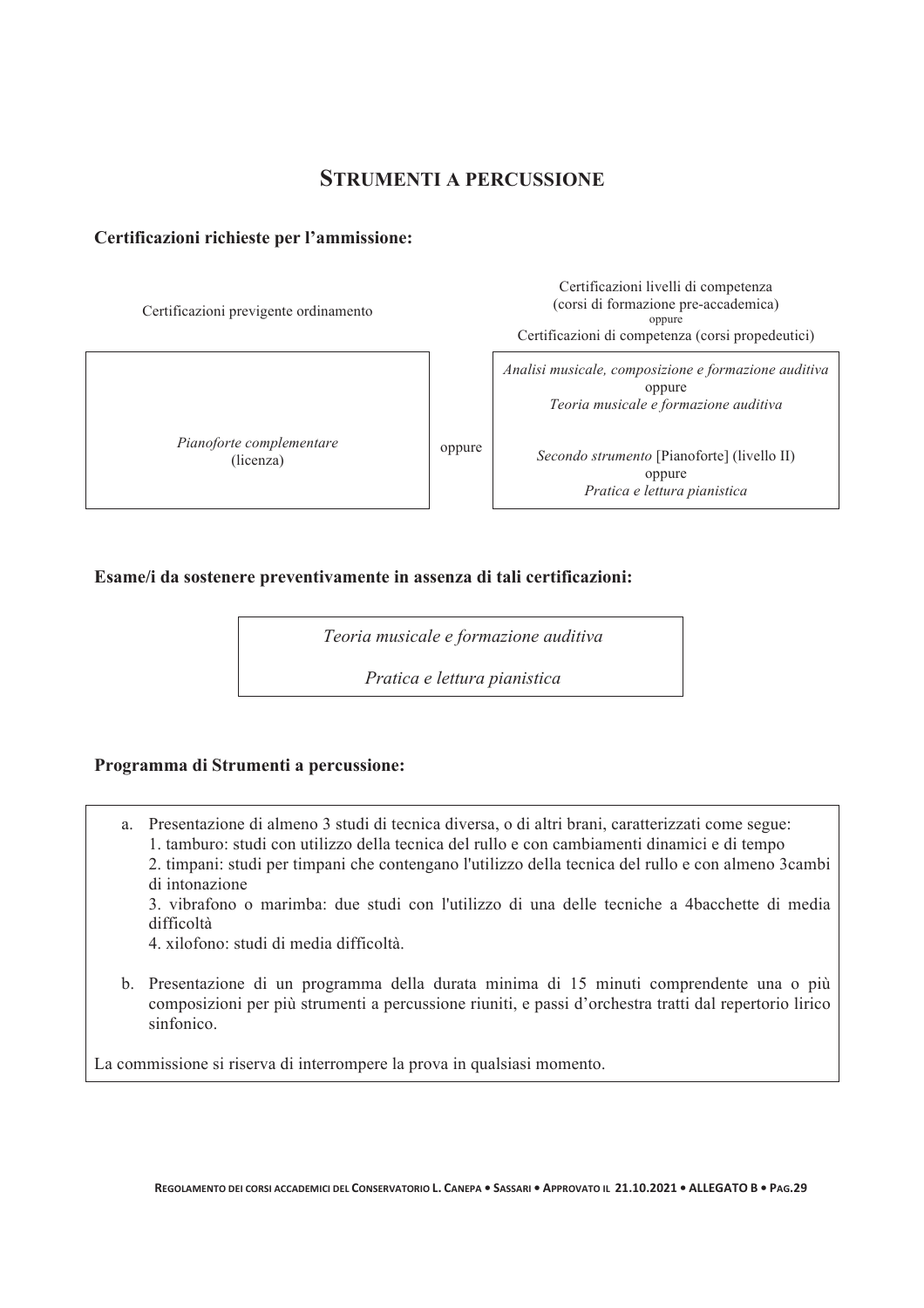## **CANTO**

#### **Certificazioni richieste per l'ammissione:**

| Certificazioni previgente ordinamento |        | Certificazioni livelli di competenza<br>(corsi di formazione pre-accademica)<br>oppure<br>Certificazioni di competenza (corsi propedeutici) |
|---------------------------------------|--------|---------------------------------------------------------------------------------------------------------------------------------------------|
|                                       |        | Analisi musicale, composizione e formazione auditiva<br>oppure<br>Teoria musicale e formazione auditiva                                     |
| Pianoforte complementare<br>(licenza) | oppure | <i>Secondo strumento</i> [Pianoforte] (livello II)<br>oppure<br>Pratica e lettura pianistica                                                |

#### **Esame/i da sostenere preventivamente in assenza di tali certificazioni:**

*Teoria musicale e formazione auditiva* 

*Pratica e lettura pianistica* 

#### **Programma di Canto:**

Presentazione di un programma della durata complessiva di almeno 15 minuti comprendente almeno un'aria tratta dal repertorio lirico e almeno un brano tratto dal repertorio da camera (*lied, mélodie*, romanza).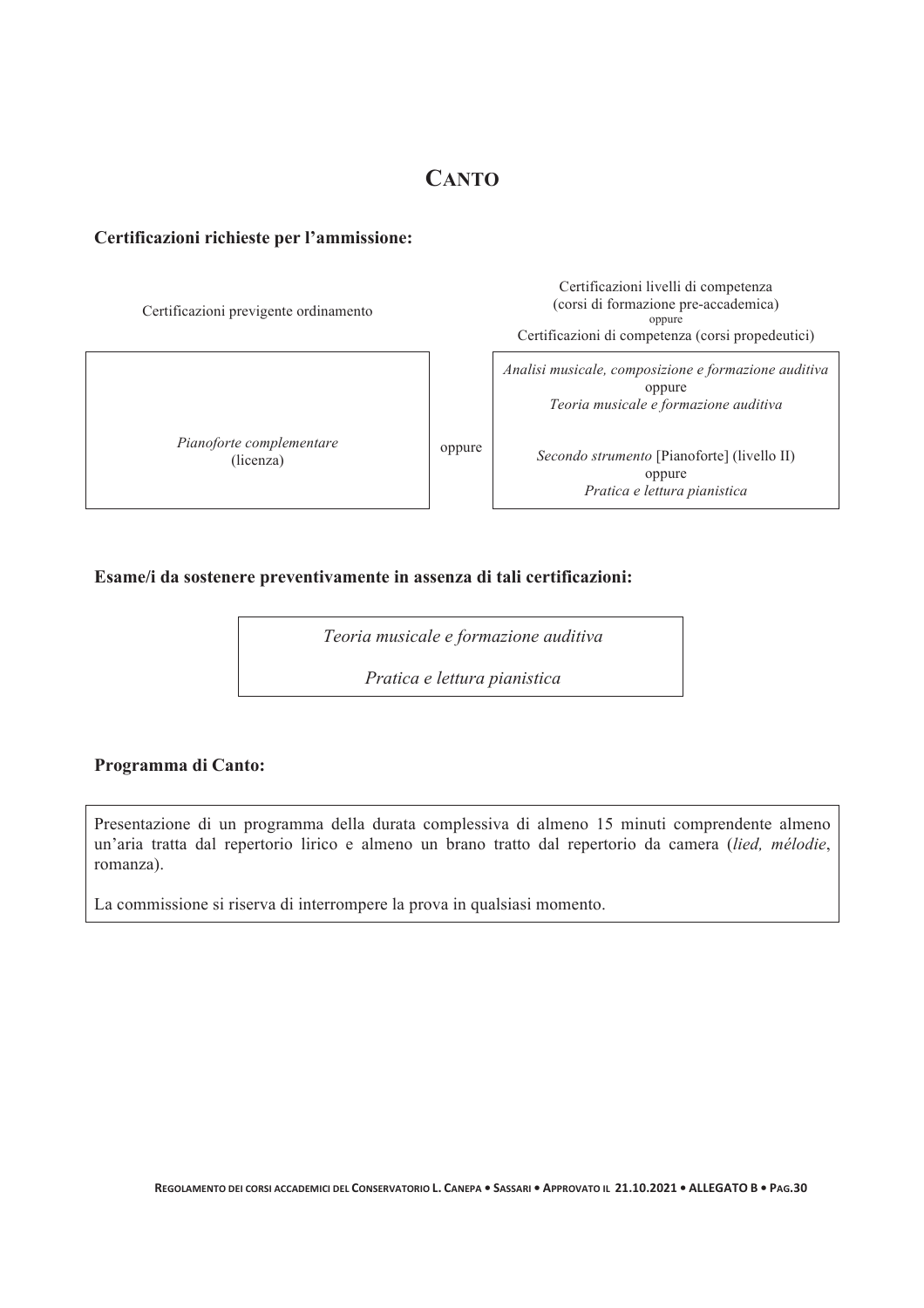## **COMPOSIZIONE**

#### **Certificazioni richieste per l'ammissione:**

Certificazioni previgente ordinamento

*Lettura della partitura*  (compimento inferiore) oppure

Certificazioni livelli di competenza (corsi di formazione pre-accademica) oppure Certificazioni di competenza (corsi propedeutici)

> *Formazione auditiva*  oppure *Teoria musicale e formazione auditiva*

*Lettura della partitura* (livello III) oppure *Lettura della partitura* (esame finale c. propedeutico)

#### **Esame/i da sostenere preventivamente in assenza di tali certificazioni:**

*Teoria musicale e formazione auditiva* 

*Lettura della partitura* 

#### **Programma di Composizione:**

a. Prova scritta (in clausura) di analisi armonica e formale di un brano appartenente alla letteratura sette-ottocentesca.

- b. Presentazione e discussione di:
	- proprie armonizzazioni a 4 parti (fiorite) di melodie di corale
	- proprie composizioni polifoniche in stile rinascimentale a 2 voci
	- proprie composizioni tonali per pianoforte
	- propri *lieder*, romanze o brani tonali per voce e pianoforte
	- proprie composizioni per qualsiasi organico (possibilmente realizzate con tecniche del XX-XXI secolo).
- c. Discussione sulla prova scritta.

I candidati in possesso di uno dei seguenti titoli sono esentati dalla prova a:

- Compimento del Corso pre-accademico di Composizione, o titolo equipollente
- Compimento del Corso propedeutico di Composizione
- Compimento inferiore del Corso di diploma in Composizione del previgente ordinamento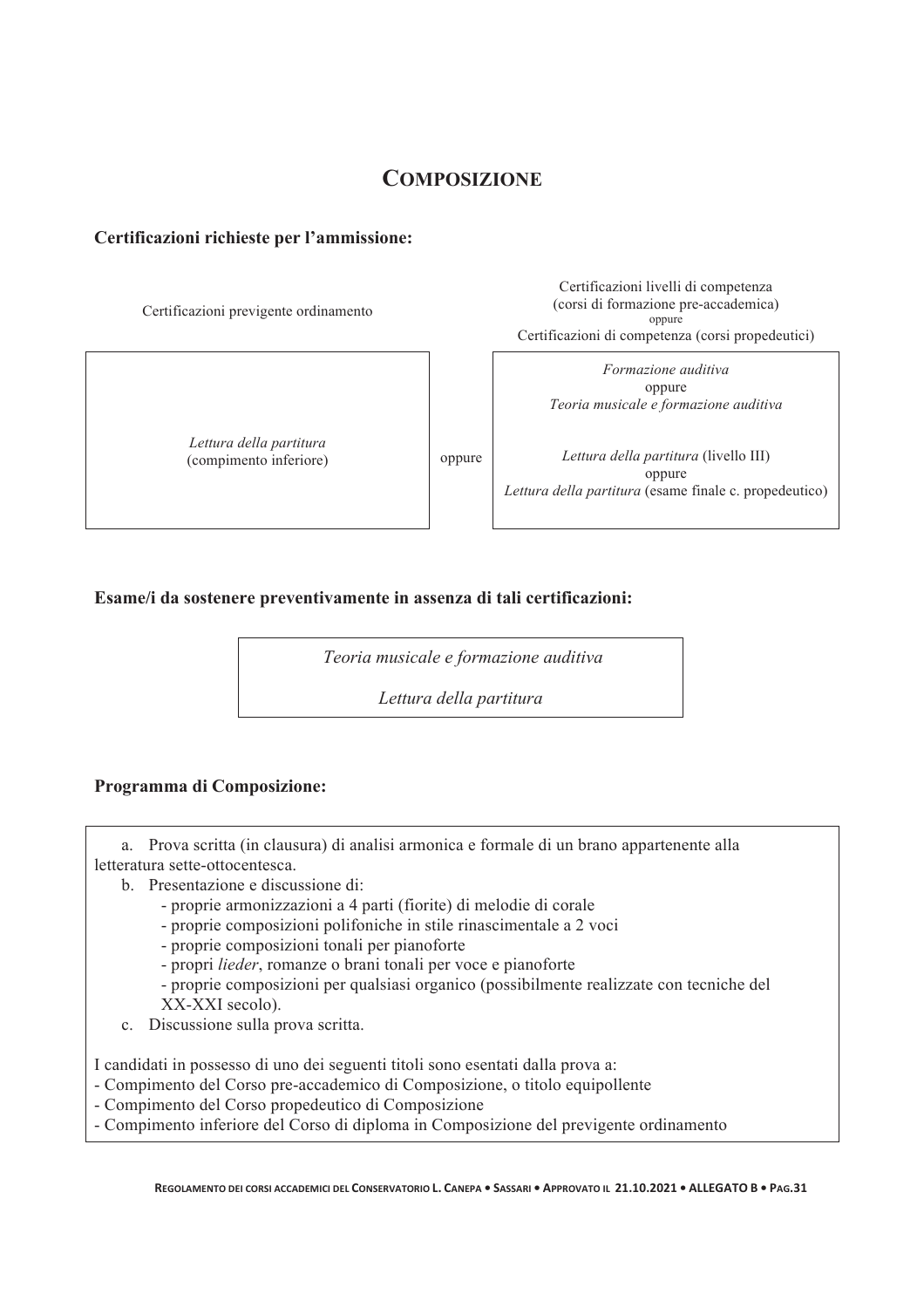- Promozione al quinto anno del Corso di diploma della scuola di Composizione sperimentale del previgente ordinamento.

I suddetti candidati saranno impegnati nelle seguenti prove alternative:

b. Presentazione e discussione di produzione compositiva personale

c. Prova orale di analisi armonica e formale di un brano tratto dalla letteratura sette-ottocentesca proposto dalla commissione.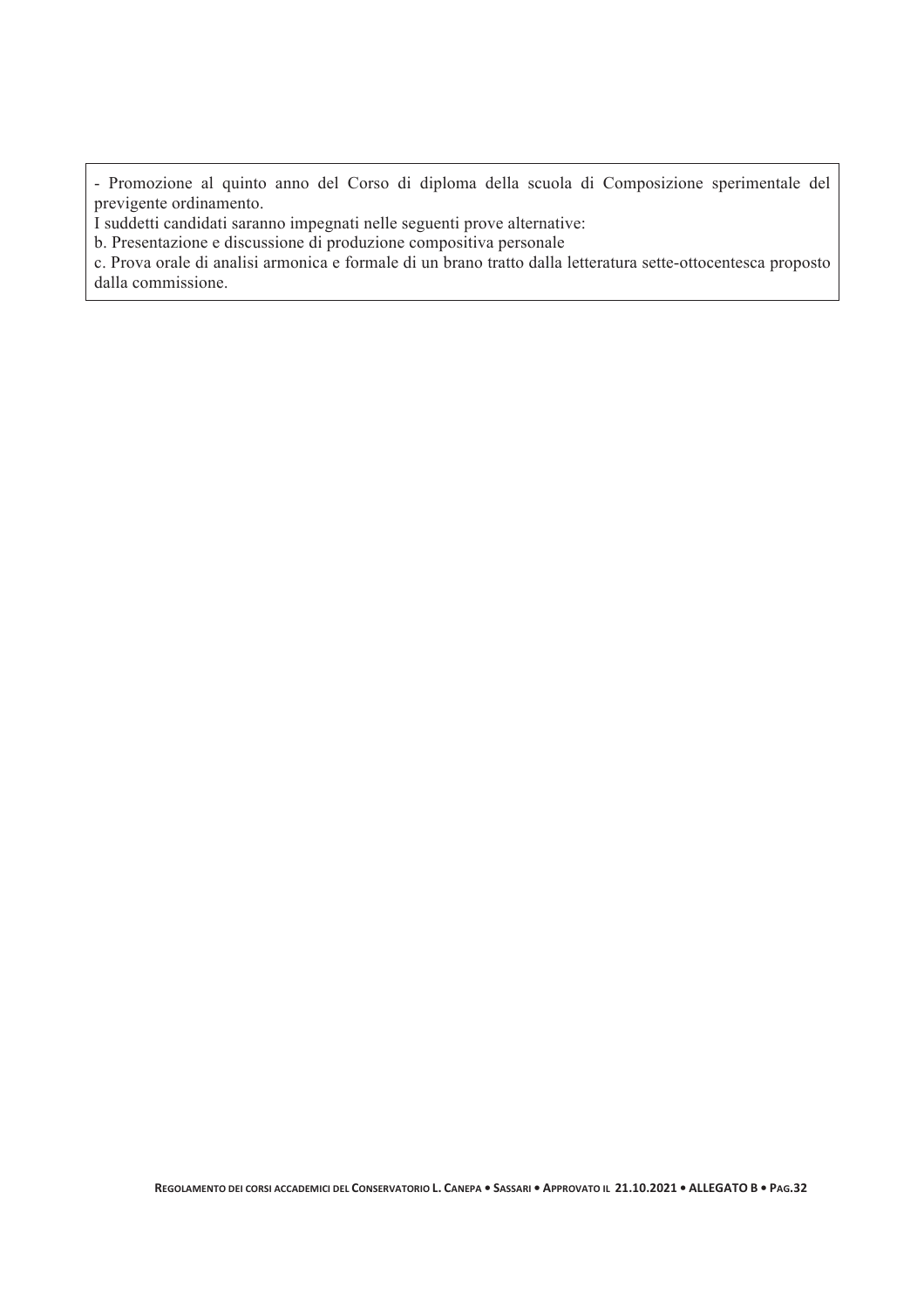### **DIREZIONE DI CORO E COMPOSIZIONE CORALE**

#### **Certificazioni richieste per l'ammissione:**

Certificazioni previgente ordinamento

*Lettura della partitura*  (compimento inferiore) oppure

Certificazioni livelli di competenza (corsi di formazione pre-accademica) oppure Certificazioni di competenza (corsi propedeutici)

> *Formazione auditiva*  oppure *Teoria musicale e formazione auditiva*

*Lettura della partitura* (livello III) oppure *Lettura della partitura* (esame finale c. propedeutico)

#### **Esame/i da sostenere preventivamente in assenza di tali certificazioni:**

*Teoria musicale e formazione auditiva* 

*Lettura della partitura*

#### **Programma di Direzione di coro e composizione corale:**

- a. Prova compositiva scritta (in clausura) scelta del candidato tra le seguenti, con tempo massimo di 10 ore:
	- armonizzazione a 4 parti di un basso imitato assegnato dalla commissione
	- armonizzazione a 4 voci di una melodia di corale assegnata dalla commissione
	- composizione di un brano pianistico su tema assegnato dalla commissione.
- b. Prove d'orecchio:
- brevi dettati melodici di crescente difficoltà
- dettatura di accordi a 3 parti di cui viene data una nota.
- c. Prove d'intonazione:
- sapere dimostrare l'uso del diapason
- intonare diversi intervalli
- intonare breve melodia proposta dalla commissione.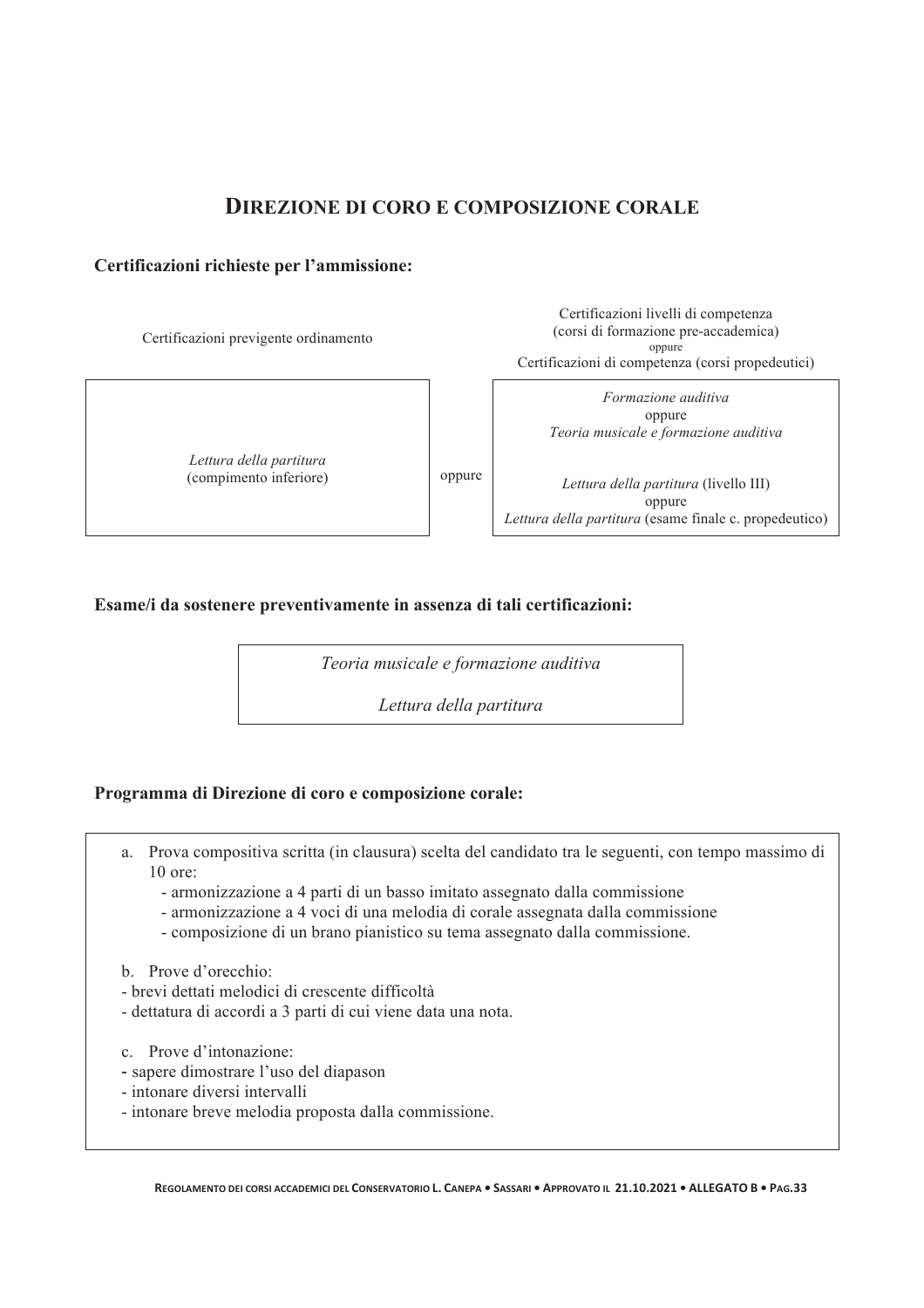#### d. Prova direttoriale:

Concertazione e direzione di un brano corale scelto dalla commissione fra tre brani di carattere diverso presentati dal candidato.

#### e. Prova orale:

"!presentazione di propri lavori di scuola relativi a esercizi di armonia e contrappunto, o di lavori originali, o di trascrizioni, o di elaborazioni e arrangiamenti- analisi armonica e formale di un brano corale proposto dalla commissione

- colloquio di carattere musicale, generale e motivazionale (il candidato potrà parlare del proprio percorso musicale e delle proprie aspirazioni legate alla direzione di coro)

- se il candidato ha del materiale da mostrare alla Commissione (cd, programmi di concerti) in quella sede sarà possibile parlare anche della propria attività musicale.

I candidati in possesso di uno dei seguenti titoli sono esentati dalla prova a:

- Compimento del Corso pre-accademico di Composizione, o Direzione di coro o titolo equipollente

- Compimento del Corso propedeutico di Composizione o Direzione di coro

- Compimento inferiore del Corso di diploma in Composizione o Direzione di coro del previgente ordinamento

- Promozione al quinto anno del Corso di diploma della scuola di Composizione sperimentale del previgente ordinamento.

I suddetti candidati dovranno sostenere le prove b, c, d, e.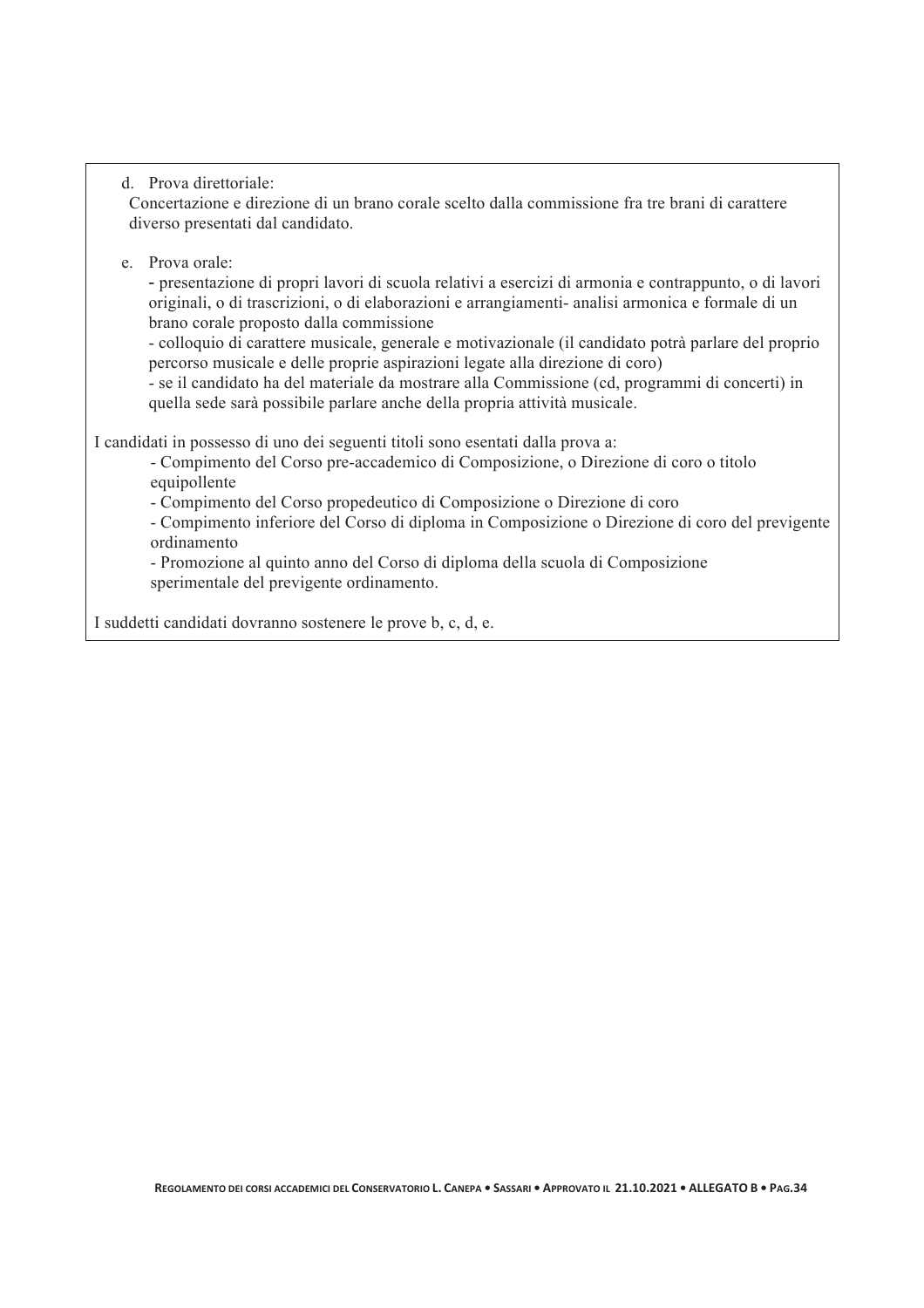## **MUSICA ELETTRONICA** *Indirizzo compositivo* **e** *Indirizzo regia e tecnologia del suono*

#### **Certificazioni richieste per l'ammissione:**

Certificazioni previgente ordinamento

*Teoria, solfeggio e dettato musicale*  ggio e detidio musicale della compute differentiale di controllation di controlla di controlla controlla di co<br>(di controllation di controllation di controllation di controllation di controllation di controllation di cont

Certificazioni livelli di competenza (corsi di formazione pre-accademica) oppure Certificazioni di competenza (corsi propedeutici)

*Teoria e lettura musicale*  oppure *Analisi musicale, composizione e formazione auditiva*  oppure *Teoria musicale e formazione auditiva* (esame finale c. propedeutico)

#### **Test da sostenere contestualmente all'esame di ammissione, in assenza di tali certificazioni:**

*Teoria musicale e formazione auditiva (Musica elettronica)*

#### **Programma di Musica elettronica** (entrambi gli indirizzi)**:**

#### PROVA SCRITTA

 Test sulla conoscenza di concetti di base di fisica, acustica e informatica (architettura del computer e sistema operativo)

#### PROVA ORALE

- a. Colloquio di carattere attitudinale e motivazionale.
- b. Verifica dell'attitudine all'ascolto analitico di suoni, sequenze sonore, strutture musicali semplici e alla memorizzazione musicale.
- c. Analisi all'ascolto di frammenti di brani musicali storicamente connotati fra il Cinquecento e il Novecento, con domande riguardanti gli organici, ovvero gli strumenti riconosciuti all'ascolto, e riconoscimento dei periodi storici legati ai singoli brani e/o ai compositori.
- d. Conoscenza di repertorio del primo e secondo Novecento.
- e. Presentazione di documentazione audio e/o cartacea di lavori già svolti dal candidato nell'ambito dell'indirizzo scelto.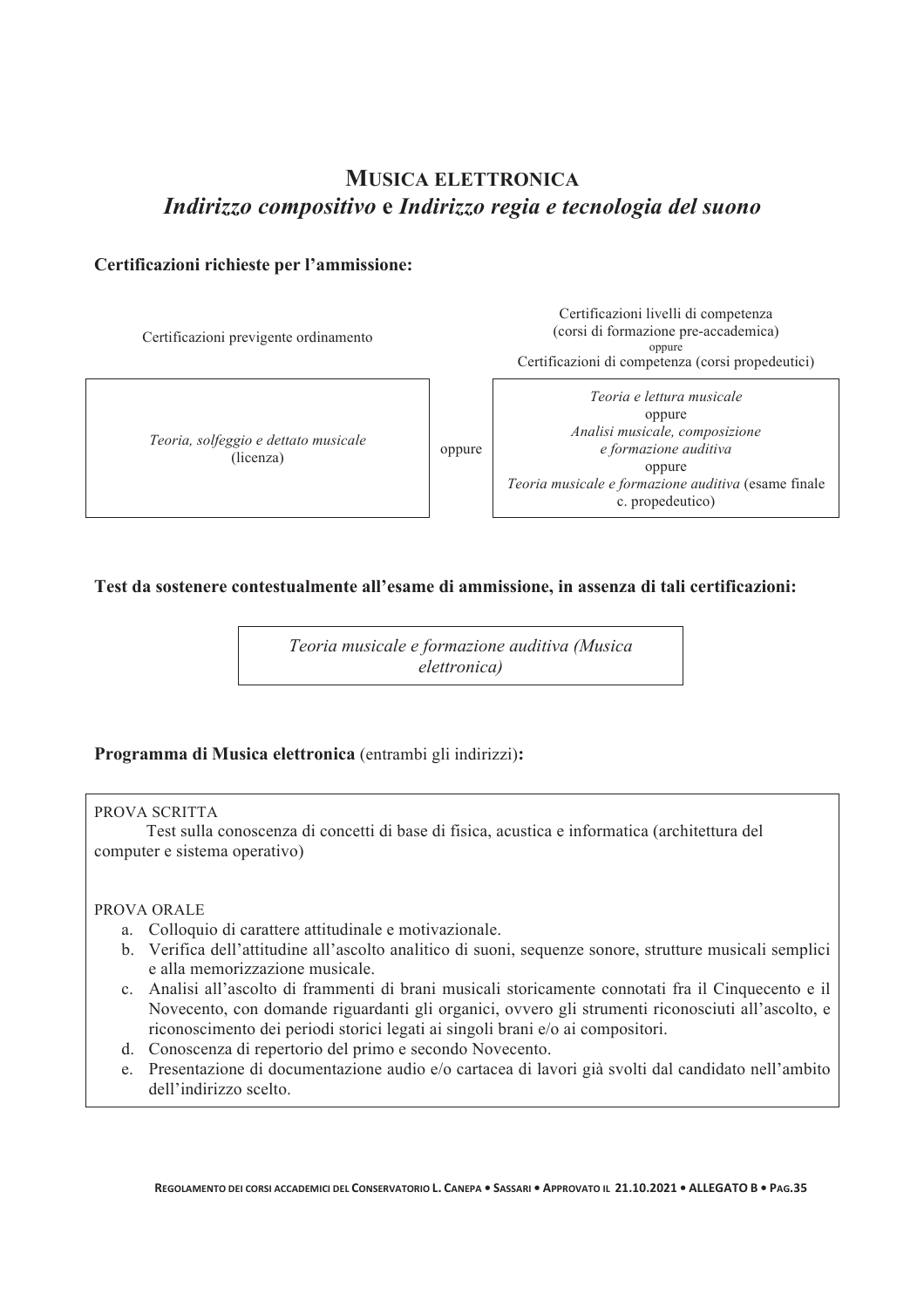## **JAZZ (tutti i corsi)**

#### **Certificazioni richieste per l'ammissione:**

Certificazioni previgente ordinamento

*Teoria, solfeggio e dettato musicale* give detail musically oppure<br>(licenza)

Certificazioni livelli di competenza (corsi di formazione pre-accademica) oppure Certificazioni di competenza (corsi propedeutici)

*Teoria e lettura musicale*  oppure *Analisi musicale, composizione e formazione auditiva*  oppure *Teoria musicale e formazione auditiva* (esame finale c. propedeutico)

**Test da sostenere contestualmente all'esame di ammissione in assenza di tali certificazioni:** 

*Teoria musicale e formazione auditiva (Jazz)*

#### **Programma di Jazz (tutti i corsi):**

- a. Esecuzione di 2 brani tratti dal seguente elenco, uno a scelta del candidato, uno a scelta della commissione (con accompagnamento di basso/contrabbasso, batteria ed eventuali altri strumenti):
	- 1. *Bye Bye Blackbird* (R.Henderson) med swing
	- 2. *In a Sentmental Mood* (D.Ellington) ballad
	- 3. *Straight No Chaser* (T.Monk) blues
	- 4. *Someday My Prince Will Come* (F.Churchill) medwaltz.
- b. Esecuzione di uno standard (Ballad) a scelta del candidato per strumento solo, o voce (in questo caso accompagnato da un altro strumento).
- c. Esecuzione di un brano a prima vista. Per gli strumenti armonici: con melodia e sigle da armonizzare. Per gli strumenti monodici: lettura della melodia ed eventuale interpretazione delle sigle.
- d. Accertamento delle competenze tecniche (scale, arpeggi etc.).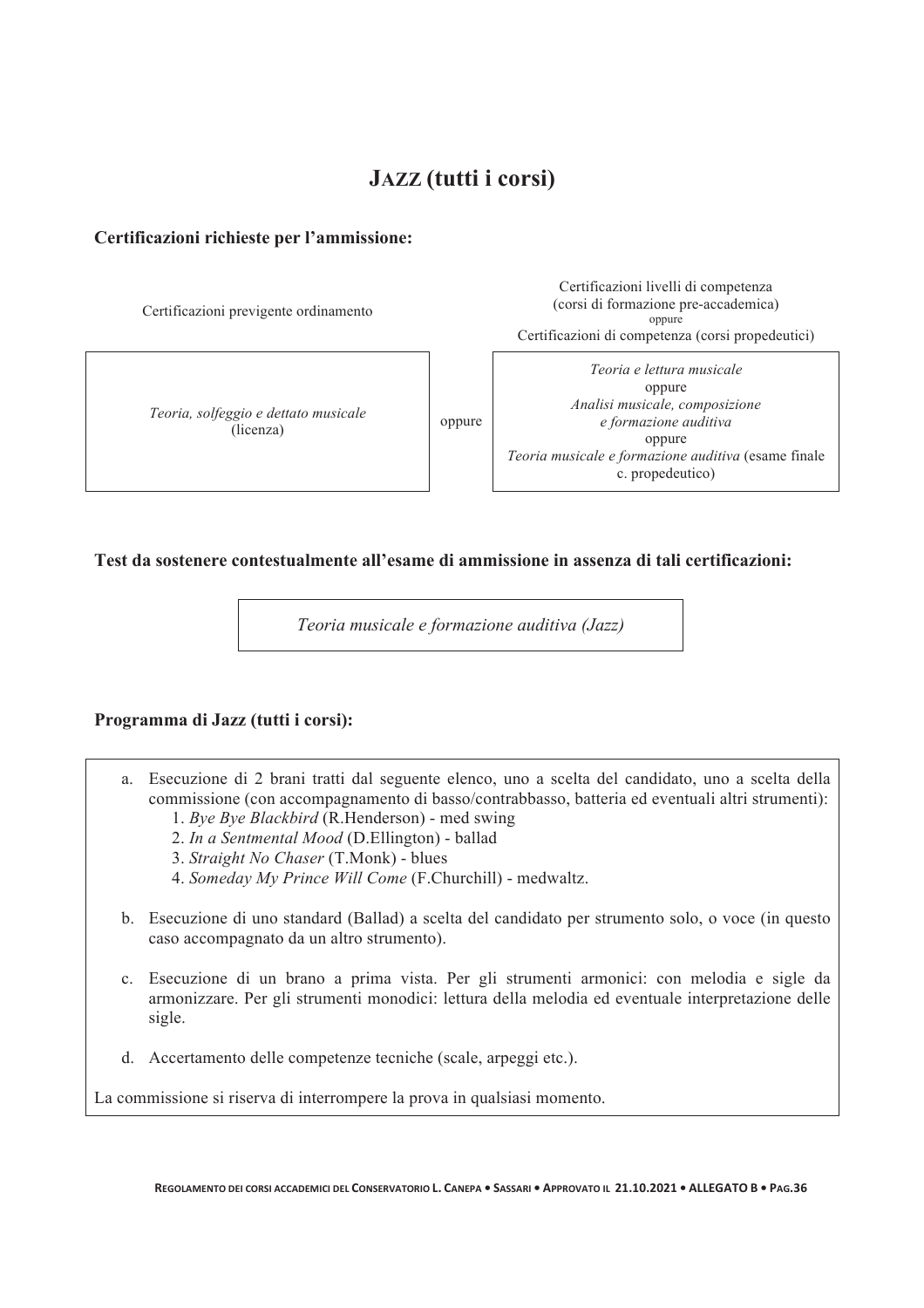## **DIDATTICA DELLA MUSICA -** *Indirizzo didattica musicale di base* e *Indirizzo didattica delle musiche di tradizione orale*

#### **PRIMA PROVA**

1. Il candidato dovrà eseguire 3 brani a sua scelta (grado di difficoltà medio/facile), della durata complessiva  $di$  almeno 15 minuti<sup>1</sup>.

2. Lettura a prima vista di un brano di grado di difficoltà elementare/facile.

#### **SECONDA PROVA**

#### **a. intonazione melodica**

• Intonazione a voce sola, mediante lettura estemporanea e vocalizzando le note, di brevi frammenti melodici diatonici basati su tonalità maggiori e/o minori e con almeno una modulazione ai toni vicini.

• Lettura estemporanea, cantando le parole del testo, di un semplice brano vocale (o di una parte di esso) con accompagnamento di pianoforte.

• Intonazione, per imitazione e partendo da note diverse, di intervalli proposti dalla Commissione.

#### **b. pratica pianistica**

• Esecuzione estemporanea di un semplice brano pianistico. Il candidato potrà eseguire a due mani il brano proposto così come scritto o, in alternativa, eseguirne la melodia con la mano destra accompagnandola con gli accordi indicati da un semplice siglato (maggiori, minori e di 7ª di dominante con al massimo uno/due cambi d'accordo per battuta).

#### **c. cultura teorico/storico/musicale**

• Verifica orale utile a valutare le competenze del candidato su argomenti di teoria musicale (scale, intervalli, riconoscimento di accordi, tonalità, modulazioni, conoscenza del lessico musicale di base) e di storia della musica (principali correnti, autori, forme e contesti d'uso del periodo compreso tra il XVII e il XIX secolo).

#### **d. capacità di comprensione del testo**

• Test con domande chiuse e aperte finalizzato a verificare la capacità di comprensione di un testo fornito dalla Commissione della lunghezza di circa una pagina.

#### **e. capacità di ascolto e di lettura ritmica**

• e.1 Prova pratica finalizzata a verificare la capacità del candidato di riconoscere all'ascolto:

- 1. la differenza fra scale di modo maggiore e di modo minore;
- 2. la differenza fra triadi maggiori e minori;
- 3. intervalli di 2ª, 3ª, 6ª maggiore e minore, e di 4ª, 5ª, 8ª giusta e di 5ª diminuita.

• e.2 Capacità di eseguire ritmicamente, per lettura estemporanea, mediante sillabazione o percussione, espressioni ritmiche di livello elementare.

#### **COLLOQUIO MOTIVAZIONALE**

 $\overline{a}$ 

Colloquio volto ad accertare la spinta motivazionale da parte del candidato per questo tipo di percorso formativo scelto.

<sup>1</sup> Lo strumento che, in caso di ammissione, verrà assegnato allo studente per lo svolgimento del corso triennale di *Prassi esecutive e repertori* non sarà necessariamente quello scelto per l'esame di ammissione.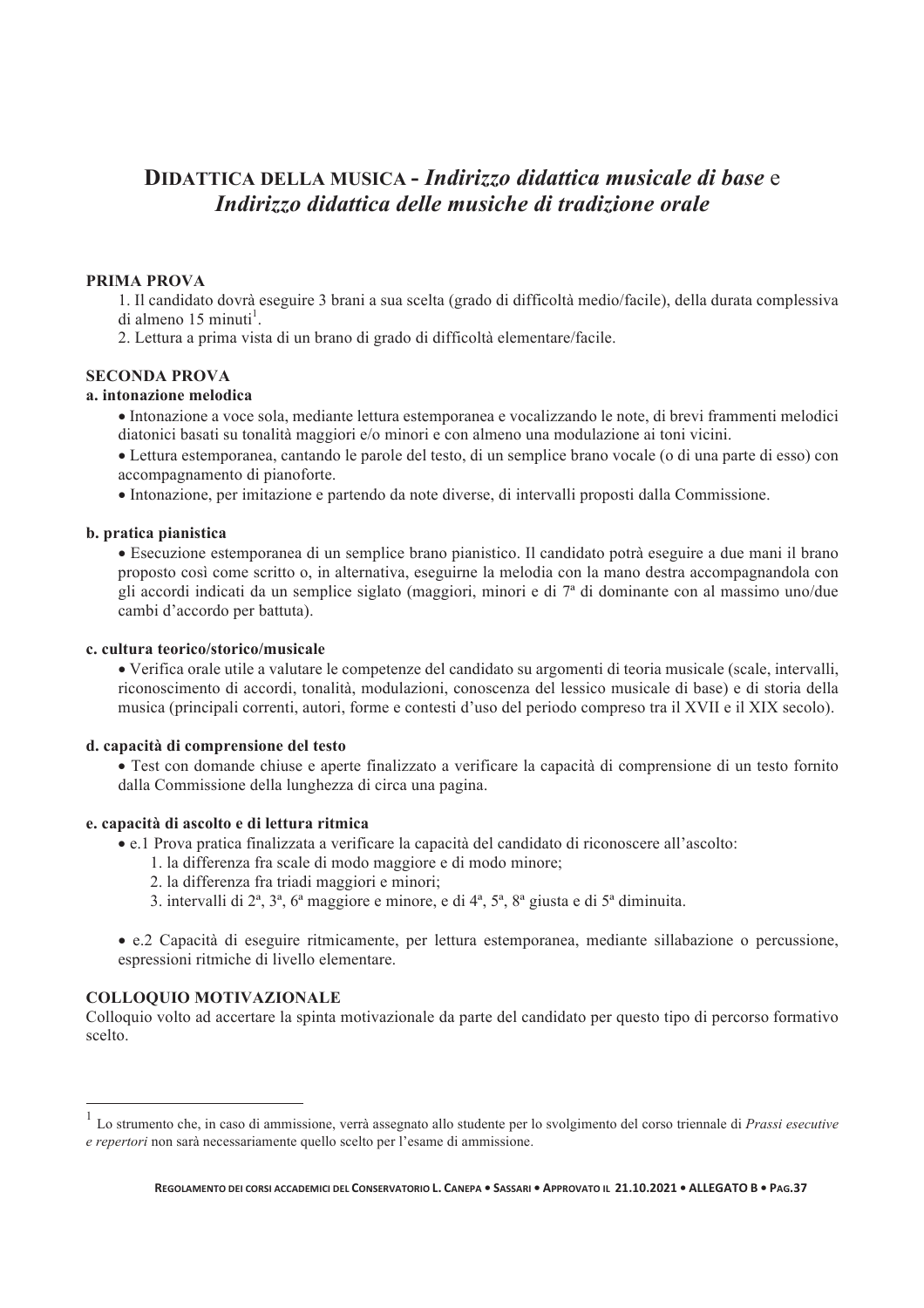## **DIDATTICA DELLA MUSICA -** *Indirizzo didattica strumentale*

#### **PRIMA PROVA**

1. Il candidato dovrà eseguire 3 brani a sua scelta (grado di difficoltà medio), della durata complessiva di almeno 15 minuti.

2. Lettura a prima vista di un brano di grado di difficoltà elementare/facile.

#### **SECONDA PROVA**

#### **a. intonazione melodica**

• Intonazione a voce sola, mediante lettura estemporanea e vocalizzando le note, di brevi frammenti melodici diatonici basati su tonalità maggiori e/o minori e con almeno una modulazione ai toni vicini.

• Lettura estemporanea, cantando le parole del testo, di un semplice brano vocale (o di una parte di esso) con accompagnamento di pianoforte.

• Intonazione, per imitazione e partendo da note diverse, di intervalli proposti dalla Commissione.

#### **b. pratica pianistica**

• Esecuzione estemporanea di un semplice brano pianistico. Il candidato potrà eseguire a due mani il brano proposto così come scritto o, in alternativa, eseguirne la melodia con la mano destra accompagnandola con gli accordi indicati da un semplice siglato (maggiori, minori e di 7ª di dominante con al massimo uno/due cambi d'accordo per battuta).

#### **c. cultura teorico/storico/musicale**

• Verifica orale utile a valutare le competenze del candidato su argomenti di teoria musicale (scale, intervalli, riconoscimento di accordi, tonalità, modulazioni, conoscenza del lessico musicale di base) e di storia della musica (principali correnti, autori, forme e contesti d'uso del periodo compreso tra il XVII e il XIX secolo).

#### **d. capacità di comprensione del testo**

• Test con domande chiuse e aperte finalizzato a verificare la capacità di comprensione di un testo fornito dalla Commissione della lunghezza di circa una pagina.

#### **e. capacità di ascolto e di lettura ritmica**

• e.1 Prova pratica finalizzata a verificare la capacità del candidato di riconoscere all'ascolto:

- 1. la differenza fra scale di modo maggiore e di modo minore;
- 2. la differenza fra triadi maggiori e minori;
- 3. intervalli di 2ª, 3ª, 6ª maggiore e minore, e di 4ª, 5ª, 8ª giusta e di 5ª diminuita.
- e.2 Capacità di eseguire ritmicamente, per lettura estemporanea, mediante sillabazione o percussione, espressioni ritmiche di livello elementare.

#### **COLLOQUIO MOTIVAZIONALE**

Colloquio volto ad accertare la spinta motivazionale da parte del candidato per questo tipo di percorso formativo scelto.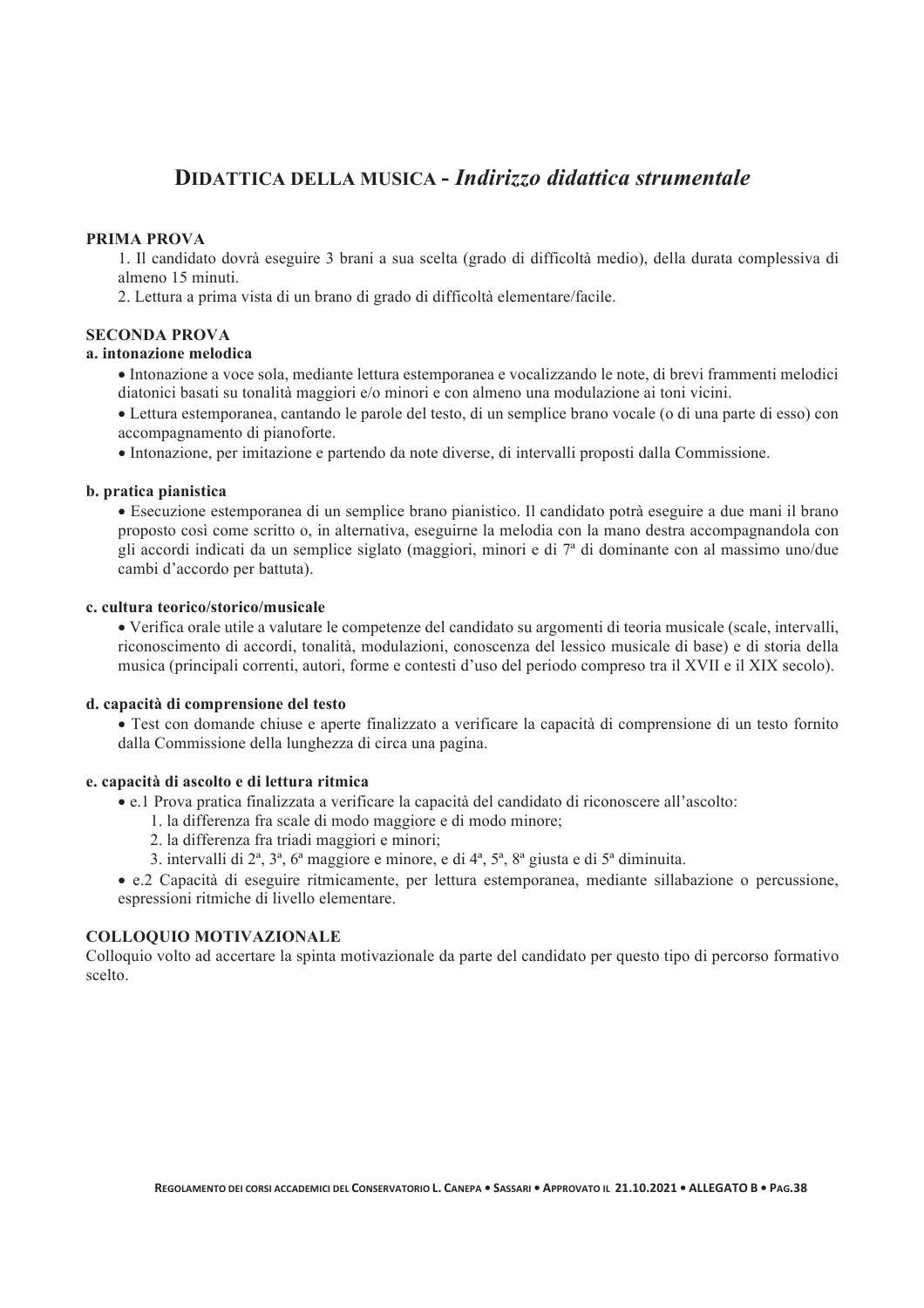## **STRUMENTAZIONE PER ORCHESTRA DI FIATI**

#### **Titoli di studio o certificazioni richieste per l'ammissione:**

Almeno uno dei seguenti titoli di studio o certificazioni:

- 1. Compimento inferiore di Composizione (corso del previgente ordinamento)
- 2. Certificazione finale del corso di formazione pre-accademica o del corso propedeutico di Composizione
- 3. Diploma di strumento (corso del previgente ordinamento) \*
- 4. Diploma accademico di I o II livello di strumento

 **\*** Qualora il candidato, a seconda del diploma posseduto, non abbia conseguito la licenza di Pianoforte complementare, dovrà sottoporsi – prima dell'esame di ammissione per la disciplina di indirizzo – ad un accertamento preventivo del possesso di un'adeguata preparazione nel settore della pratica e lettura pianistica.

#### **Programma di Strumentazione per orchestra di fiati:**

- 1. Esame del *curriculum* formativo del candidato
- 2. Accertamento delle conoscenze inerenti la teoria dell'armonia
- 3. Presentazione da parte del candidato di eventuali composizioni o di lavori di strumentazione
- 4. Concertazione e direzione di un breve brano per ensemble strumentale
- 5. Colloquio volto all'accertamento del possesso di adeguate competenze necessarie per poter affrontare il corso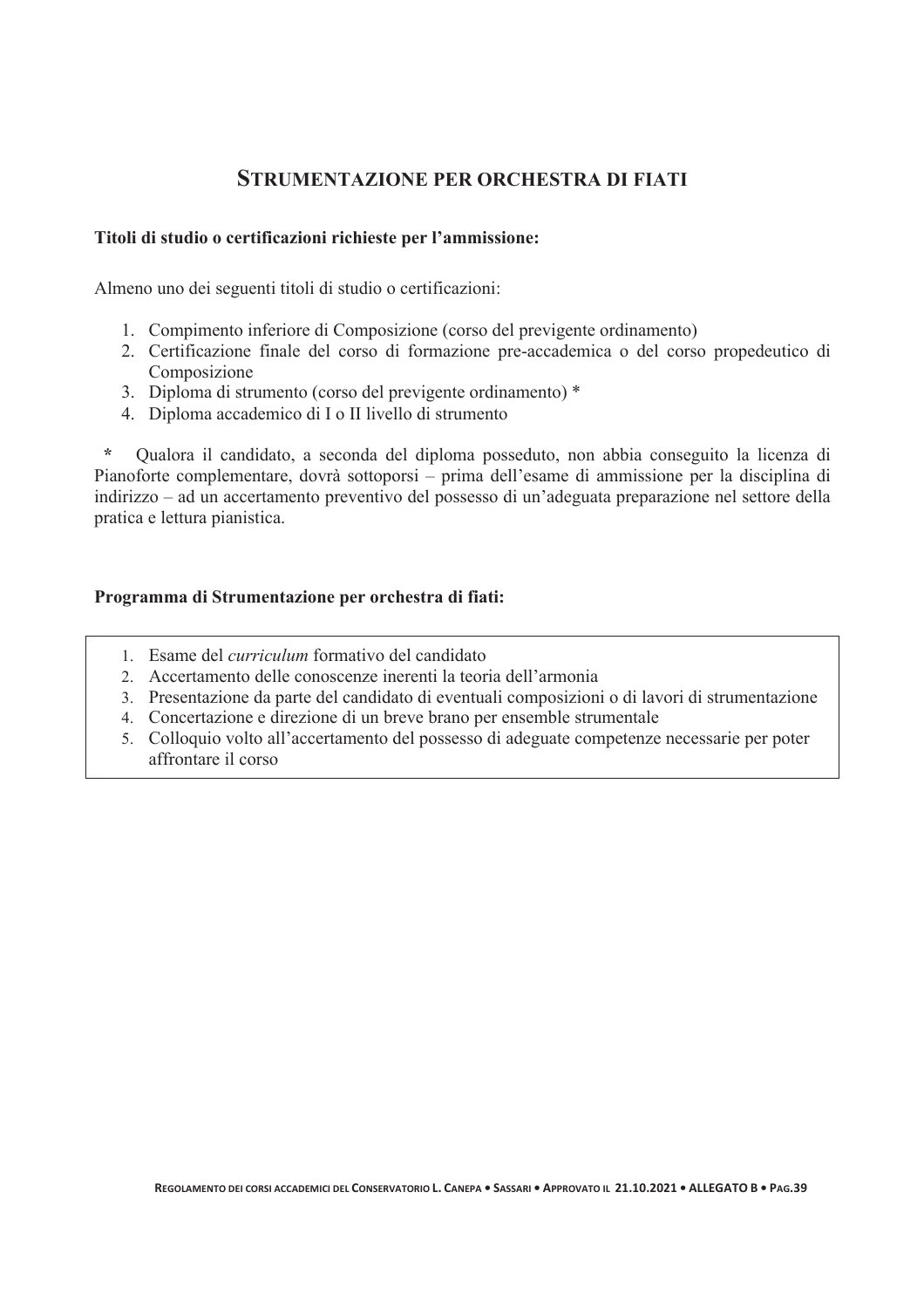## **MAESTRO COLLABORATORE**

#### **Certificazioni richieste per l'ammissione:**

Certificazioni previgente ordinamento

Certificazioni livelli di competenza (corsi di formazione pre-accademica) oppure Certificazioni di competenza (corsi propedeutici)

*Analisi musicale, composizione e formazione auditiva*  oppure *Teoria musicale e formazione auditiva*

#### **Esame/i da sostenere preventivamente in assenza di tali certificazioni:**

*Teoria musicale e formazione auditiva* 

#### **Programma di Maestro collaboratore:**

- a. Presentazione di almeno 3 studi di tecnica diversa, o di altri brani, tratti dai seguenti repertori: C. Czerny (op. 740), J.B. Cramer (60 Studi), M. Clementi (Gradus ad Parnassum), I. Moscheles, F. Mendelssohn, J.C. Kessler, F. Chopin, F. Liszt, A. Scriabin, C. Debussy, S. Rachmaninoff, S. Prokofieff o studi di altri autori di equivalente livello tecnico.
- b. Presentazione di un programma della durata minima di 15 minuti comprendente:
	- 1. un Preludio e fuga dal Clavicembalo ben temperato di J.S. Bach o altra composizione significativa di J. S. Bach.
	- 2. un movimento di una sonata di M. Clementi, F.J. Haydn, W.A. Mozart, L. van Beethoven o F. Schubert.

3. un brano a libera scelta del principale repertorio operistico italiano dell'Ottocento o del Novecento accompagnando un cantante o accennando con la voce la parte del canto.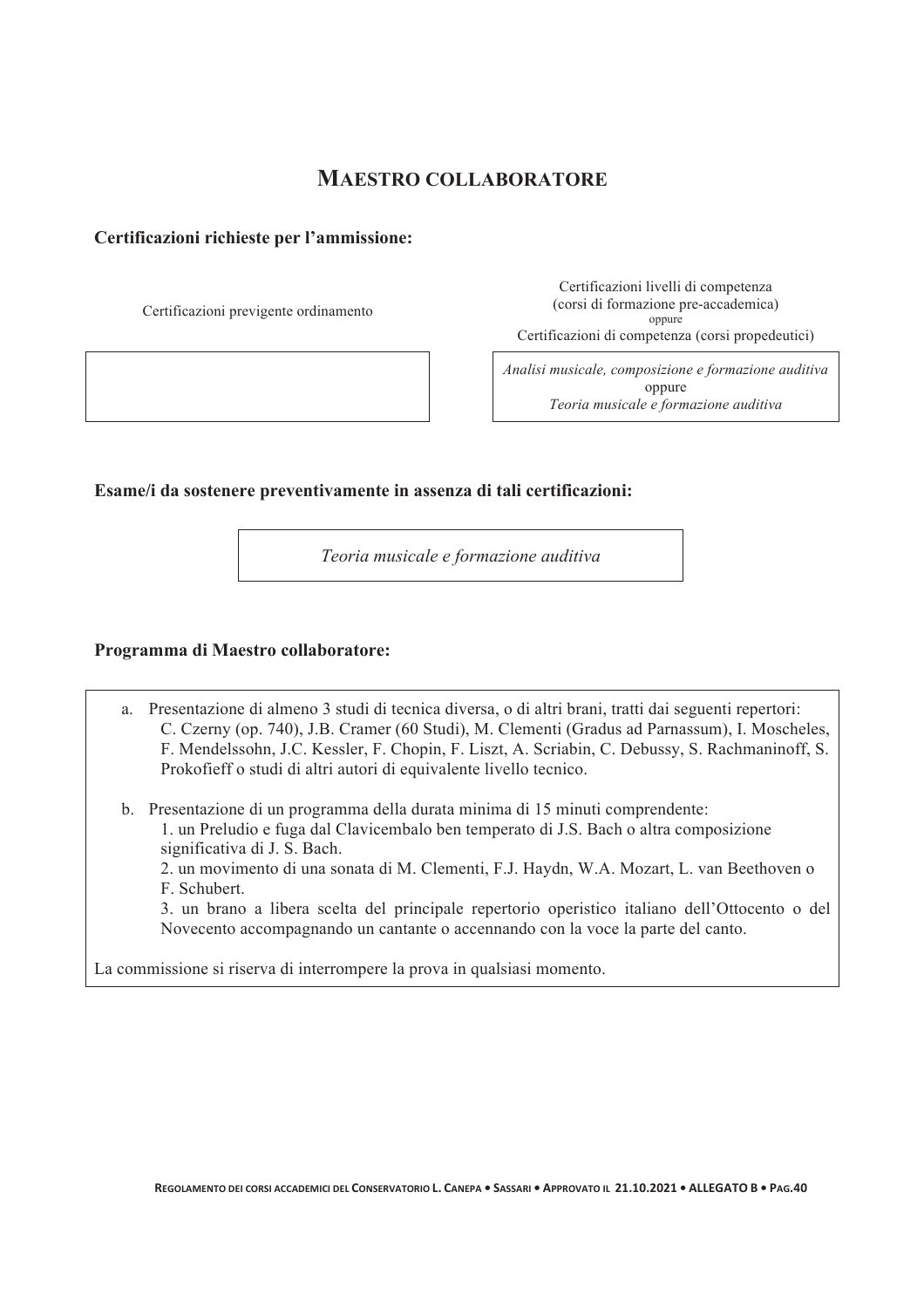## **PROGRAMMI D'ESAME PER LE AMMISSIONI AI CORSI ACCADEMICI DI SECONDO LIVELLO**

#### **ARPA**

- Esecuzione di uno studio a scelta fra i seguenti quattro autori:
	- C. Salzedo: uno studio tratto dai *Modern Study*
	- E. Schimdt: uno studio tratto dai *6 Studi*
	- Damase: uno studio tratto dai *30 Studi*
	- Posse: uno studio tratto dagli *8 Studi da concerto*
- Due importanti composizioni originali per arpa di epoche diverse

#### **BASSO TUBA**

● Esecuzione di un programma a libera scelta della durata di almeno 30 minuti

#### **CANTO**

- Esecuzione a memoria di 4 brani di cui almeno uno in lingua straniera, tratti dal repertorio cameristico e da concerto; oppure:
- Esecuzione a memoria di 3 brani di cui almeno uno in lingua straniera, tratti dal repertorio operistico; oppure:
- Esecuzione a memoria di 4 brani tratti da operetta, *musical*, *ballad opera, zarzuela,singspiel* o altre forme di teatro musicale moderno

*Gli allievi dovranno presentarsi all'esame con il proprio pianista accompagnatore.*

#### **CHITARRA**

● Esecuzione di un programma a libera scelta della durata compresa fra 25 e 35 minuti, comprendente una composizione dell'Ottocento e una del Novecento (sono ammessi anche singoli movimenti di importanti Sonate)

● Colloquio

#### **CLARINETTO**

● Esecuzione di un programma a libera scelta della durata di almeno 30 minuti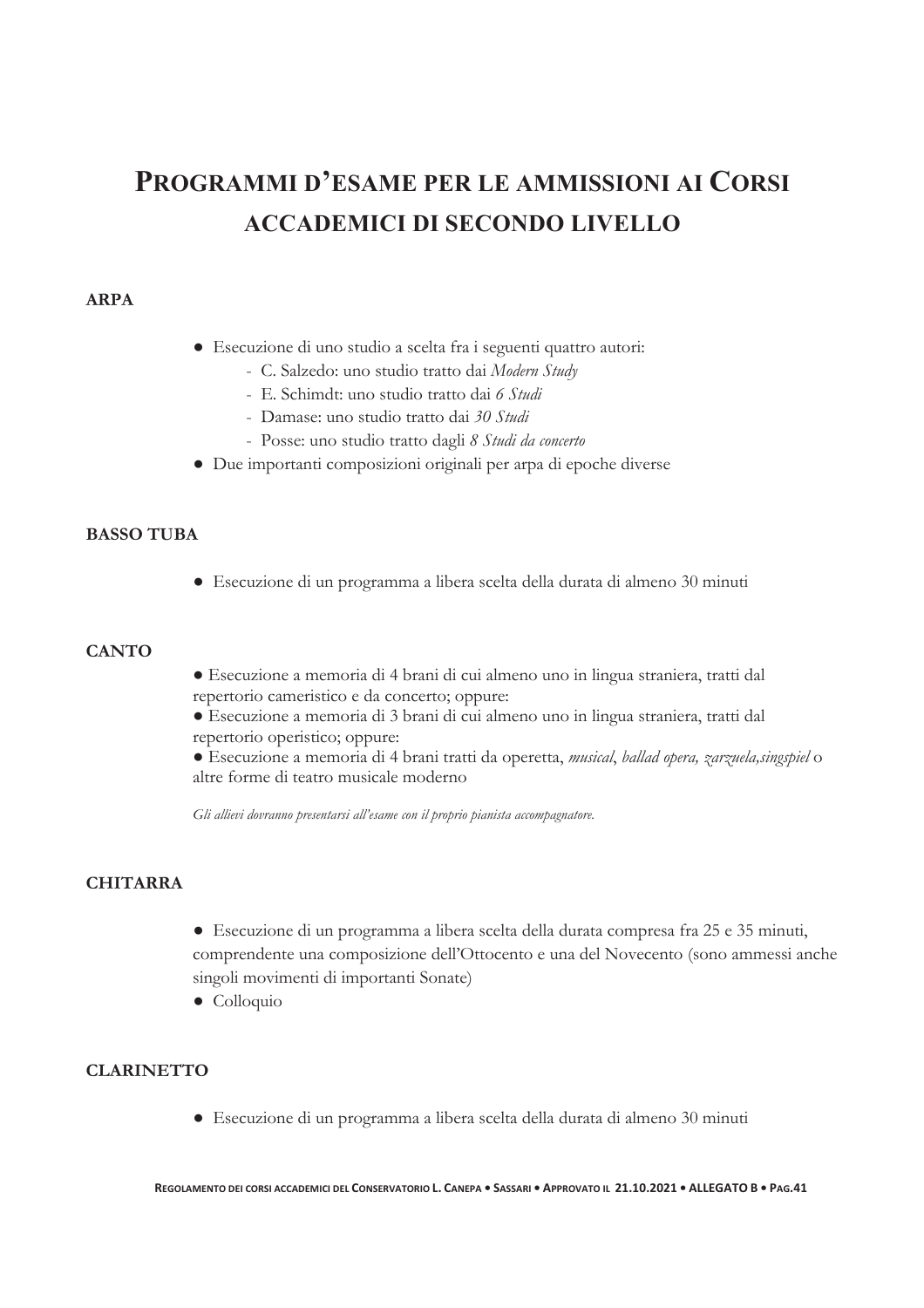#### **COMPOSIZIONE**

- Il candidato dovrà sottoporre alla commissione 3 brani in stile proprio:
	- a. fino a 5 strumenti
	- b. da 6 a 12 strumenti
	- c. orchestra da camera

I brani saranno oggetto di approfondimento da parte della Commissione durante l'esame orale.

#### **COMPOSIZIONE JAZZ**

- Armonizzazione a 4 parti di un breve frammento melodico assegnato dalla commissione tempo: 1 ora
- Scrittura di una *lead sheet* (linea melodica e siglato) in uno stile pertinente all'indirizzo del corso - tempo: 1 ora
- Presentazione di eventuali lavori svolti
- Colloquio motivazionale e dimostrazione delle conoscenze relative alla storia del jazz, all'armonia e alla strumentazione

#### **CONTRABBASSO**

● Esecuzione di un programma a scelta della durata di almeno 20 minuti

#### **CORNO**

● Esecuzione di un programma a scelta di almeno 20 minuti

#### **DIDATTICA DELLA MUSICA**

#### **A. Prova scritta**

La prova, che mira a valutare le competenze in ambito analitico/compositivo e storico musicale e le capacità di comprensione e di sintesi di un testo, prevede:

- 1) l'analisi di un breve brano del repertorio colto o extra-colto (tra tre proposti dalla Commissione che indicherà anche, per ciascuno di essi, la tipologia di analisi da effettuare ed eventuali quesiti cui rispondere).
- 2) un test con risposte multiple e aperte a domande (per un totale massimo di 5) di argomento storicomusicale e antropologico-musicale;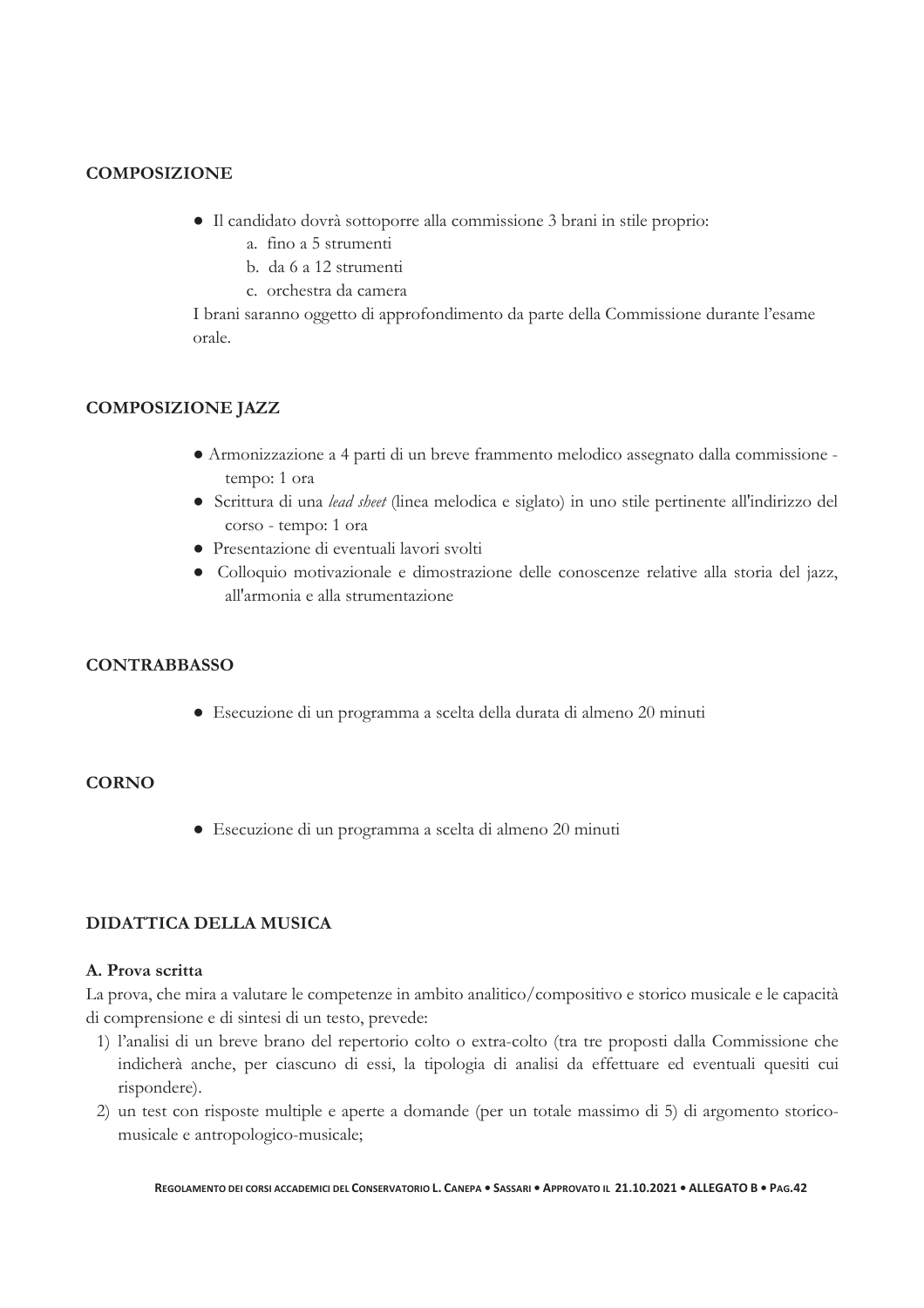- 3) un test con risposte multiple e/o aperte per valutare la capacità di comprensione di un breve scritto di argomento didattico/pedagogico-musicale proposto dalla Commissione nel corso della prova;
- 4) un riassunto, della lunghezza massima di 10 righe, di un brevissimo saggio, o della parte di un saggio, proposto dalla Commissione nel corso della prova.

#### **B. Prova pratica**

La prova, che mira a valutare le capacità di percezione, discriminazione e riproduzione intonata di intervalli musicali melodici, prevede:

- 1) una valutazione delle capacità di intonazione vocale autonoma di una serie intervalli melodici proposti dalla Commissione, avendo come riferimento di partenza note suonate al pianoforte;
- 2) una valutazione delle capacità di intonazione vocale autonoma di triadi (in arpeggio) maggiori/minori in varie tonalità avendo come riferimento il suono del diapason (440 Hz);
- 3) una valutazione delle capacità di intonazione (utilizzando il diapason per stabilire la nota di partenza) di una parte vocale con testo fornita dalla Commissione circa 15 minuti prima dell'inizio della prova pratica.

*Le modalità e i coefficienti di valutazione delle diverse prove e il punteggio minimo da raggiungere per essere ammessi al Diploma accademico di II livello verranno comunicati prima di iniziare le prove.* 

#### **C. Colloquio**

Colloquio utile a verificare eventuali esperienze in ambito educativo-pedagogico e/o in ambito musicale, musicologico ecc. ma finalizzato anche a conoscere le motivazioni che spingono l'aspirante allievo/a frequentare il Corso di II livello prescelto e a svolgere, in futuro, un'attività lavorativa coerente con gli obiettivi e gli sbocchi occupazionali di detto percorso.

#### **DIDATTICA DELLA MUSICA - INDIRIZZO STRUMENTALE**

#### **A. Prova scritta**

La prova, che mira a valutare le competenze in ambito analitico/compositivo e storico musicale e le capacità di comprensione e di sintesi di un testo, prevede:

- 1) l'analisi di un breve brano del repertorio colto o extra-colto (tra tre proposti dalla Commissione che indicherà anche, per ciascuno di essi, la tipologia di analisi da effettuare ed eventuali quesiti cui rispondere).
- 2) un test con risposte multiple e aperte a domande (per un totale massimo di 5) di argomento storicomusicale e antropologico-musicale;
- 3) un test con risposte multiple e/o aperte per valutare la capacità di comprensione di un breve scritto di argomento didattico/pedagogico-musicale proposto dalla Commissione nel corso della prova;
- 4) un riassunto, della lunghezza massima di 10 righe, di un brevissimo saggio, o della parte di un saggio, proposto dalla Commissione nel corso della prova.

#### **B. Prova pratica**

La prova, che mira a valutare le capacità di percezione, discriminazione e riproduzione intonata di intervalli musicali melodici, prevede: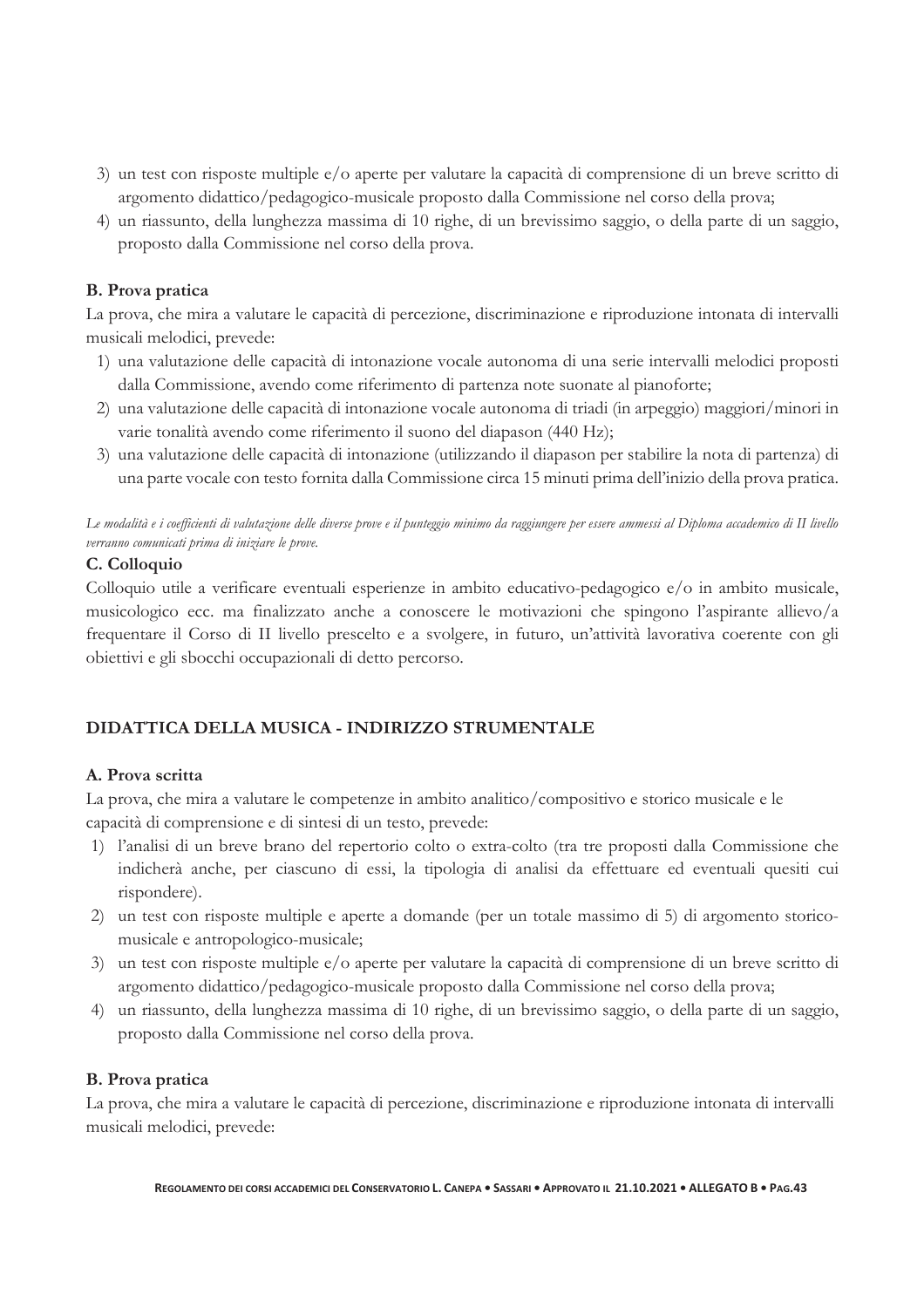- 1) una valutazione delle capacità di intonazione vocale autonoma di una serie intervalli melodici proposti dalla Commissione, avendo come riferimento di partenza note suonate al pianoforte;
- 2) una valutazione delle capacità di intonazione vocale autonoma di triadi (in arpeggio) maggiori/minori in varie tonalità avendo come riferimento il suono del diapason (440 Hz);
- 3) una valutazione delle capacità di intonazione (utilizzando il diapason per stabilire la nota di partenza) di una parte vocale con testo fornita dalla Commissione circa 15 minuti prima dell'inizio della prova pratica.

*Le modalità e i coefficienti di valutazione delle diverse prove e il punteggio minimo da raggiungere per essere ammessi al Diploma accademico di II livello verranno comunicati prima di iniziare le prove.* 

#### **C. Colloquio**

Colloquio utile a verificare eventuali esperienze in ambito educativo-pedagogico e/o in ambito musicale, musicologico ecc. ma finalizzato anche a conoscere le motivazioni che spingono l'aspirante allievo/a frequentare il Corso di II livello prescelto e a svolgere, in futuro, un'attività lavorativa coerente con gli obiettivi e gli sbocchi occupazionali di detto percorso

#### **D. Prova di strumento**

Non è prevista per quanti abbiano già conseguito un diploma di I o di II livello o del previgente ordinamento nello strumento principale scelto per il corso di Didattica dello strumento.

Per quanti invece non abbiano conseguito un diploma di conservatorio (del nuovo o del previgente ordinamento) relativo allo strumento scelto per il corso di didattica strumentale si farà riferimento ai programmi previsti per l'ammissione ai corsi di diploma di II livello di questa Istituzione.

#### **DIREZIONE DI CORO E COMPOSIZIONE CORALE**

#### **Prove d'orecchio:**

- dettato melodico;
- dettato armonico.

#### **Prove d'intonazione:**

- sapere dimostrare l'uso del diapason;
- intonare diversi intervalli;
- intonare breve melodia proposta dalla commissione.

#### **Prova al pianoforte:**

- lettura a prima vista di un brano pianistico;
- lettura a prima vista di un brano per coro nelle chiavi antiche.

#### **Prova direttoriale:**

● concertazione e direzione di un brano corale a 4 voci scelto dalla commissione fra cinque brani di carattere diverso presentati dal candidato.

#### **Prova orale:**

● analisi armonica e formale di un brano corale proposto dalla commissione;

● presentazione di propri lavori di scuola relativi a esercizi di armonia e contrappunto, di lavori originali, trascrizioni, elaborazioni e arrangiamenti;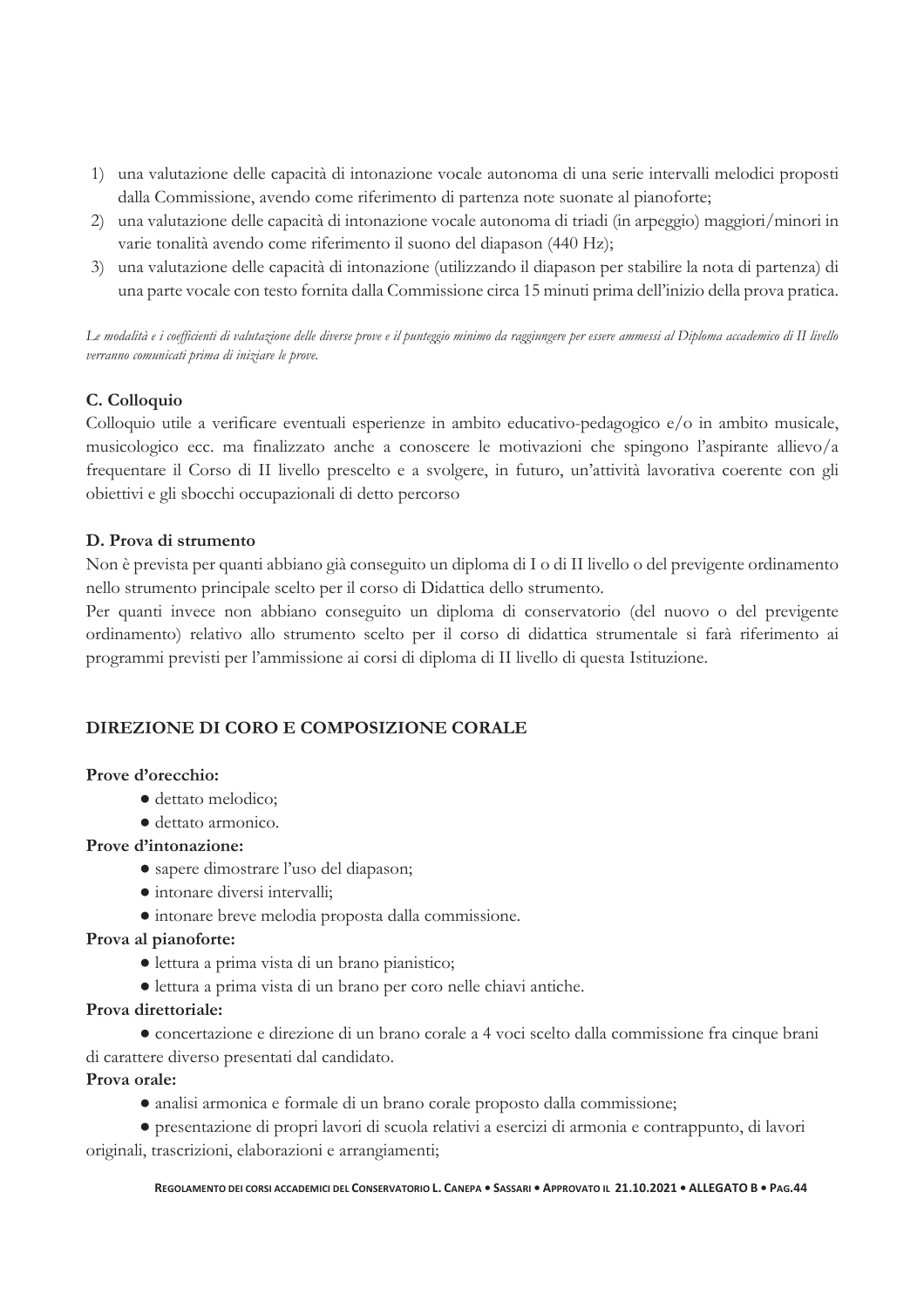● colloquio di carattere musicale, generale e motivazionale (il candidato potrà parlare del proprio percorso musicale e delle proprie aspirazioni legate alla direzione di coro);

● se il candidato ha del materiale da mostrare alla Commissione (cd, programmi di concerti) in quella sede sarà possibile parlare anche della propria attività musicale.

#### **FAGOTTO**

● Esecuzione di un programma a libera scelta della durata di almeno 30 minuti

#### **FLAUTO**

● Esecuzione di un programma da concerto, a scelta, comprendente almeno due composizioni di periodo storico diverso, della durata massima di 30 minuti

#### **JAZZ (tutti i corsi strumentali compreso Canto jazz)**

#### **A. PROVA DI EAR TRAINING ARMONICO**

- 1. accordi di settima nelle 5 specie
- 2. estensioni e note di tensione

#### **B. PROVA DI CULTURA GENERALE INERENTE LA CONOSCENZA DEL REPERTORIO DISCOGRAFICO**

Dei 20 titoli sottoelencati il candidato dovrà essere in grado di individuare:

- 1. titolo del disco o del brano
- 2. periodo storico o nome dello stile musicale
- 3. musicista leader o formazione

#### Repertorio discografico:

- 1. Lester Young Verve Jazz Masters 30
- 2. The Best of Ella Fitzgerald & Louis Armstrong
- 3. Charlie Parker 1945-1953
- 4. Stan Getz Plays (1952-1954)
- 5. Miles Davis Quintet 'Round About Midnight (1955)
- 6. Bud Powell I'll Keep On Loving You (1956)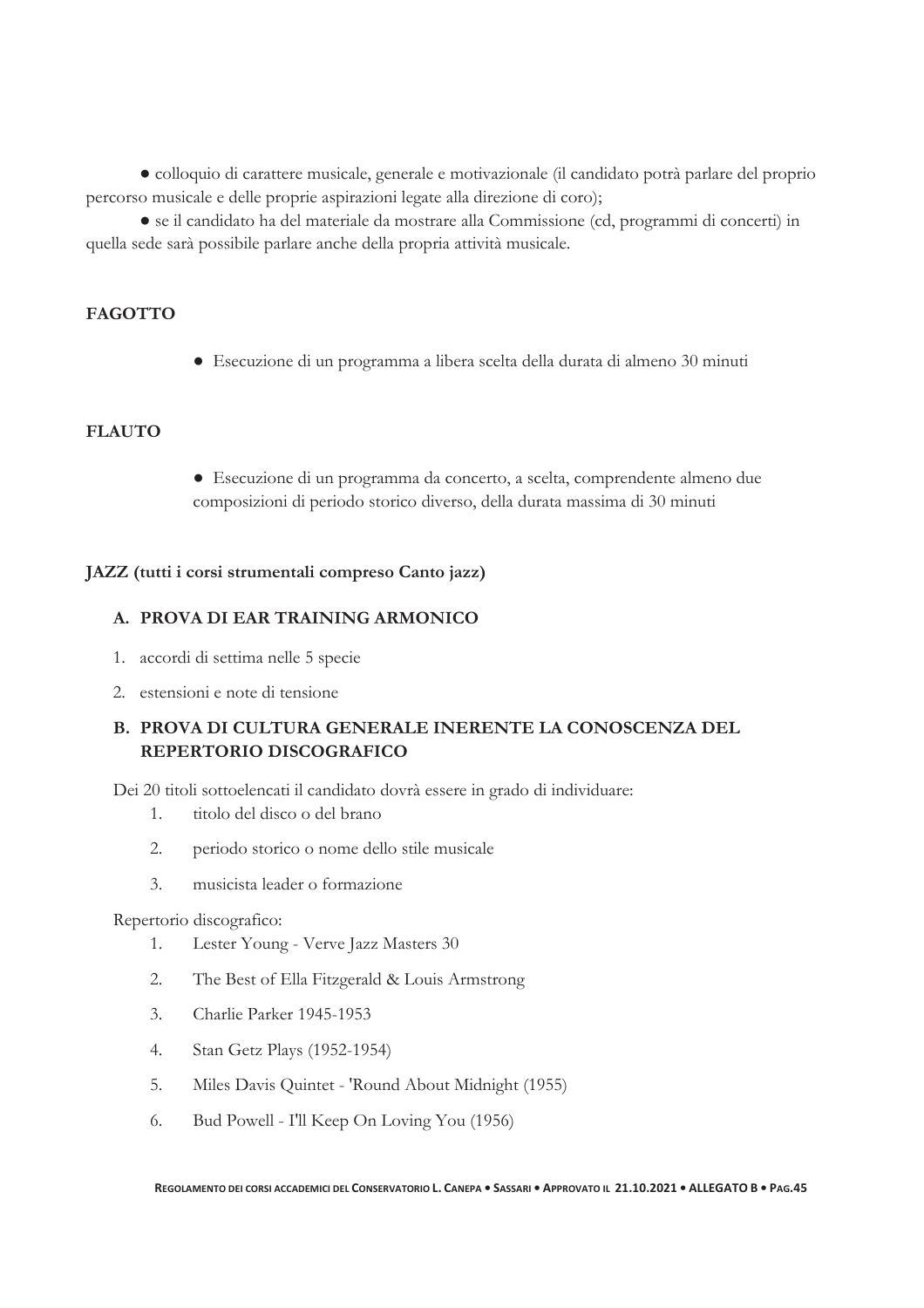- 7. Sonny Rollins Tenor Madness (1956)
- 8. Chet Baker It Could Happen To You (1958)
- 9. Roy Haynes We Three (1958)
- 10. Marty Paich I Get A Boot Out Of You (1959)
- 11. John Coltrane Giant Steps (1959)
- 12. Wynton Kelly Someday My Prince Will Come (1959-1961)
- 13. Herbie Hancock Takin' Off (1962)
- 14. Dexter Gordon Our Man in Paris (1963)
- 15. Miles Davis in Concert My Funny Valentine (1964)
- 16. Thelonious Monk Live At The It Club Complete (1964)
- 17. Wayne Shorter Adam's Apple (1966)
- 18. Lee Morgan Cornbread (1967)
- 19. Barry Harris Luminescence (1967)
- 20. Wynton Marsalis -Black Codes From the Underground (1985)

#### **C. PROVA PRATICA**

Esecuzione di 3 brani a scelta della Commissione tra quelli sottoelencati (esposizione del tema e assolo):

- 1. But not for me (George Gershwin) med swing (tonalità Eb)
- 2. Ornithology (Charlie Parker) med up swing (tonalità G)
- 3. I can't get started (Vernon Duke) ballad (tonalità C)
- 4. Oleo (Sonny Rollins) up swing (tonalità Bb)
- 5. Au Privave (Charlie Parker) med blues (tonalità F)
- 6. Bluesette (Toots Thielemans) med waltz (tonalità Bb)

7. Chega de saudade (No more blues) (Antonio Carlos Jobim) med up bossa nova (tonalità Dmin)

- 8. Maiden Voyage (Herbie Hancock) med even 8<sup>th</sup> (tonalità D)
- *N.B. I candidati all'esame di ammissione per la classe di Canto Jazz dovranno essere muniti di partitura in triplice copia per i brani in tonalità non originale.*

#### **D. PROVA PRATICA DI LETTURA DEGLI ACCORDI IN FORMA DI SIGLATO**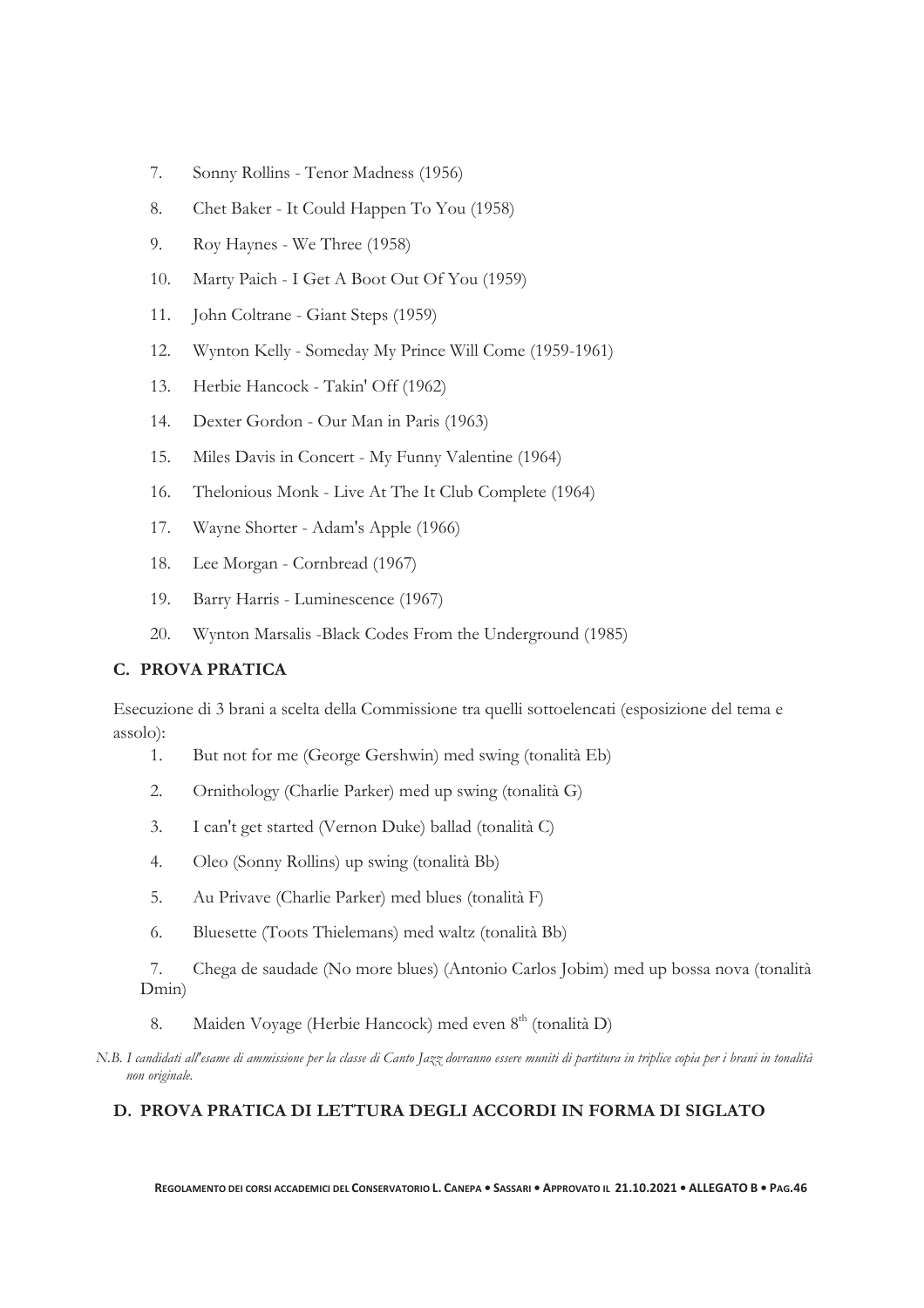#### **MUSICA ELETTRONICA**

- 1. Per i candidati provenienti da percorsi inerenti:
	- Colloquio di verifica delle motivazioni, delle progettualità già sviluppate e delle aspettative;
	- Valutazione del curriculum.
- 2. Per i candidati provenienti da altro curriculum di studi:
	- Prova orale volta all'accertamento del tipo di competenze musicali e culturali;
	- Prova tesa a verificare le capacità di analisi e di ascolto di un brano di musica elettroacustica,
	- centrata sull'individuazione della segmentazione formale e degli oggetti sonori;
	- Prova di verifica delle competenze matematiche, informatiche ed elettroacustiche;
	- Verifica di un sicuro uso degli strumenti informatici *Max* e *Pure Data*;
	- Colloquio di verifica delle motivazioni, delle progettualità già sviluppate e delle aspettative;
	- Valutazione del curriculum.

#### **MUSICHE D'INSIEME**

● Esecuzione di un programma a libera scelta della durata di 20-30 minuti. Per i candidati che si presentano singolarmente (con o senza accompagnatore) il programma deve comprendere una o più composizioni solistiche e almeno una cameristica; per i candidati che si presentano come gruppi già costituiti il programma dovrà prevedere solo composizioni cameristiche.

#### **OBOE**

● Esecuzione di un programma a libera scelta della durata di almeno 30 minuti

#### **ORGANO**

- Esecuzione di un programma a libera scelta della durata compresa fra 25 e 35 minuti
- Colloquio

#### **PIANOFORTE**

- Uno studio scelto fra l'opera di Chopin, Liszt, Scriabin, Rachmaninoff, Debussy, Prokofiev, Bartok, Ligeti
- Beethoven: una sonata escluse le due op. 49 e l'op. 79 oppure un concerto per pianoforte e orchestra
- Un brano o ciclo completo rappresentativo del repertorio romantico
- Un brano o ciclo completo rappresentativo del repertorio del XX-XXI secolo

*La durata complessiva del programma deve essere di almeno 45 minuti. I brani presentati devono essere scelti dal repertorio solistico per pianoforte solo.*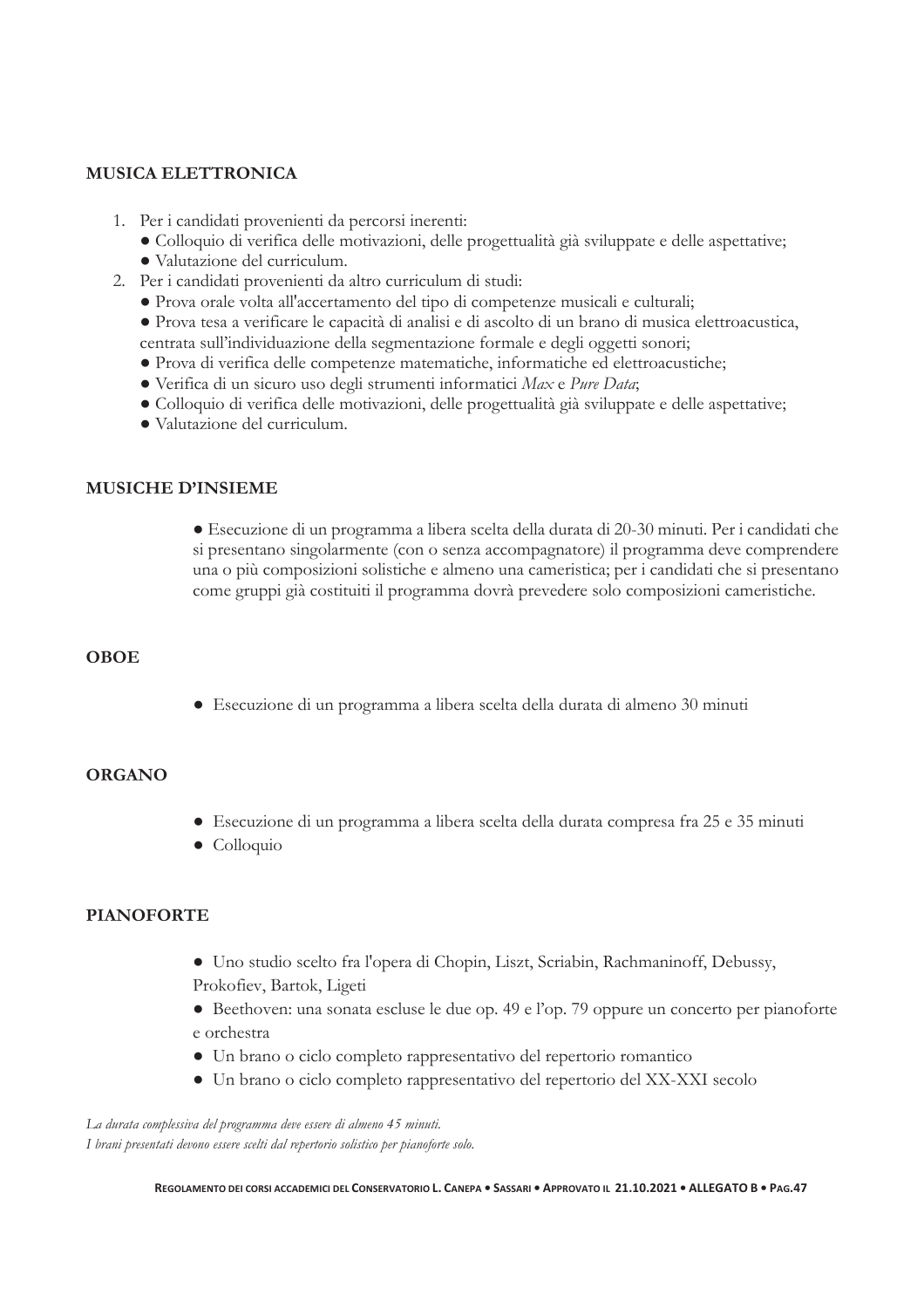#### **SASSOFONO**

- I tempo del *Concerto da camera* di J. Ibert
- Uno studio a scelta del candidato tratto da Guy Lacour, *28 studi*

#### **STRUMENTI A PERCUSSIONE**

● Programma da concerto, a scelta, della durata massima di 30 minuti

#### **TROMBA**

- Esecuzione di uno studio scelto dal candidato fra i seguenti: Kopprasch, n° 59; Peretti, II parte n° 8 (dagli Studi di perfezionamento)
- Esecuzione di un brano per tromba e pianoforte scelto fra i seguenti: Porrino, *Preludio aria e scherzo*; Hindemith, *Sonata* (I movimento)
- Lettura a prima vista

#### **TROMBONE**

- Esecuzione di uno studio scelto dal candidato fra i seguenti:
- Peretti, II parte n° 3 (dagli *Studi di perfezionamento*), Bimboni, dai *25 Studi*: n° 5
- Esecuzione di un brano per trombone e pianoforte scelto fra i seguenti:
- R. Korsakov, *Concerto*; Hindemith *Sonata* (I movimento)
- Lettura a prima vista

#### **VIOLA**

- Un movimento a scelta del candidato da una Sonata o Partita per violino di J.S.Bach
- Uno Studio scelto dal candidato fra: Campagnoli op. 22, Rode, Palashko op. 44
- Un brano o movimento/i di sonata scelto dal candidato dal repertorio per viola e pianoforte composto dal XIX secolo in poi [durata max. 10 minuti: la commissione può ascoltare parzialmente a sua scelta]
- Primo movimento ed eventuale cadenza di un concerto dal periodo classico in poi scelto dal candidato [la commissione può ascoltare parzialmente a sua scelta]

#### **VIOLINO**

- Un movimento a scelta di una *Sonata* o *Partita* per violino solo di J.S. Bach
- Un Capriccio di N. Paganini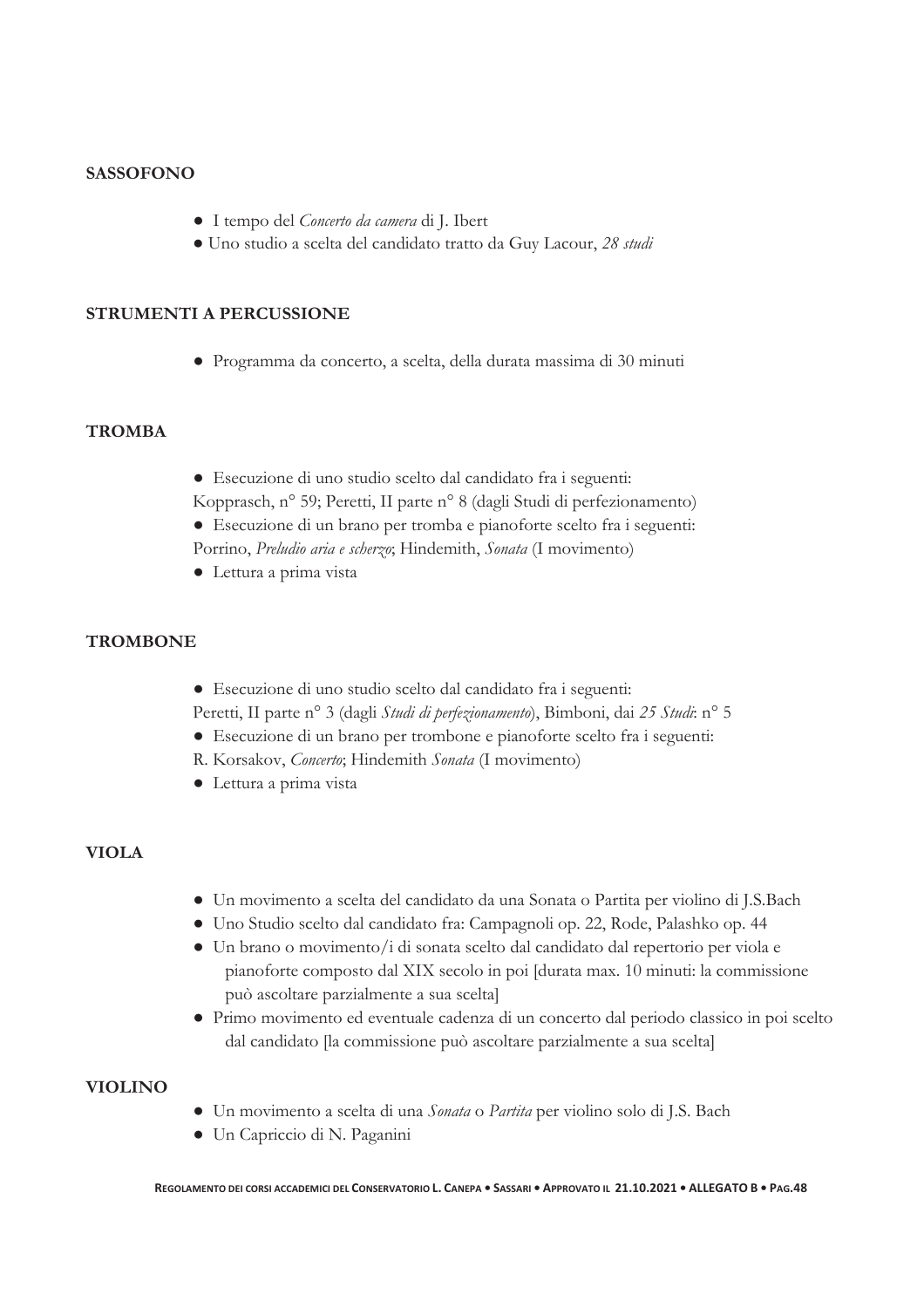- Un movimento a scelta di un Concerto di W.A. Mozart
- Il primo movimento di un Concerto da L. van Beethoven in poi

#### **VIOLONCELLO**

- Due movimenti, a scelta del candidato, tratti da una *Suite* di J.S. Bach per violoncello solo.
- Uno studio a scelta del candidato tratto dalle seguenti raccolte: Piatti, *12 Capricci op. 25* per violoncello solo Popper, *40 studi op. 43*  Servais, *6 Capricci op. 11*
- Il primo movimento di un concerto tratto dal repertorio compreso dal periodo classico in poi.